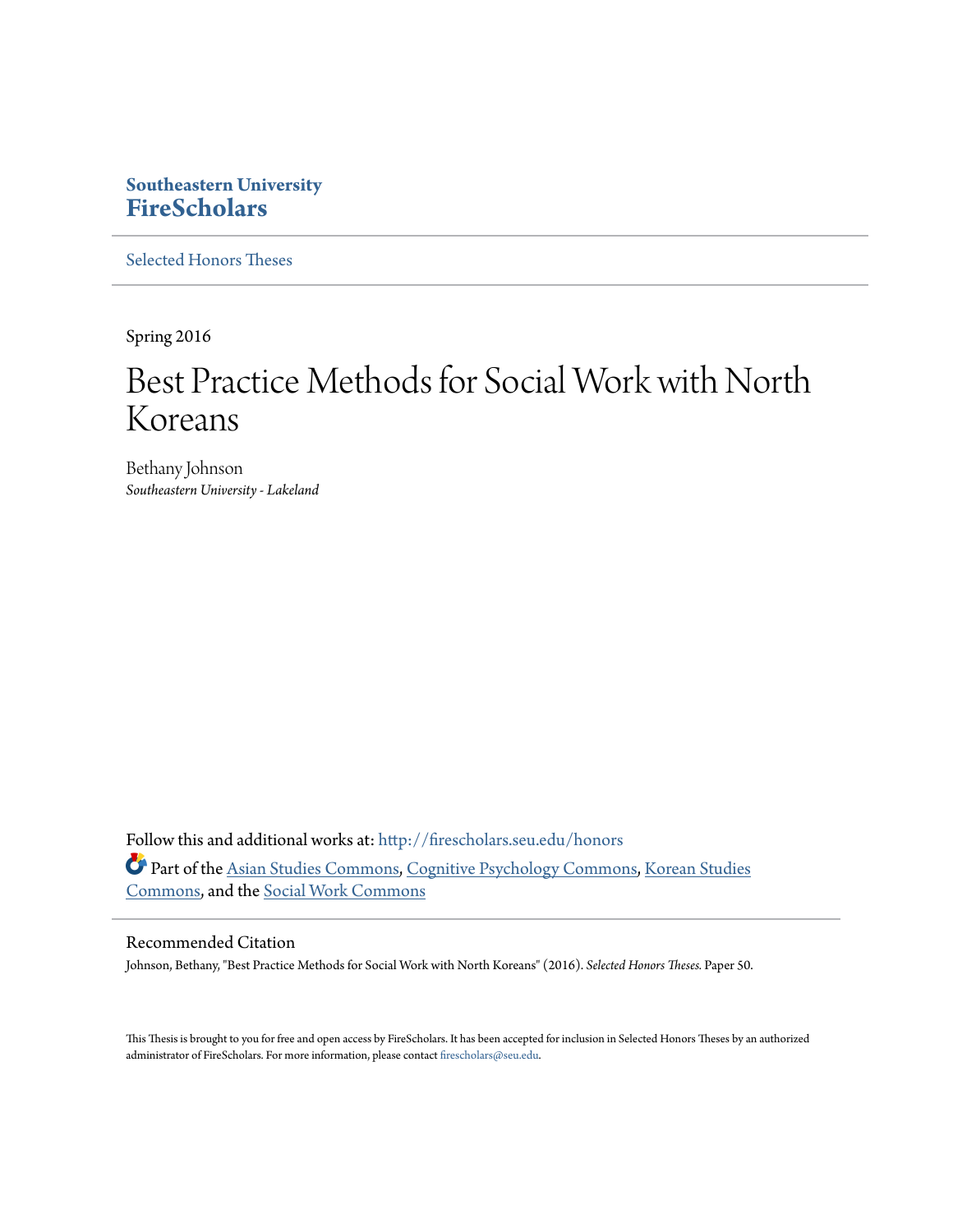Best Practice Methods for Social Work with North Koreans

Bethany Johnson

Southeastern University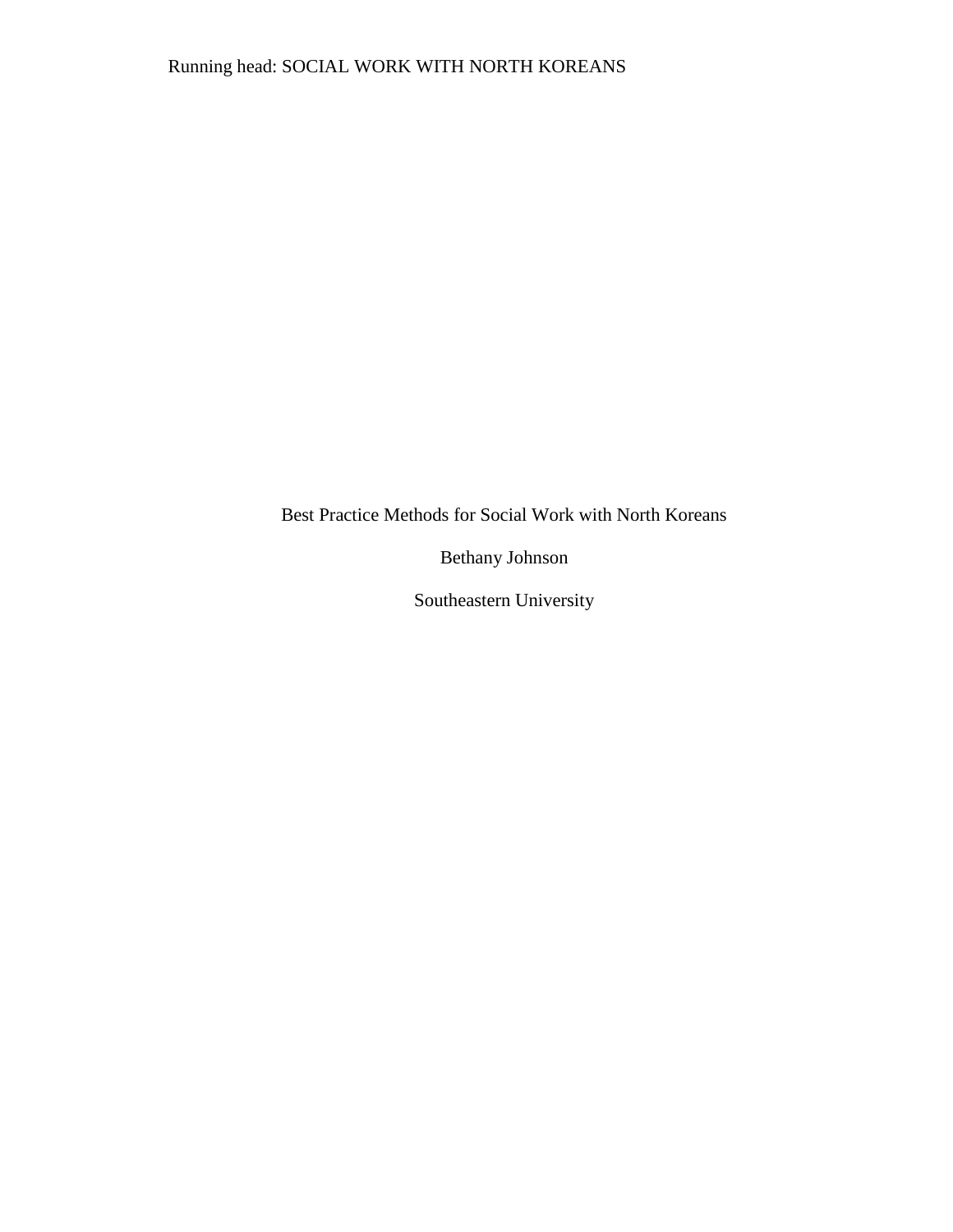# **Abstract**

The people of North Korea are in deep need of social work aid. This systematic literature review highlights key best practices for working with North Koreans, both in and out of their home country. Areas of work highlighted included addressing mental illnesses, specifically PTSD, reintegration into South Korea and other neighboring nations, advocating for international human rights policies, and humanitarian aid. Specific best practice suggestions are made for each section. In addition to this review, interviews were conducted with two expert professors in order to gain greater insight on the topic.

**Key Words:** North Korea, social work, refugees, humanitarian, mental health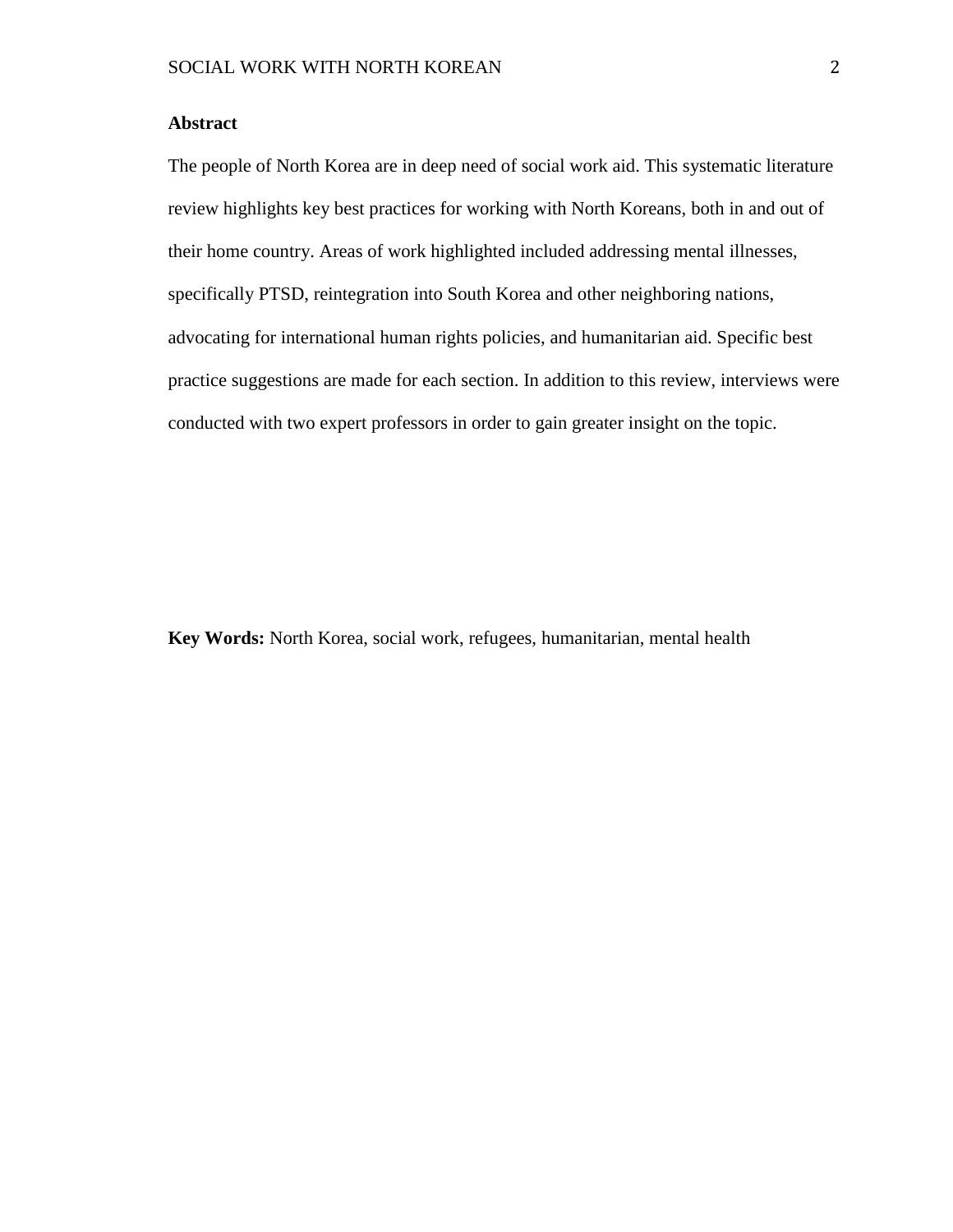|  | <b>Table of Contents</b> |  |
|--|--------------------------|--|
|  |                          |  |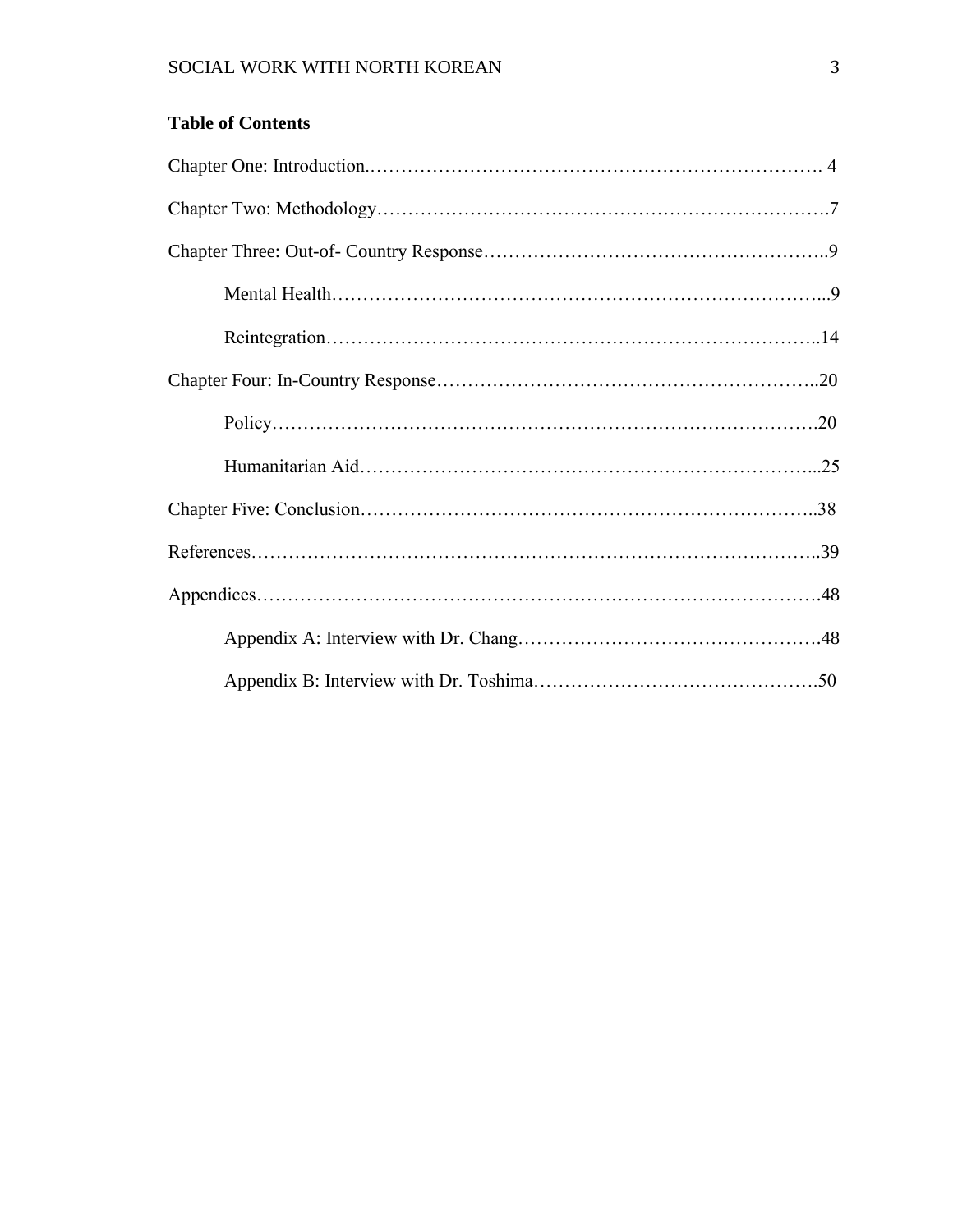#### **Chapter One: Introduction**

In the year 1950, a civil war began in the East. Korea, a nation liberated from Japanese rule only 5 years prior was now at odds with itself. In the North, the Russian army influenced the public towards Communism, and in the South, the United States influenced the nation towards democracy. In 1953, three years later, the country was in ruins, with not much to show for its efforts. There were countless causalities on both sides, severe damage to the land and economy and still no peace treaty, simply an armistice and a divide at the  $38<sup>th</sup>$  parallel (Maass, 2014). In actuality, the war continues today (Kim, Kim & Torrey, 2008).

In the years following, both North and South Korea were left to pick up the pieces of their now individual nations. While democracy was instilled in the South, a supreme leader rose in the North. Kim Il Sung, a man considered to be God himself, established the Juche, or "self-reliance" philosophy and a dynasty that still rules the nation today (Myers, 2008). Sadly, while the South developed into a world power with a strong economy and international voice, the North only continued to decline. Closed off to any outside help, the people of North Korea have lived in desolate conditions for the past 70 years. The government uses what small resources it has to fortify its military and nuclear weapons, while the country's people continue to die of starvation (Aaltola, 1999). In addition, the Kim dynasty has taken liberties to severely restrict the human rights of North Koreans, impeding freedoms of speech, religion, career, travel, and even personal thought. Multiple concentration camps have been established throughout the country for individuals and their families who have committed any type of infraction against the Great Leader, and public executions are not uncommon (Kim et al., 2008). It is obvious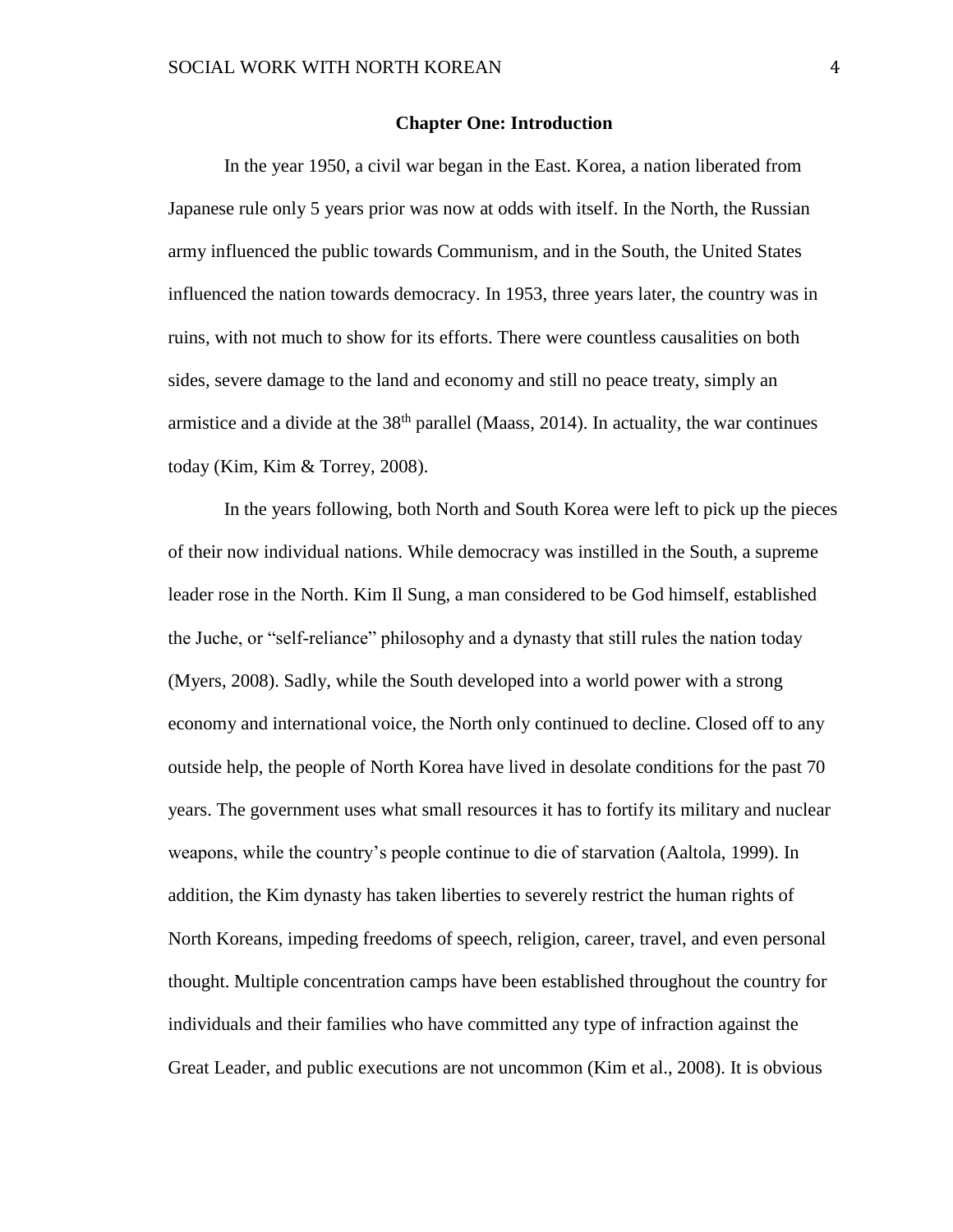that the people of North Korea are in desperate need of intervention, and who better to enact needed change than social workers?

Professional social workers are trained to be advocates, brokers, mental health counselors, mediators, policy makers, and many other roles this population is in immediate need of (Lough, 2014). This systematic literature review will outline the best practices social workers can use to assist the people of North Korea, both inside and outside of the country.

In order to put together a comprehensive guide to best practices, action steps have been divided into out-of-country and in-country need. Because life inside North Korea is drastically different than life in the outside world, separate areas of practice are highlighted in order to best meet the unique needs of the people living in North Korea, as well as those who have managed to escape their native country, and now reside in territories such as China, South Korea and the United States.

For practitioners wishing to work with those who have escaped, the areas of mental health treatment and community integration are addressed. Not only living in North Korea, but escaping under life threatening conditions has been found to be a breeding ground for complex trauma (Jin Yong et al., 2015). Because of this, practice methods for addressing Post Traumatic Stress Disorder and other trauma related illnesses are the focus concerning mental health. Community reintegration is also addressed because of the stark differences between daily life in North Korea and the outside world. North Korean refugees not only face unfamiliarity with the modern world, but widespread discrimination due to their home country's unsavory reputation (Jin & Yeol, 2014).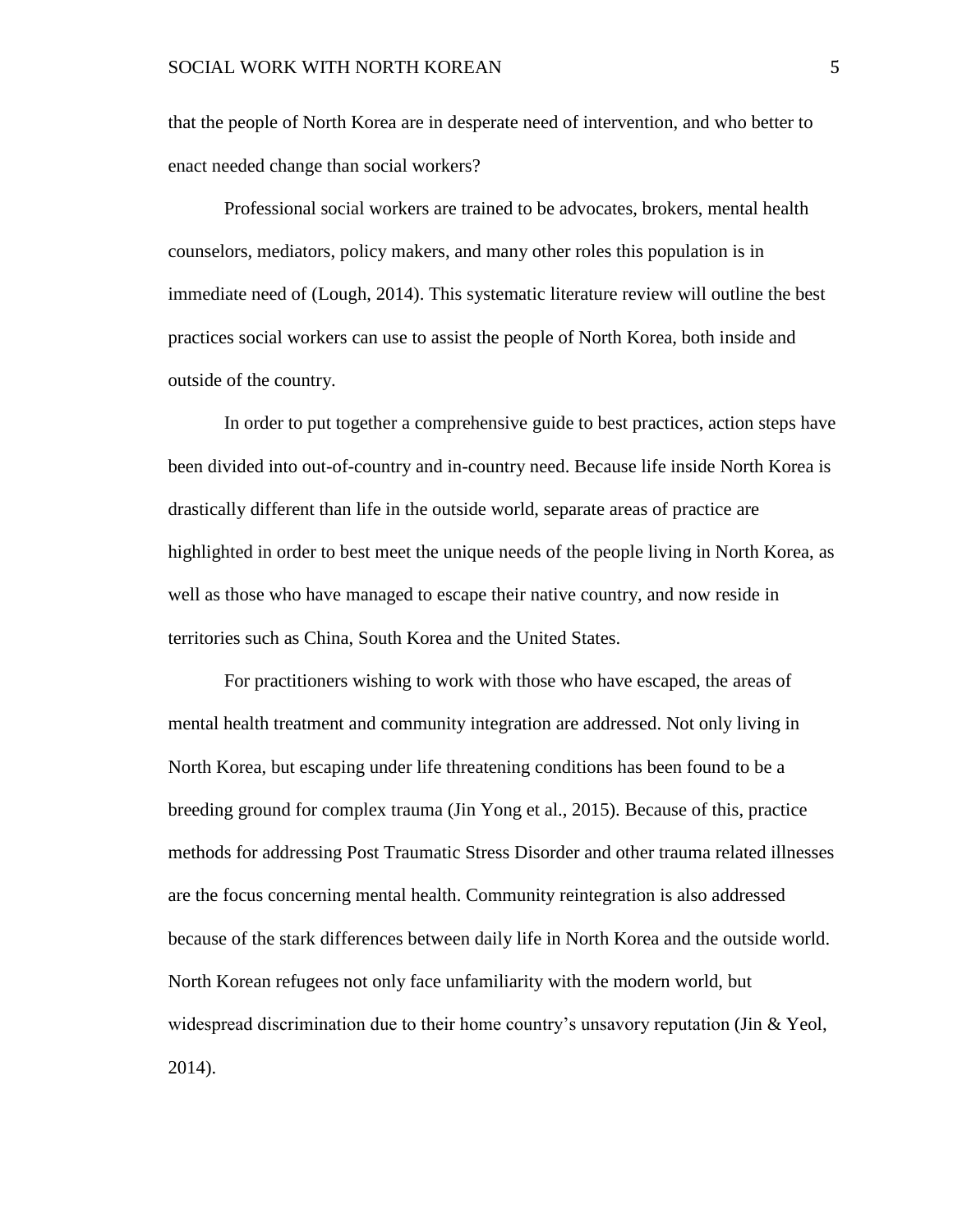In addition to those who have successfully escaped their oppressive government, there is hope to be had for the individuals who continue to reside in North Korea, and for the social workers and other helping professionals who desire to come to their aid as well. For the section on in-country need, interventions in the sphere of public policy and humanitarian aid organizations will be the focus. Foreign relations, responsibilities, and points of action are addressed, in order to create change at the macro level. In addition, international humanitarian aid organizations have proven to be a large positive influence on the nation's people and its leaders (Kim, 2012). The most successful practices for these organizations are highlighted as well.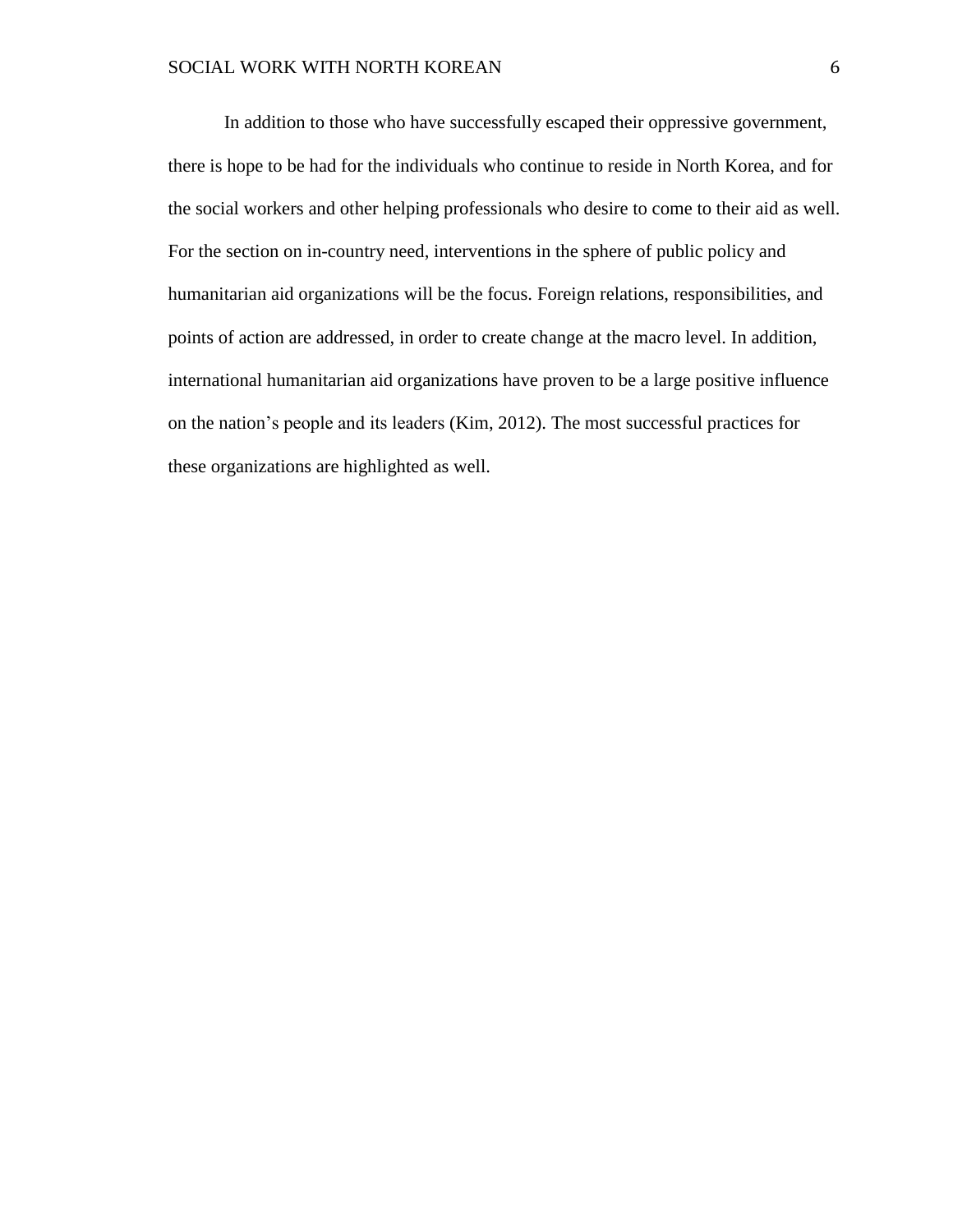#### **Chapter Two: Methodology**

In order to compile this systematic review, research was conducted through a comprehensive review of the scholarly literature on this topic. In addition, interviews of university professors with extensive knowledge on the subject were used as additional sources.

In order to accumulate data, researchers utilized the library databases at a university in the Southern United States, primarily EBSCO, to find scholarly, peer reviewed journal articles. When searching these databases, the key terms "North Korea," "social work practice," "humanitarian," "PTSD," "refugees," and several others were used. In addition to these terms, researchers narrowed down the selection of articles by reviewing the journal in which they were published. Well-known social work journals were used, in addition to esteemed journals on international policy and psychology. Lastly, the selection of articles was narrowed down to those that had relevant, new information applicable to the topic. By looking for themes and research studies with high validity and reliability in the field, the researcher was able to narrow down these selected methods that could be considered best practices while working with this population.

As previously mentioned, interviews were conducted in order to collect additional data. The researcher traveled to Southwest China for humanitarian purposes in May of 2015, a region where many North Korean defectors pass through on their search for freedom (Song, 2013). While in this region, she was connected with Dr. Chang, a professor from a well-known university in Southwest China, for the purpose of finding more information on best practice in public policy. Dr. Chang disclosed the extent of his knowledge on the history of the relationship between China and North Korea, going back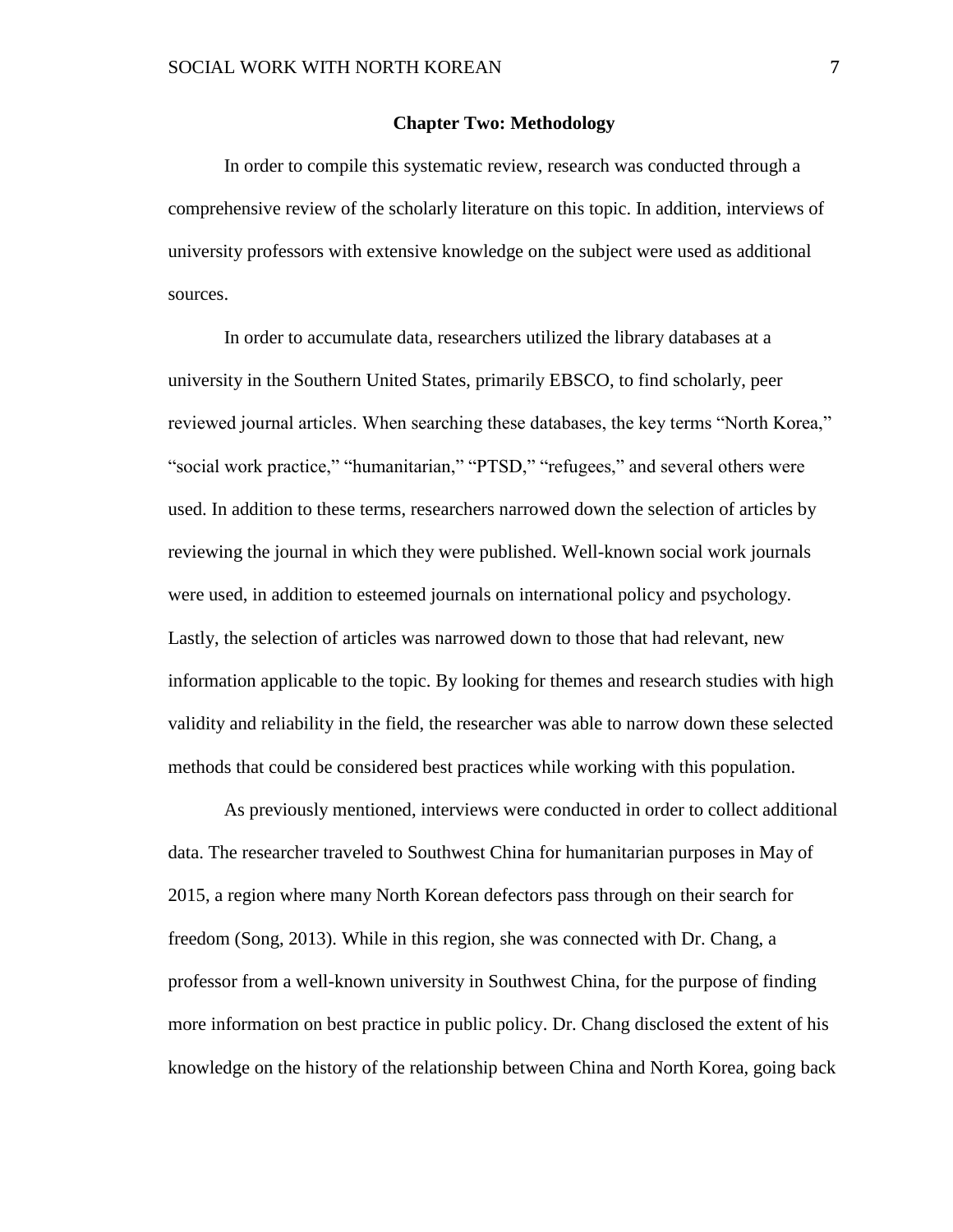to World War II (Chang, personal communication, May 25, 2015). He also expressed his own views and experiences concerning North Korea. Dr. Chang spoke extensively on what he believed was China's role in Korean affairs, and what he predicted would come of North Korea and China's relationship. Throughout the interview, all researcher prompts were pre-planned and approved by the International Review Board of Florida. All names have been changed to maintain confidentiality.

In addition, the researcher was able to interview Dr. Toshima, professor of Intercultural Studies at a university in the Southeast region of the United States. Dr. Toshima has extensive experience working in Southeast Asia, in a religious and humanitarian context. In addition, he is the chairman and founder of his own humanitarian organization, which happens to be one of the only few working in Pyongyang, North Korea. In his interview, Dr. Toshima discussed his organization, why they continue to be effective, and what he would recommend to other humanitarian organizations seeking to work with this population (Toshima, personal communication, November 30, 2015). As with Dr. Chang's interview, all questions were pre-planned and approved by the Institutional Review Board of Florida, and all names have been changed in order to maintain confidentiality.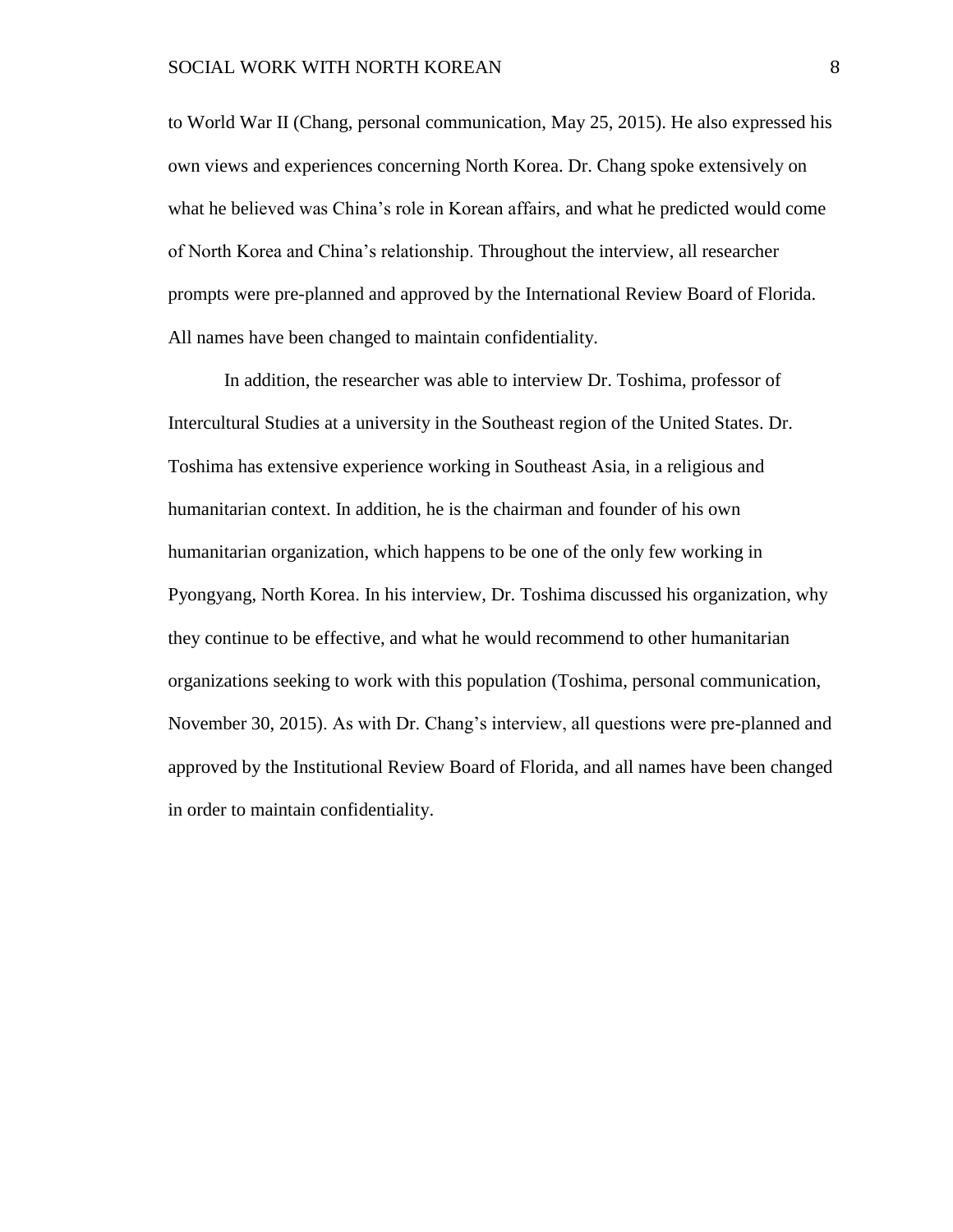#### **Chapter Three: Out-of-Country Response**

#### **Mental Health**

One of the most crucial facets of life that will need to be addressed when dealing with North Koreans who have become refugees is their mental health. Mental illness, although often untreated, can affect every aspect of a person's life and well-being. Studies and systematic reviews of mental illness in refuges have identified prevalence rates high above those of the average population (Bogic, Njoku & Priebe, 2015). In one review, a sample of 16,010 refugees revealed that 80% were diagnosed with depression, 86% PTSD, and 88% unspecified anxiety (Bogic et al., 2015). It is well known throughout the mental health community that these three illness often run together, and this relationship is deeply discussed in studies such as Byllesby, Durham, Forbes, Armour, & Elhai's (2016) in the Journal of Psychological Trauma. But for the sake of conciseness and applicability, this literature review will focus on PTSD, its unique characteristics and manifestation in North Korean refugees, and best treatment modalities.

In order to focus in on key concepts practitioners need to be aware of when treating PTSD in North Korean refugees, four main concepts are highlighted and discussed in this section. The concepts are as follows:

*North Korean refugees experience unique traumas, unlike others typically associated with PTSD in South Korea or the United States.*

North Korean refugees experience significant traumas, not only through their life, but especially upon their escape from their native home. The most common traumas reported are often underlined with political suppression, violence and poverty (Jeon,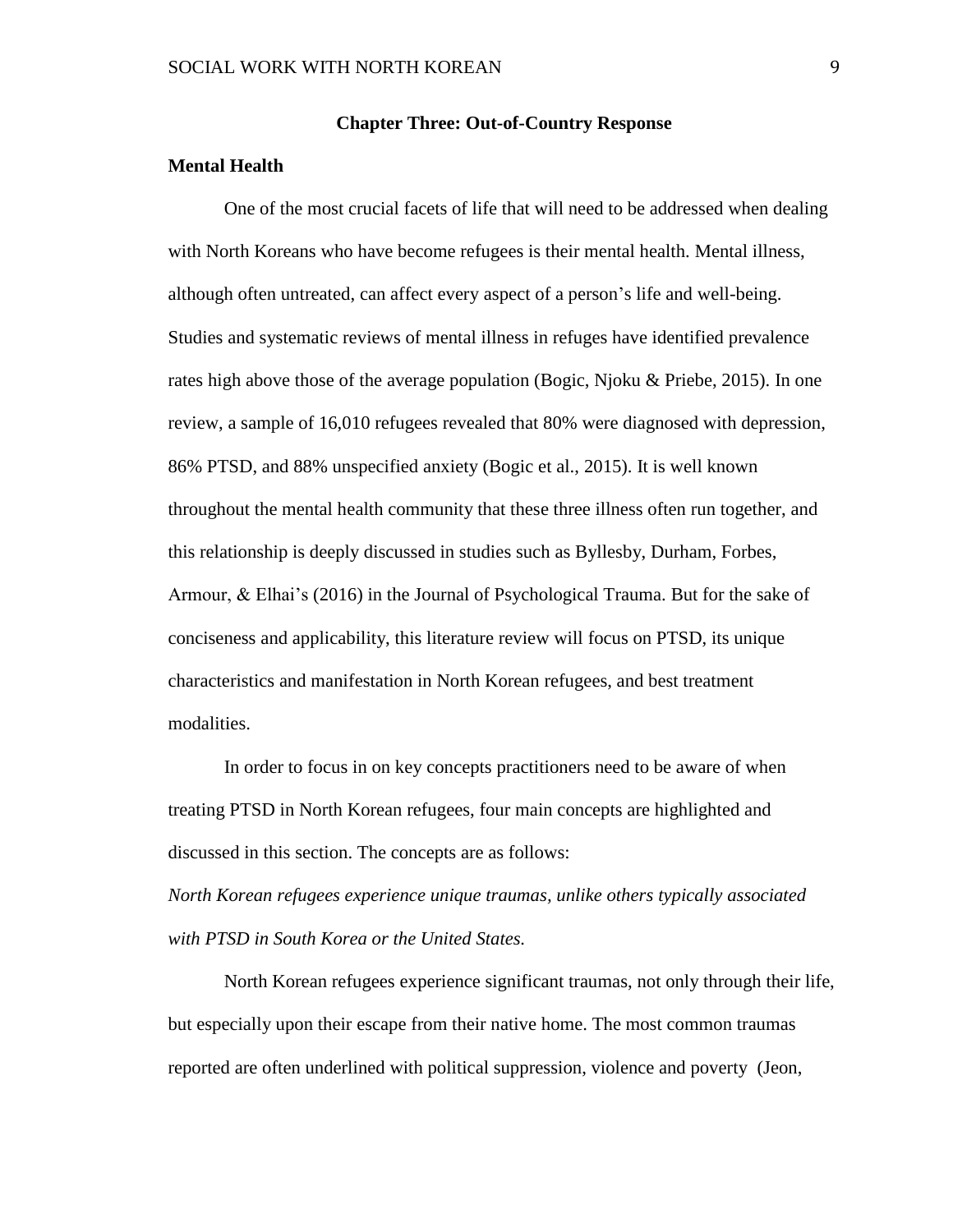Eom, & Min, 2013). Such events are infrequently one time instance, but often experienced or witnessed throughout the childhood and lifetime of a North Korean (Jeon et al., 2013). According to a study conducted by Jeon and colleagues (2005) with 258 refugees:

Of these traumatic events, the event with the highest frequency was 'witnessing public executions,' followed by 'hearing news of the death of a family member or relative due to starvation,' 'witnessing a beating,' 'witnessing a punishment for political misconduct,' and 'death of a family member or relative due to illness.' (p. 150)

These traumas are staunchly different than traumatic events practitioners may come in contact with more commonly in the United States, such as war combat, sexual abuse, or domestic violence (Watts, Zayed, Llewellyn-Thomas, & Schnurr, 2016). Although all of these traumas are uniquely significant and horrific in their own right, practitioners will need to recognize the unique nature of the North Korean refugee's experience, and take all into account throughout assessment and treatment.

In terms of the most severe traumas, incidence of forced return to North Korea after attempted defection has shown to increase the severity of PTSD and related symptoms in refugees (Kim, Kim & Lee, 2013). These forced returns often lead to increased instance of traumatic events, including, but not limited to, physical torture, imprisonment, or even execution (China's repatriation of North Korean refugees, 2012). The increased possibility and severity of these events give evidence as to why refugees are more likely to experience severe symptoms of PTSD and other mental illnesses, and opposed to other defectors who were not caught and returned to their country.

In addition to forced repatriation, research has shown that family-related traumas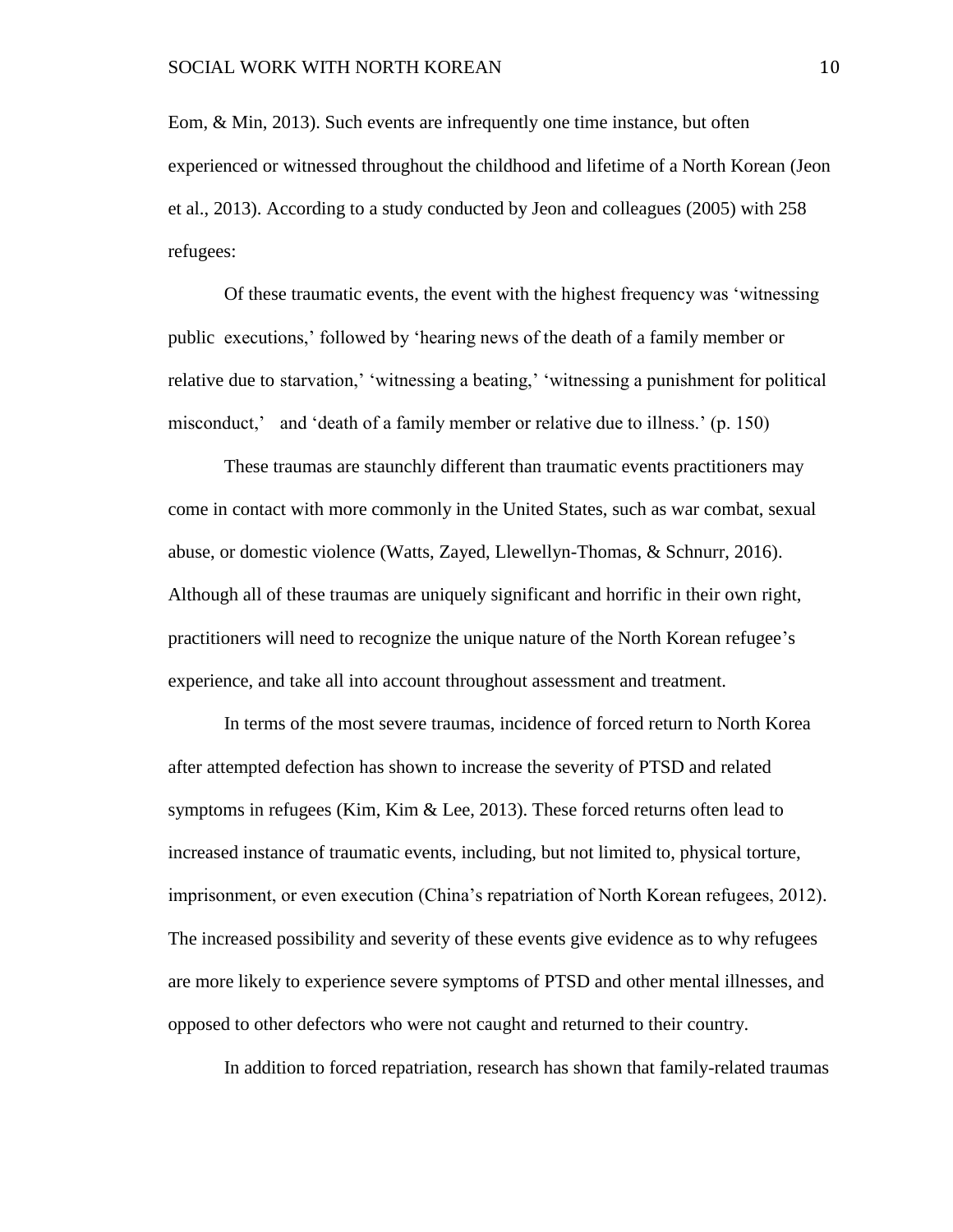showed the greatest potential for later causing PTSD (Jeon et al., 2005). This could include witnessing the harm or death of a family member, worry or stress about missing family member, or any trauma related to human relationships (Jeon et al., 2005). It is evident that the need for human connectedness, especially in the midst of stressful circumstances, is transcendent across country and culture, and essential for the well being of all people.

*Certain characteristics, including age, education and health may affect a North Korean refugee's propensity to develop PTSD.* 

In addition to the presence or lack of presence of traumatic events, personal characteristics can also be contributing factors to the development of a North Korean refugee's PTSD. Primarily, age can be a contributing factor. According to Kim and colleagues (2013) in their study of 2,163 North Korean women, older female refugees had a higher propensity to psychological distress.

In addition, women with a higher education generally had a higher quality of mental health (Cho, Jeun, Yu & Um, 2005; Kim et al., 2013). Although there is almost no opportunity for educational advancement in North Korea, especially for women, those who were gifted with some education were able to use that knowledge as a sort of "psychological buffer" (p. 1099) against PTSD and other trauma related symptoms (Kim et al., 2013).

Lastly, and maybe more obviously, refugees with higher qualities of physical and mental health are less susceptible to develop PTSD or like symptoms (Kim et al., 2013). Not only are the physically and mentally vulnerable more likely to suffer psychologically, they are likely to not make the trip from North Korea to freedom at all.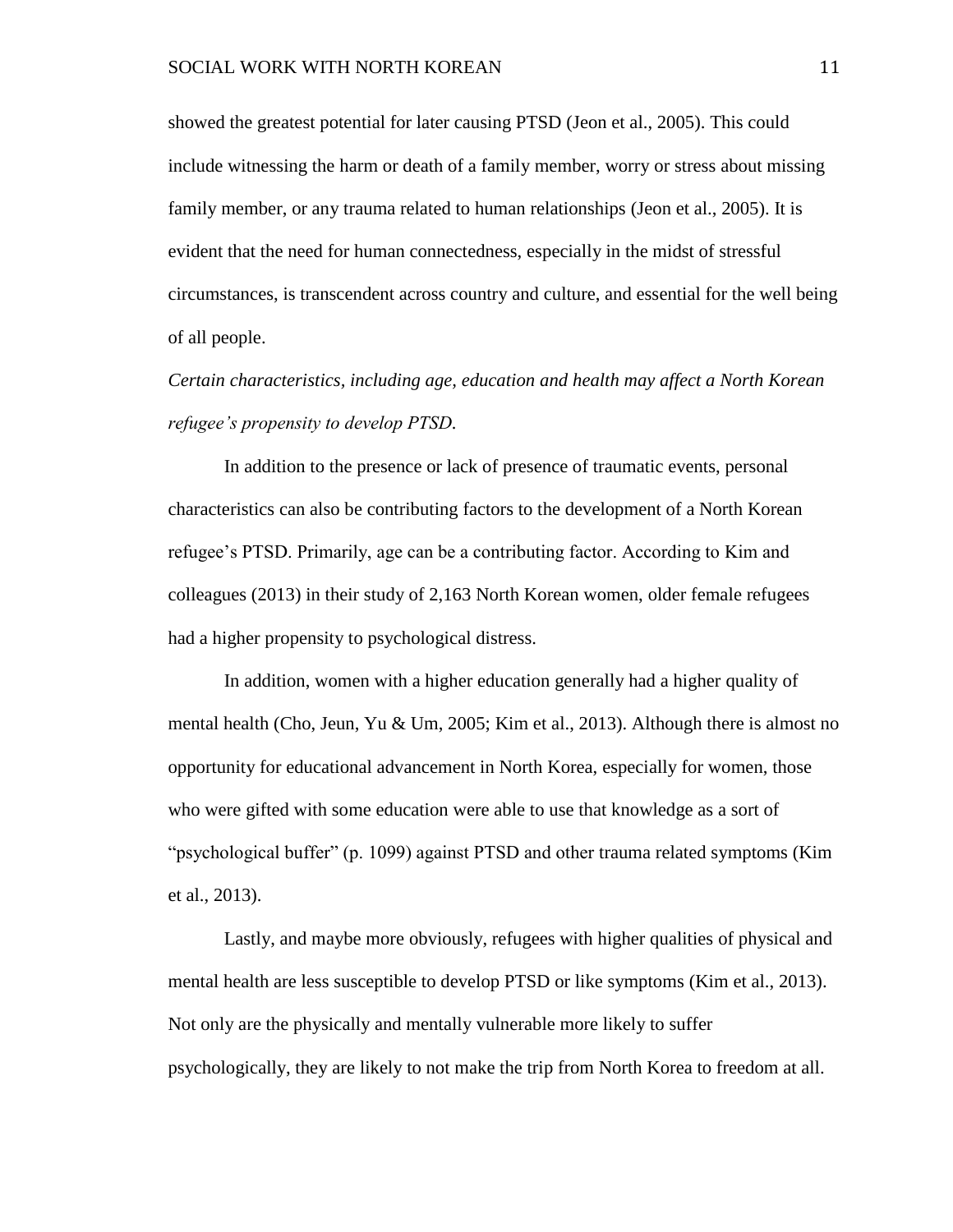Due to the severe hazards of the trip, it is likely that the vulnerable, the elderly, less educated, and ill, may never make it to their intended destination (Kim et al., 2013).

The implications for practice in this instance are that any refugee who makes it to South Korea, or neighboring countries, will already have exhibited high levels of resilience. No matter their current state, the sheer fact that they have survived the trip shows that they are capable of overcoming much, including lingering PTSD and mental illness.

#### *North Korean refugees experience unique symptoms of PTSD.*

In the research previously mentioned, the symptom profiles of PTSD, as well and other related disorders, were very similar in both North Korean refugees and South Koreans alike (Jeon et al., 2013). That is, with one exception. Irritability and outbursts of anger were highly ranked symptoms of PTSD for the North Korean refugees participating in this seven-year longitudinal study (Jeon et al., 2013). While at first this distinction may seem unusual, or even insignificant, it starts to make sense when cultural factors are taken into account. North Koreans are told their whole life that their country is the best and most powerful on earth, and that their leaders are God-like. They are denied access to travel or to any information of the outside world, of freedoms and opportunities, through television or the Internet. Once a North Korean enters the outside world, it is very common to react with anger at having been intentionally deceived for an entire lifetime (Jeon, Min, Lee  $&$  Lee, 1997). It is important for clinicians to recognize this anger as a symptom of trauma, and address it accordingly. In addition, it is essential that practitioners validate this anger as understandable and even appropriate, while equipping North Korean refugees to express and cope with this anger in healthy ways.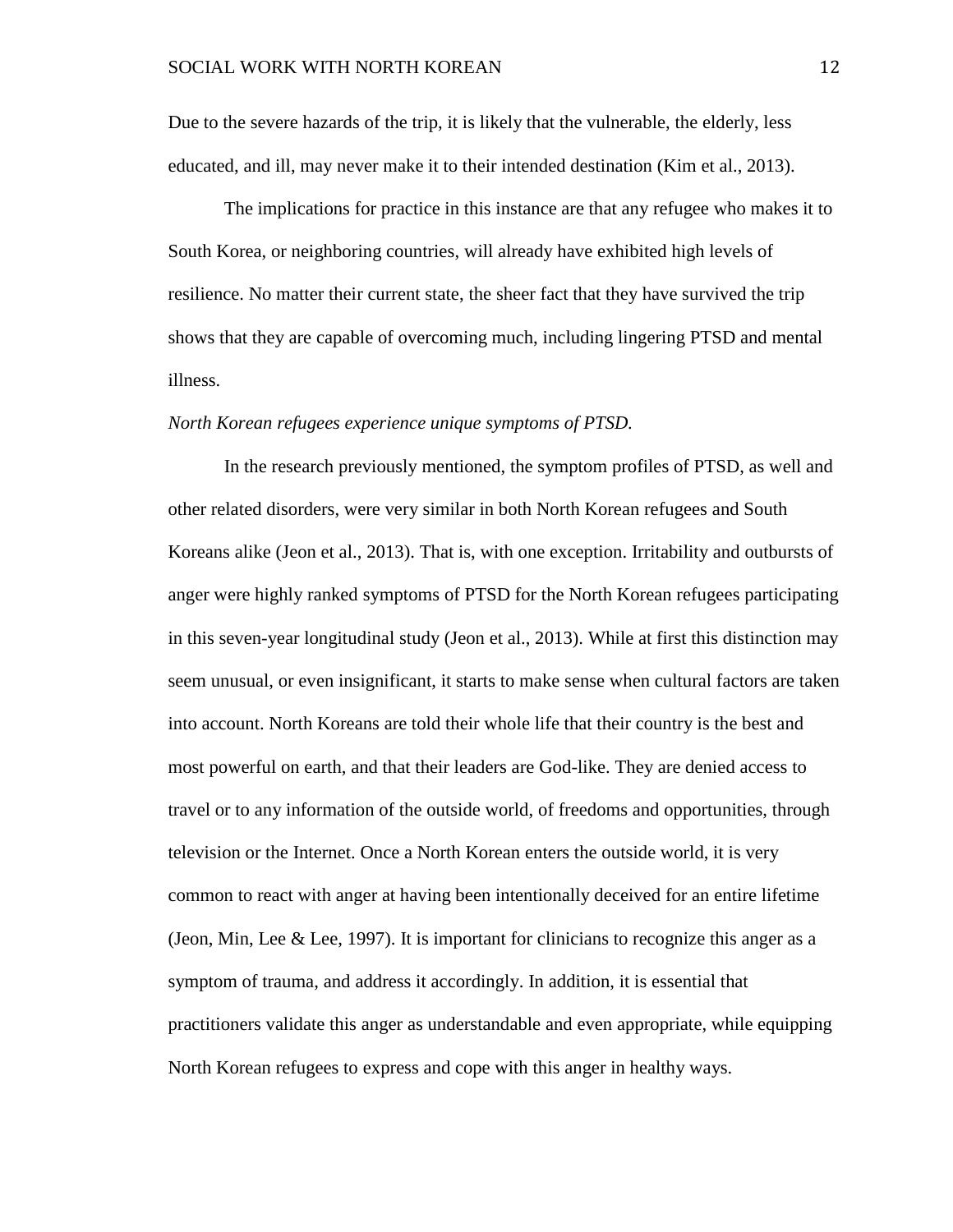*Approaching treatment from multiple perspectives may be most effective when treating PTSD in refugees.* 

Once a practitioner is familiar with all a North Korean refugee's unique traumas, characteristics and needs, it is essential to address the best therapeutic approaches to treat their PTSD. It has been widely agreed upon in the mental health community that cognitive behavioral therapy (CBT) is the most tested and most effective approach, according to current research (Drožđek, 2015). But does this still apply in a multicultural context? Specifically when working with North Korean refugees, clients will have been exposed to trauma before their departure from their country, during their migration, and then face continued stressors that come with reintegration into a new country and culture.

In his overview of the challenges of treating PTSD in refugee populations, Drožđek (2015) explains that two contrasting approaches are often applied: traumafocused therapy or multimodal interventions. Trauma-focused therapies are those, like CBT or EMDR, that aim to directly address traumatic events and PTSD symptoms, while multimodal treatments address a wide variety of things, such as current biological, psychological and sociological functioning, as well as acculturation difficulties (Drožđek, 2015; Drummond, Lee, & McGuire, 2014).

So which of these is better? Research would suggest that actually a combination of the two would be most effective, rather than choosing one over the other (Drožđek, Kamperman, Tol, Knipscheer, & Kleber, 2014). Although there is more research to back up the effectiveness of CBT and other trauma-focused therapies in reducing PTSD symptoms, the comprehensiveness of a multimodal approach, that includes traumafocused practices, addresses a wide range of symptoms and may be a big advantage to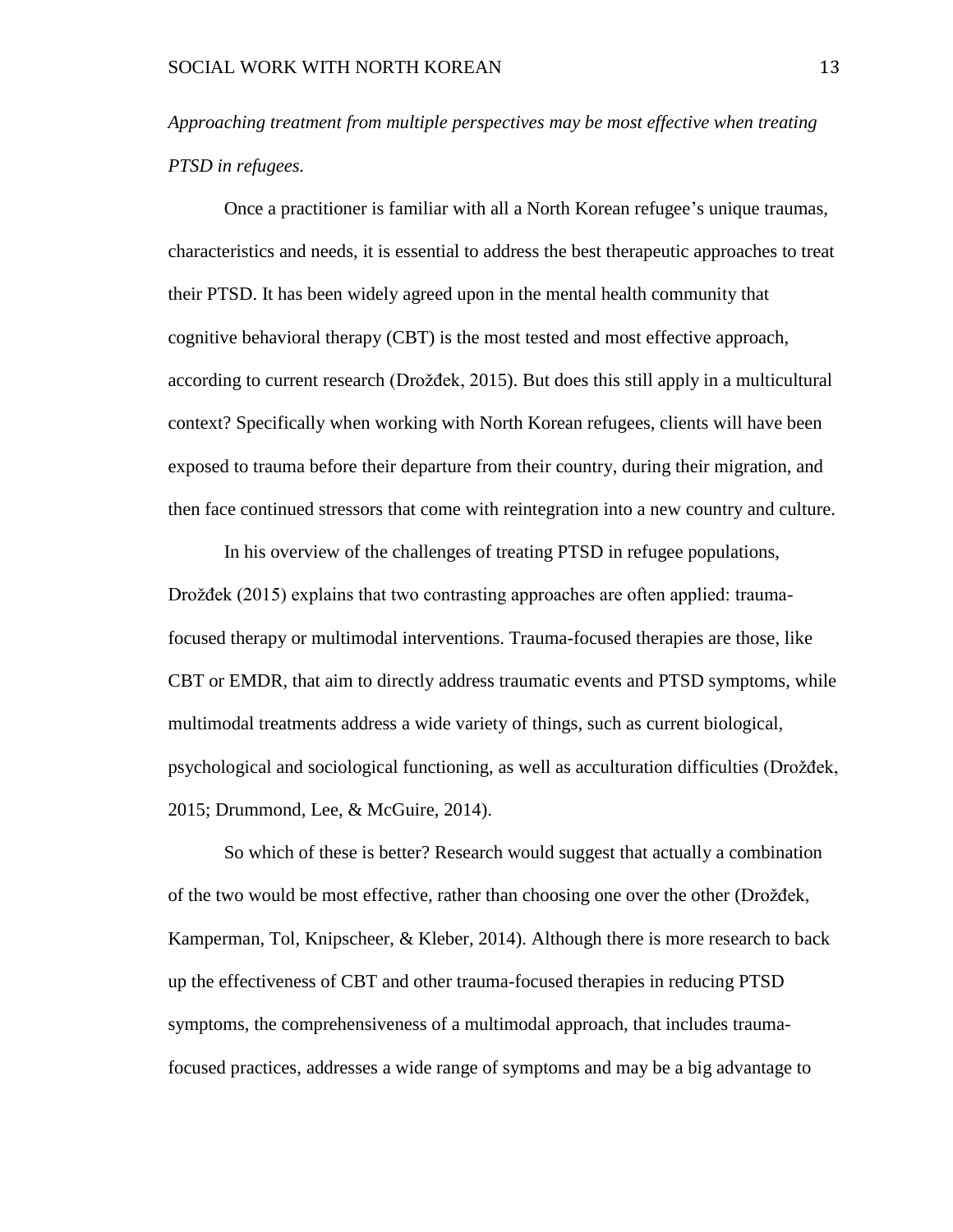practitioners (Drožđek, 2015). Although the multimodal approach may not target specific PTSD causes and symptoms as much as a strictly trauma-focused model might, it does address other areas of the client's life that can directly affect their mental health (Drožđek, 2015).

Another fringe benefit of combining both the trauma-focused and multimodal approaches is that it may be useful for clients who are apprehensive towards mental health treatment. Research shows that many North Korean refugees may be hesitant towards psychotherapy (Kim et al., 2013). This is not surprising, considering the near complete lack of mental health services available in North Korea (Kim et al., 2013). By addressing less intrusive problems, such as acculturation and physical health, practitioners may ease refugees into the helping process, and therefore allow an open door to address deeper traumas once the client is ready.

#### **Reintegration**

In addition to meeting the mental health needs of North Korean refugees, it is essential that social workers and other professional address the process of reintegration. North Korea is often referred to as the "hermit kingdom" (Strand, 2004, p.20), as it leaves its citizens effectively cut off from the rest of the world. When defectors enter into a new nation as refugees, it is like entering a whole new world. Even if they settle into South Korea, a nation that was synonymous with their own only seventy-years prior, the differences in everyday life are remarkable. Refugees must relearn everything, from dialect to public transportation to job applications to bank accounts; everything is new.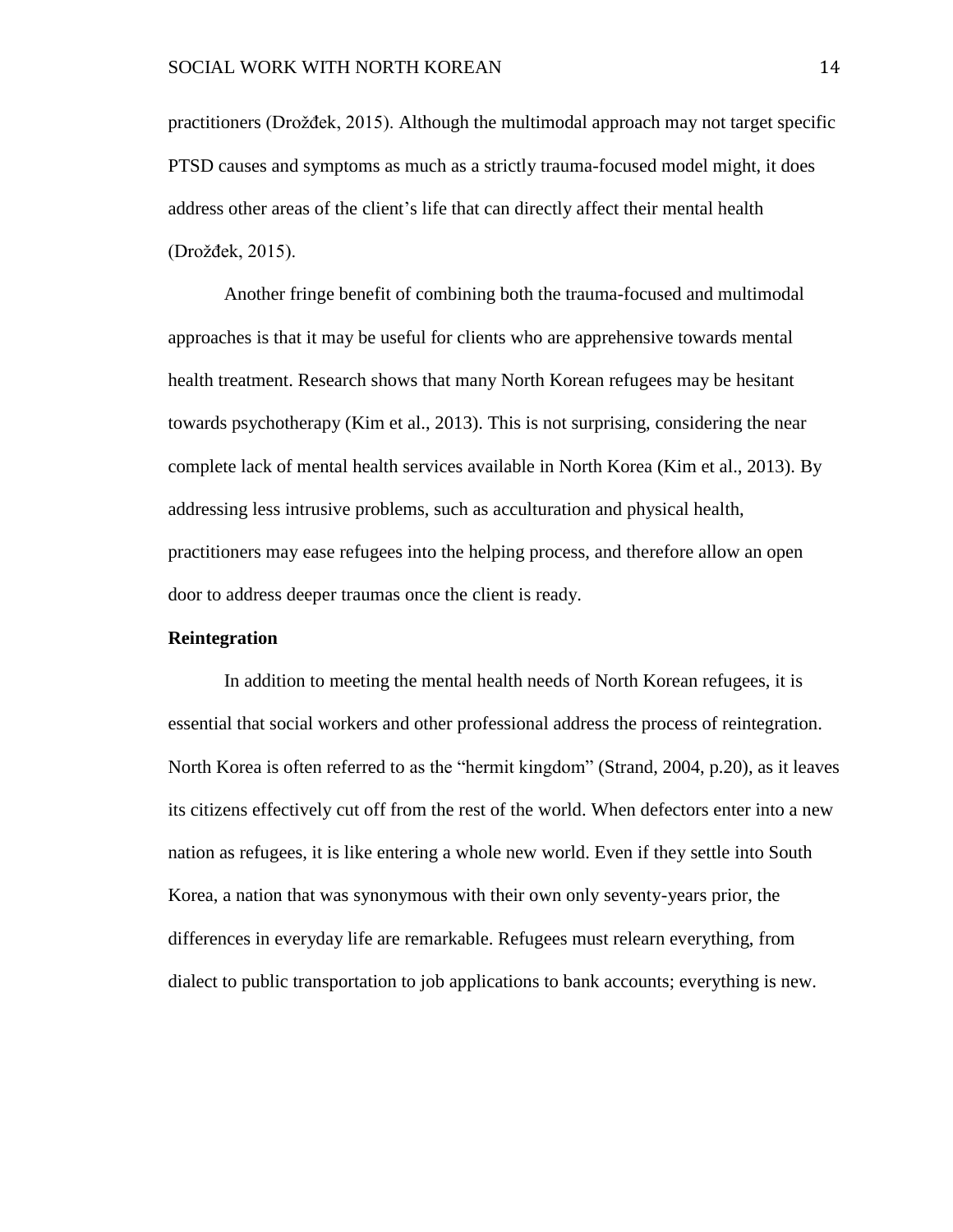In order to make the transition to new life easier, there are multiple best practices social workers and other practitioners can utilize. Three of these key practices are highlighted below:

#### *Encourage reintegration to South Korea specifically.*

Research shows that South Korea, rather than other Southern Asian countries or the United States, has proven to be the most nurturing environment for North Korean refugees. Being in the right environment can positively influence multiple areas of a refugee's life, including mental health. Research evaluating PTSD in refugees found that North Koreans who relocated to South Korea coped with their mental illness remarkably better than comparative populations from other Southeast Asian countries that relocated to the United States or Japan (Jeon, 2013). Researchers attributed this disparity to similarities in language, culture and available government assistance (Jeon, 2013).

With this said, there are still many improvements that could be made to the South Korean reintegration and assistance system. Although shared language and similar culture definitely help with the process, it is not enough to develop well-adjusted citizens. This leads to the second best practice suggestion:

*Encourage and develop additional assistance programs, training resources and support systems.* 

In 2009, it was estimated that there were approximately 15,000 North Korean refugees in South Korea (Bidet, 2009). As of March 2014, this number had already skyrocketed to 26,483 (Myong-Hyun, 2014). Although South Korea has developed some great programs for refugees, these ever-growing numbers present new problems for both the South Korean agencies and North Korean refugees.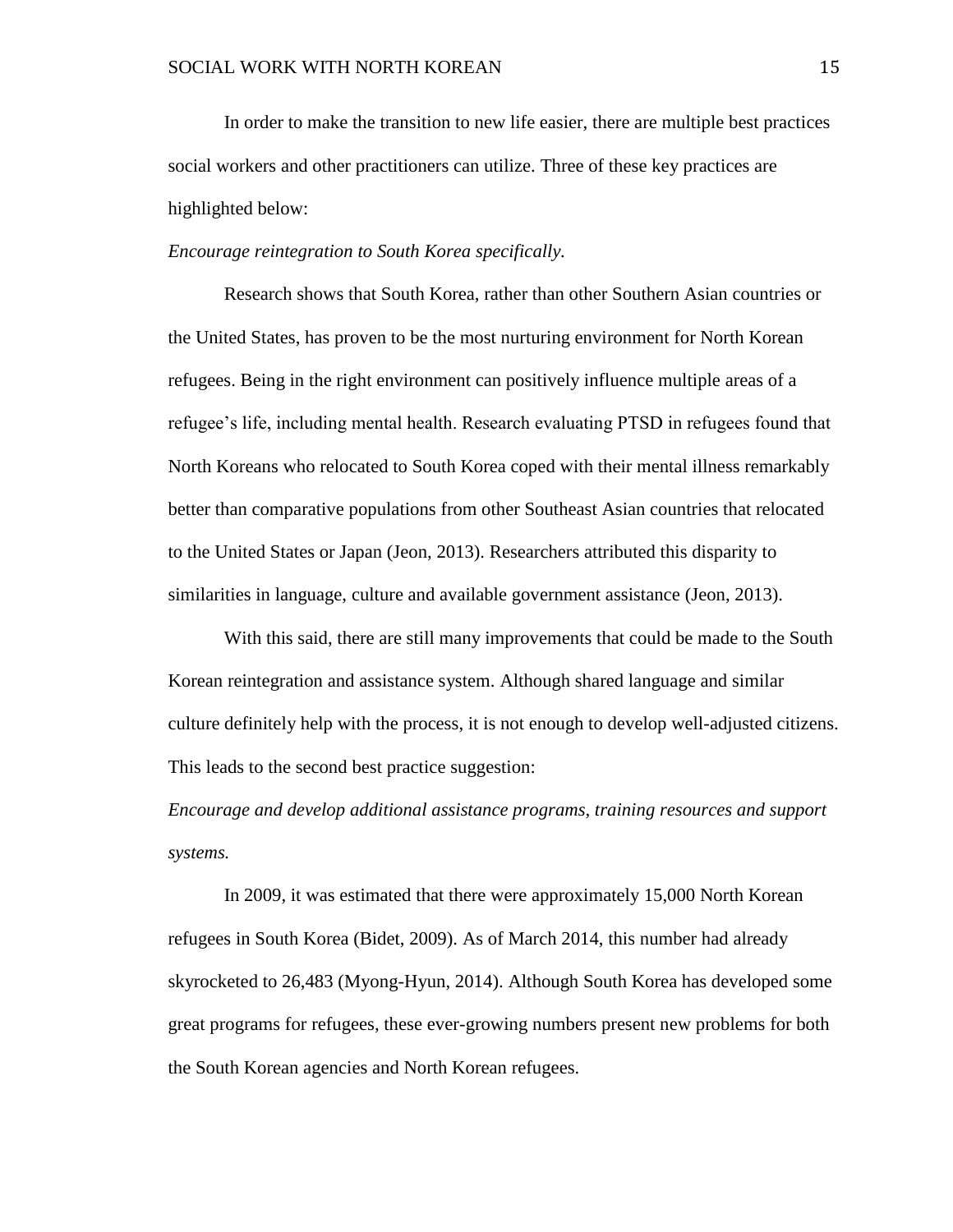When North Koreans first enter South Korea, they are automatically given a unique status. Although they are technically considered South Korean citizens, they must first enter an intense screening process by the South Korean government (Myong-Hyun, 2014). Once they have passed the screening process, every North Korean enters *Hanawon*, a government institution where they will live for the next twelve weeks. Here, the refugees attend extensive educational courses where they receive job training, education on the economy and history of South Korea, as well as health and psychological examinations (Cho & Kim, 2011). After leaving *Hanawon*, the South Korean government provides refugees with a one-time resettlement payment and housing assistance, as well as a "resettlement helper," or who one might refer to as a case manager, for up to two years (Myong-Hyun, 2014).

Although these programs are a great start to North Korean aid, research shows that they are not quite enough to successfully integrate North Korean refugees into society. For one thing, almost all of the offered programs are short term. Twelve weeks is certainly not long enough to learn a completely new way of life, just as two years is rarely enough time to be functioning without any assistance at all. Although this may seem like a long time at first glance, North Korean refugees have many things working against them in the reintegration process. This often includes health deficits from a lifetime of enduring food shortages, psychological traumas already discussed, low levels of education, discrimination, as well as other factors (Myong-Hyun, 2014); (Pak, 2010).

In order to combat these hindrances, social workers and other professionals need to develop unified programs to facilitate long-term help. This may include additional food and housing assistance, additional educational training, and prolonged psychological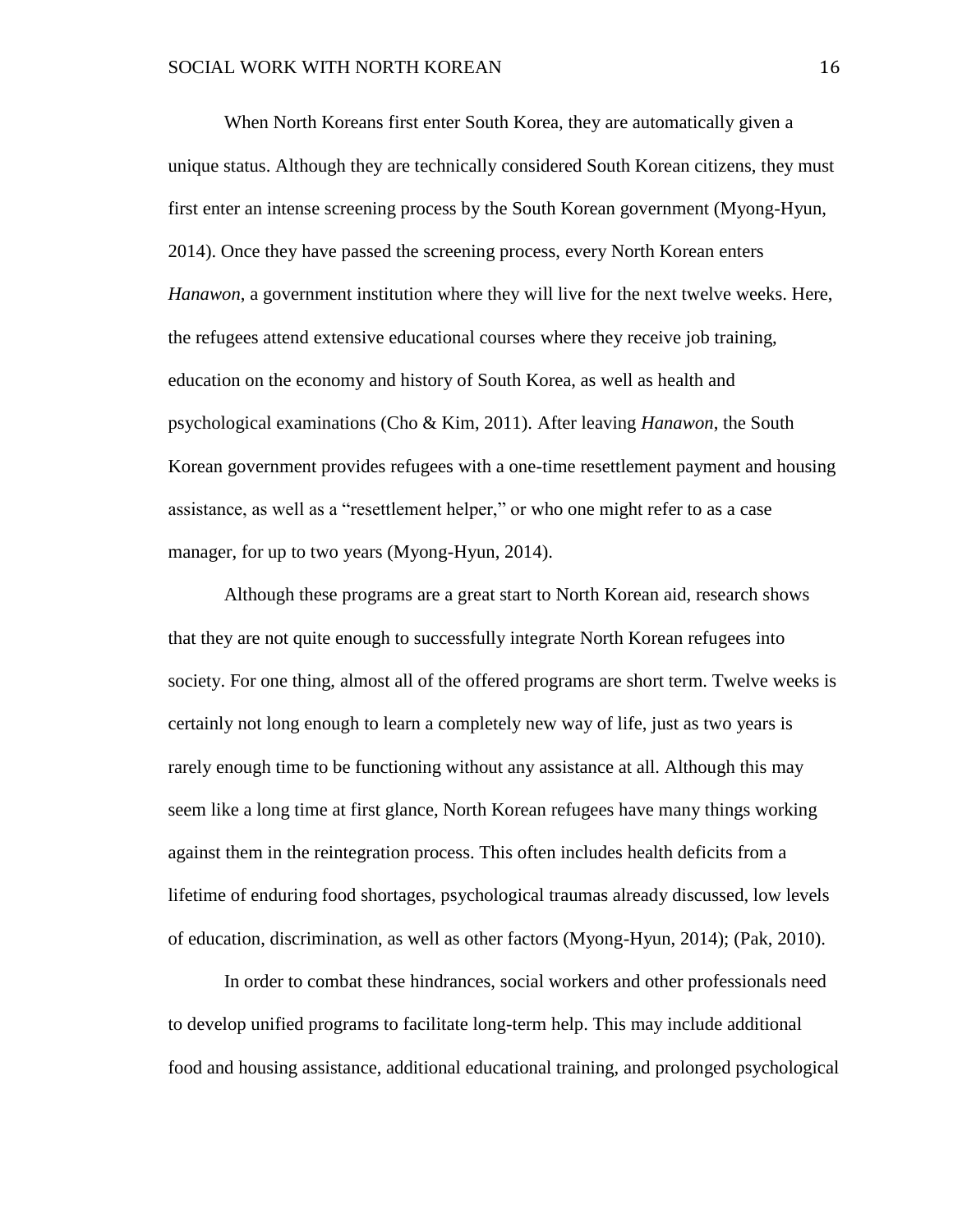counseling. With these types of additional assistance, North Korean refugees would hopefully not only have a successful short term entry into South Korea, but a successful integration into the rest of society for the remainder of their life.

The last suggestion to facilitate best practices with reintegration is in direct reference to one of the specific hindrances previously mentioned:

#### *Advocate against discrimination.*

Readjusting to normal life in a new country and new culture can be extremely challenging for anyone, and this proves true in the lives of many North Korean refugees. Polls conducted by the East Asia Institute have shown a significant decrease in connected between North and South Koreans (Myong-Hyun, 2014). In 2005, 75% of South Koreans expressed feeling some degree of closeness to the North Korean people, but that number dropped significantly to 50% a mere five years later (Myong-Hyun, 2014). Other studies suggest that these negatives attitudes towards North Koreans are perpetuated primarily by the younger South Korean population, those in their twenties and younger, in contrast to those in their sixties and older (Lee  $& Sohn, 2011$ ). Researchers attribute this generational disparity to the fact that the two Koreas have been separated for more than seventy years. While the older generation remembers a unified Korea, younger South Koreans no longer consider North Korean as part of their country. This separation perpetuates "mistrust, unfair treatment, ostracism, and discrimination, even outright hostility," against North Korean refugees (Myong-Hyun, 2014, p.10)

This extent of discrimination can impact many areas of a refugee's life, one of the primary sectors being social functioning. In one study, results showed that social adjustment among defectors was rather poor, especially among those who had PTSD,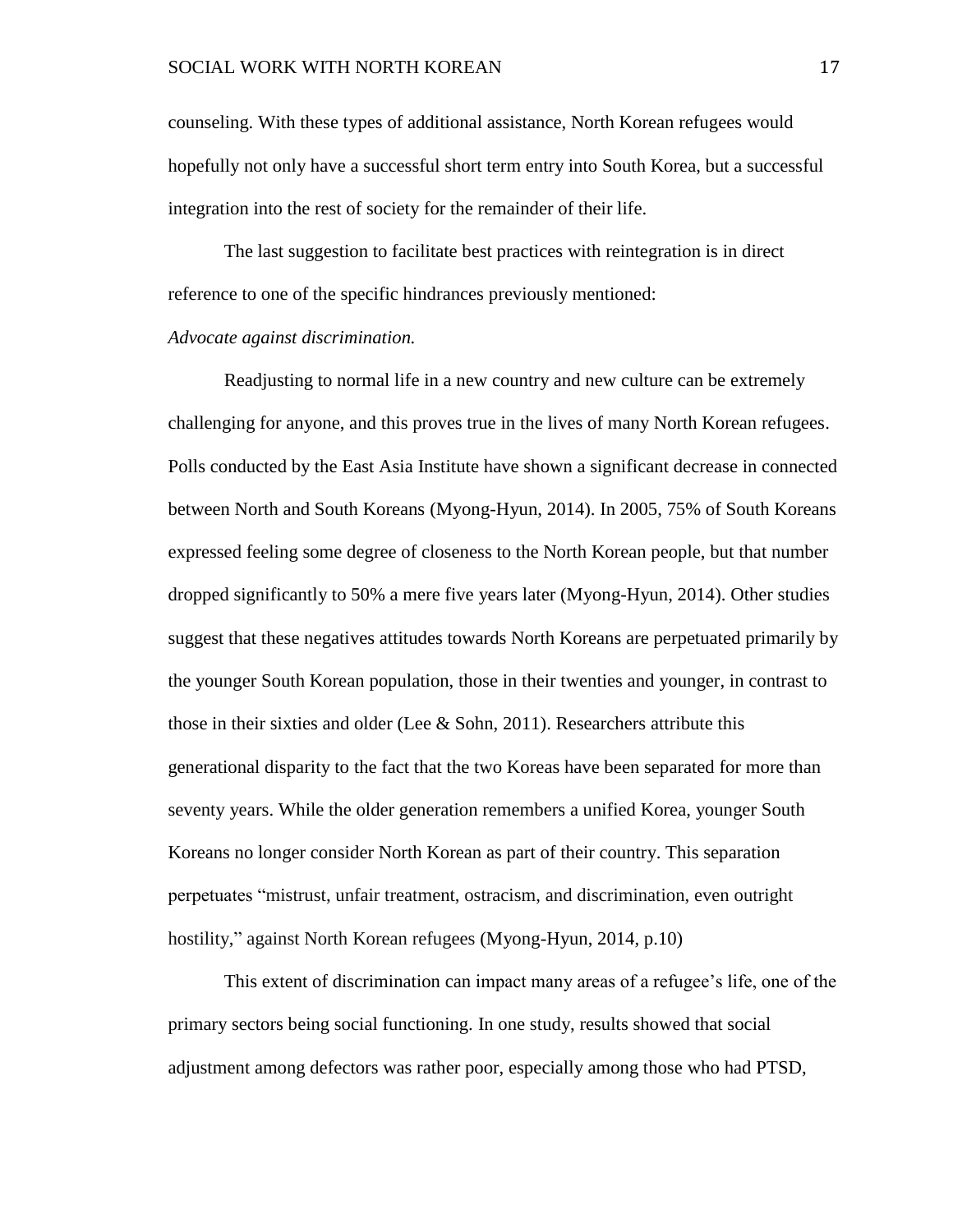which was 54.9% of the participants (Chung  $&$  Seo, 2007). Overall, social adjustment was significantly low in the areas of family relationships and financial management. This indicates that discrimination not only hindered refugees from connecting to society as a whole, but even impacted the way they connected to their families and life responsibilities (Chung & Seo, 2007).

Other scholarly works present evidence on why social adjustment might be difficult in certain areas, specifically financial management. With a large influx of North Koreans coming into the South in recent years, the labor market has been unable to adapt to the large number of unspecialized workers (Bidet, 2009). Not only has the labor market been unable to adapt, but the South Korean people have struggled to accept their new neighbors. North Koreans are severely discriminated against when it comes to finding jobs, not only because they have few skill sets, but also because they are refugees, and struggle making ties with their new country. It is obvious that North Koreans will continue to face trouble and discrimination in the workplace until further action by South Korea is taken (Bidet, 2009).

Looking at the host of disadvantages North Korean refugees must already overcome, additional discrimination should not be on the list. This is an issue social workers, whether they be Korean or international, should be able to easily advocate against. Advocacy and practice against such discrimination goes farther than just perceived acceptance, but as research exemplifies, could enhance an refugee's family, work situation, and overall quality of life.

The reintegration of North Korean refugees into other cultures is not only a good idea, but a necessary action. When practitioners adhere to these best practices, supporting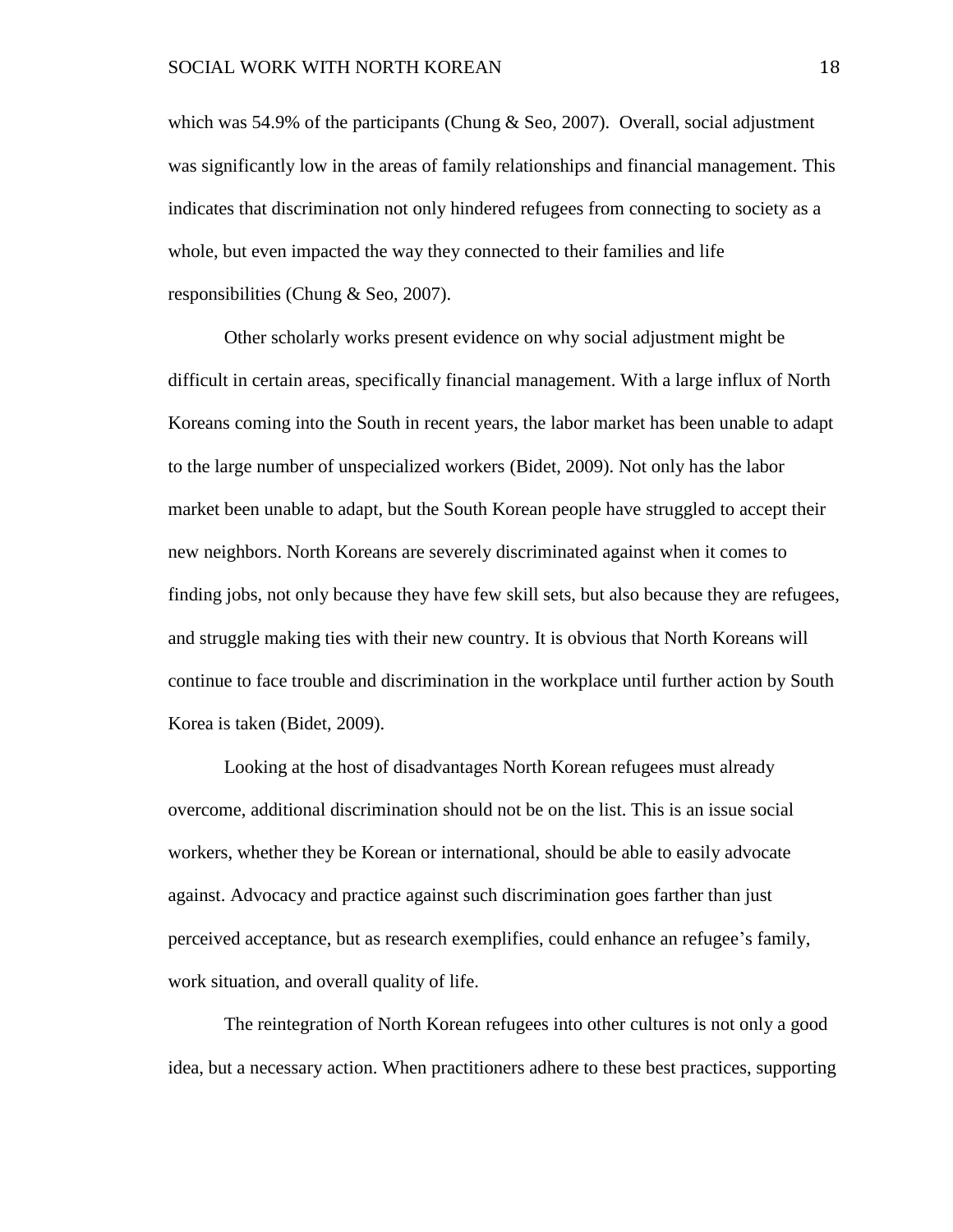reintegration to South Korea, encouraging greater services, and advocating against discrimination, social workers will see a healthier refugee population, and healthier communities as a whole.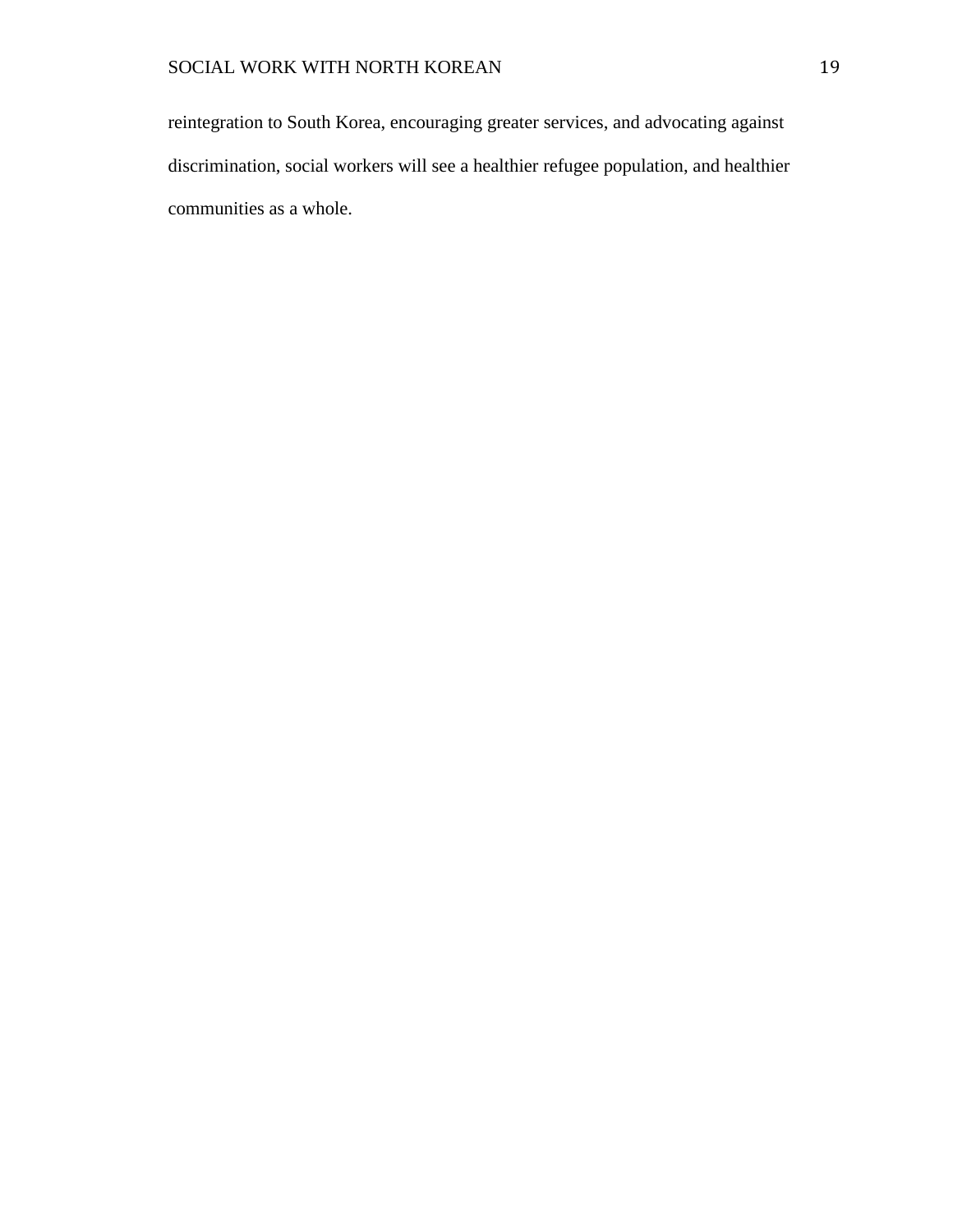#### **Chapter Four: In-Country Response**

### **Policy**

Although it may not be the primary role that comes to mind when thinking of social workers, policy practice has been an integral part of the profession since the its origins (Mosley, 2013). Policy practice consists of advocating at governmental levels for change in the name of clients. Although social workers are not the main proponents of most international policy concerning North Korea, they definitely have a voice in what that policy should look like.

International policy applicable to North Korea consistently revolves around two main topics: security and human rights (Howe, 2012). Although these policies come from multiple international sources, including the groups such as the European Union, the biggest proponents of these policies have been South Korea, the United States, Japan and China (Lee, 2012). This section will highlight the primary model of North Korean policy from each influential country, and end with best practice implications for future policy.

To start, the nation that likely possesses the most significant influence over North Korea is South Korea. With that said, South Korea has yet to pass significant legislation that outlines their stance on North Korea (Wolman, 2013). This hesitance to pass significant legislation is due to the polarized opinions of progressives and conservatives in the country. Although government programs have been instituted, such as *Hanawon* and other non-government organizations, South Korea has been unable to come to any significant unified legislative decisions. While conservatives in South Korea would like to see blatant opposition against the North Korean human rights violations, progressives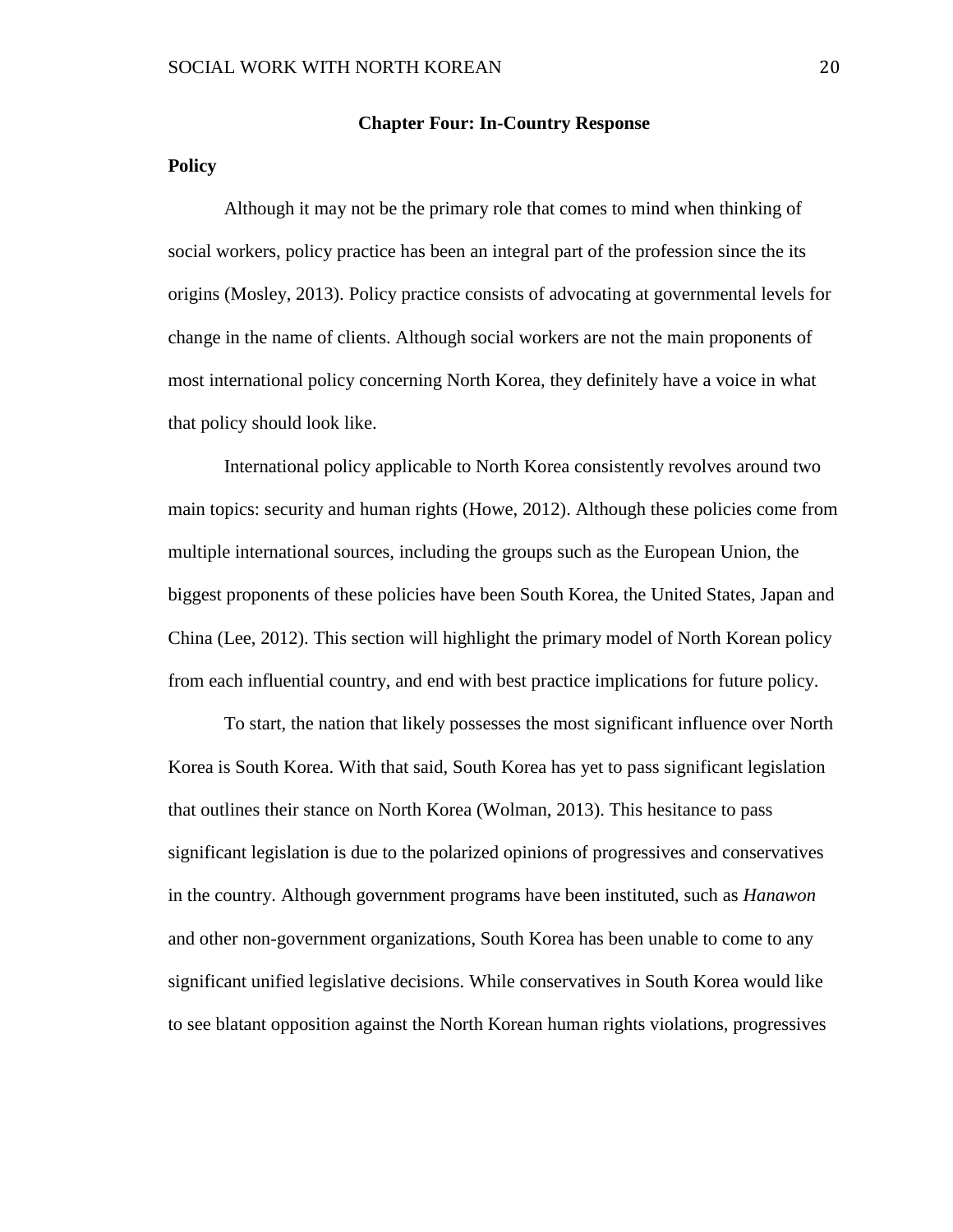are advocating for humanitarian aid, without such harsh criticisms, as to not offend the North Korean government and possibly jeopardize their own security (Wolman, 2013).

In order to overcome this state of stagnancy, scholars suggest that the government remove this issue from domestic politics, and instead engage in global efforts to address North Korean issues, whether they be in reference to security or human rights (Wolman, 2013). It appears that this issue may be too close to home to make unified, unbiased decisions, and by keeping this issue at the domestic level, South Koreans are unable to make any headway because of their opposing governmental forces. This not only impedes them from helping their brothers in the North, but keeps them from focusing on their first responsibility: their own people. By making this a global issue, South Korea would not only gain the power of multiple nations, but gain perspective and unbiased knowledge as well (Bo-hyuk, 2013).

In addition to South Korea, the United States and Japan have both made significant policy stances concerning North Korea. Most notably, both nations have passed the *North Korean Human Rights Act*, a piece of legislation that identified both the United States and Japan in strong opposition against human rights violations and nuclear weapon possession in North Korea (Hwang & Kim, 2006). Both countries sought to not only improve international security, but also improve the lives of the North Korean people by enhancing their human rights.

Although this legislation has notable intentions, it is unclear how effective it truly is. Some scholars suggest that the *North Korean Human Rights Act*, although it may sound good, has no real influence over North Korea (Hwang & Kim, 2006). In all reality, the United States and Japan can't make North Korea enhance the rights of their people by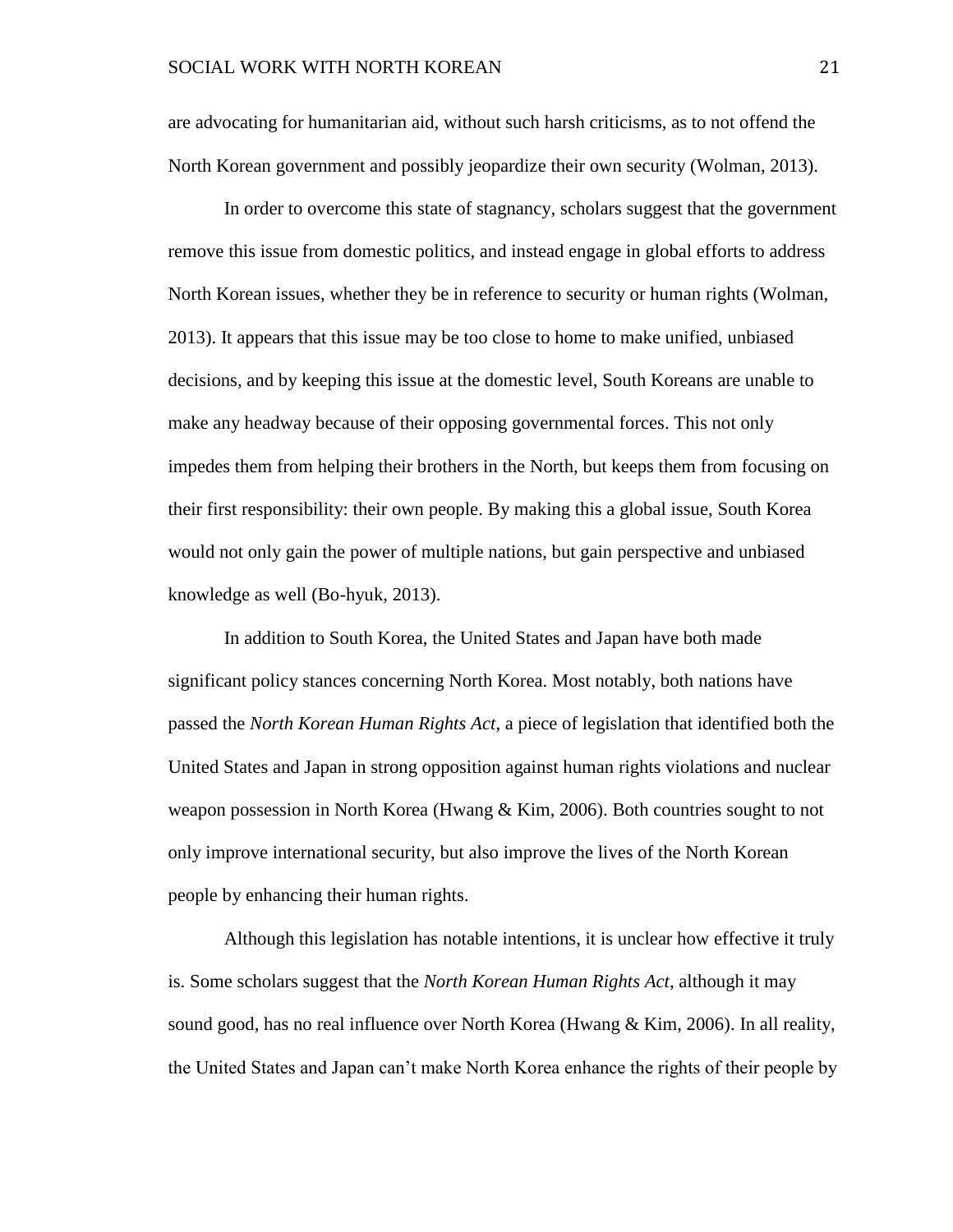simply passing a law. Because of its limitations in the areas of law and foreign security, this act might actually be doing more harm than good. Although it has good intentions, the staunch stance of this act may simply be putting the United States and Japan at odds with the North Korean government, with no tangible benefits for the North Korean people to make this divide worth it (Hwang & Kim, 2006).

Lastly, China, an extremely influential neighbor to North Korea, has taken its own unique stance. China's main approach to matters with North Korea has been "neighborly engagement" (Delury, 2012, p.71), meaning their diplomatic relations are focused on mutual benefit in politics, economics, and global affairs.

Chinese professor, Dr. Chang, had much to say about this relationship when he sat down with the researcher in the spring of 2015. Following is a brief summary of his perspective on the Chinese-North Korean relationship:

According to Dr. Chang, China and North Korea had a very strong relationship during the reign of Kim Il Sung (Chang, personal communication, May 25, 2015). The Chinese and North Koreans fought together during World War II and the Korean War, and were unified largely because of their support for Communism. But since the death of Kim Il Sung and the subsequent reign of his sons, this relationship has deteriorated. North Korea became upset with China when they opened up to the outside world, and China became frustrated with North Korea as they continued to pour money into the country.

From Dr. Chang's perspective, China now views North Korea as a misbehaving child. China essentially pays North Korea not to misbehave, and this is how the North Korean government continues to sustain itself. Although China wants good relations with North Korea, they also want them to behave.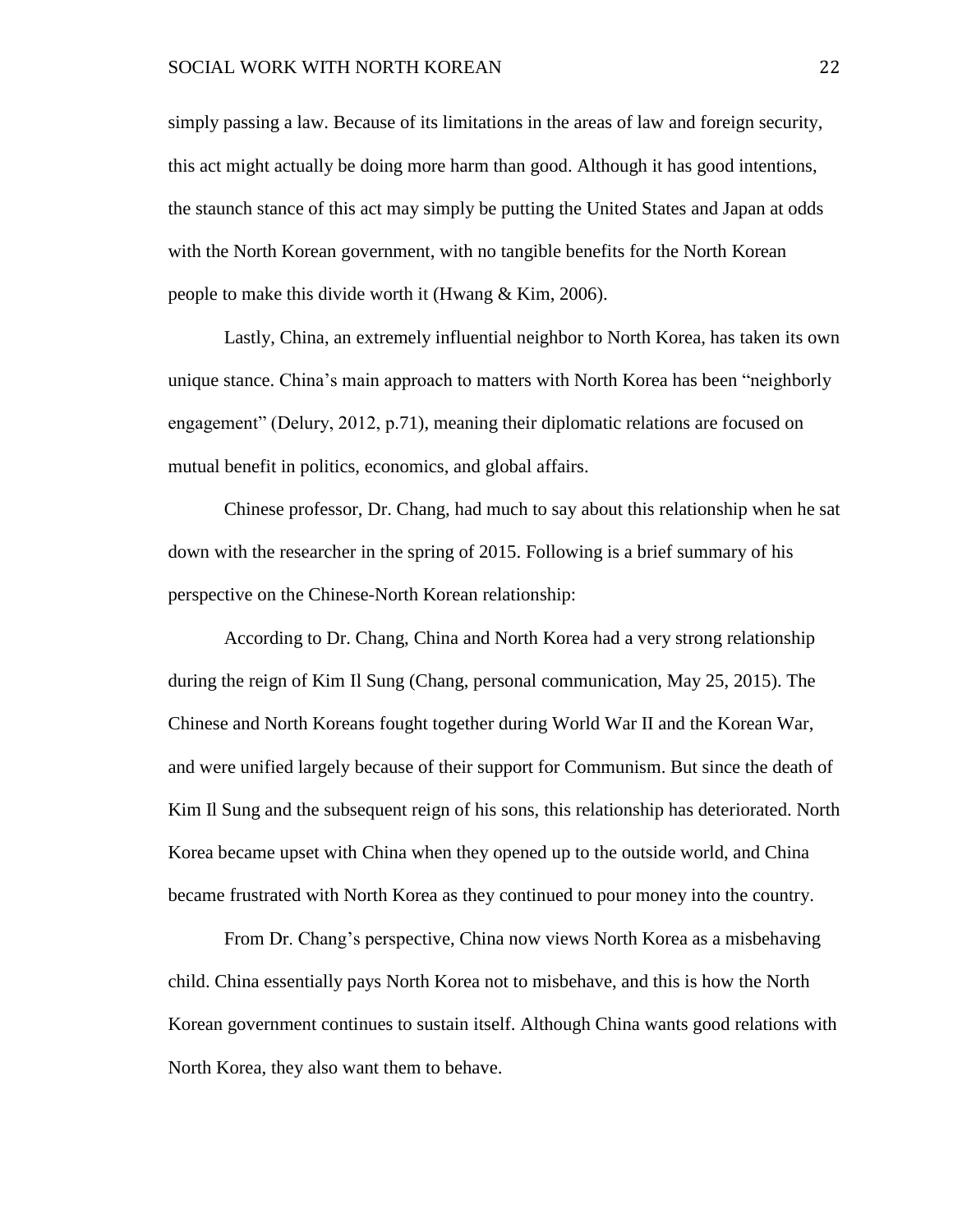When asked about Chinese policy in reference to North Korean human rights, Dr. Chang responded that the nuclear weapons issue, just like economic affairs, will always outweigh human rights issues, in terms of Chinese involvement. In addition, Dr. Chang posed the suggestion that China may not want to make accusations against North Korea for fear that others may be able to use the same arguments against them. All in all, it appears as if China genuinely wants peace with North Korea, and is taking the route of mutual benefit in order to achieve that peace (Chang, personal communication, May 25, 2015).

When looking at the approach of each of the key players in North Korean policy, it is obvious that there is great diversity in terms of approach. But after looking at each policy, some stand out greater than others. In terms of best practice strategies for North Korean policy, there are two main suggestions to which social workers can adhere: *Follow China's strategy of peace and commitment.*

Although other policy makers, such as those in the United States and Japan, may not agree with China's almost friendly relations with North Korea, research suggests that China actually has the most successful diplomatic relations with North Korea (Delury, 2012). This is mostly attributed to China's commitment to continually engage North Korea. Once the United States and South Korean policies failed to make significant headway, they largely stepped out of the picture. If the United States and South Korea could find a way to work with and possibly even mimic China's commitment to engagement, they may gain real influence in the nation of North Korea (Delury, 2012).

In addition to following China's lead in peace and commitment, there is one more key facet that could lead to success in addressing North Korea through legislation: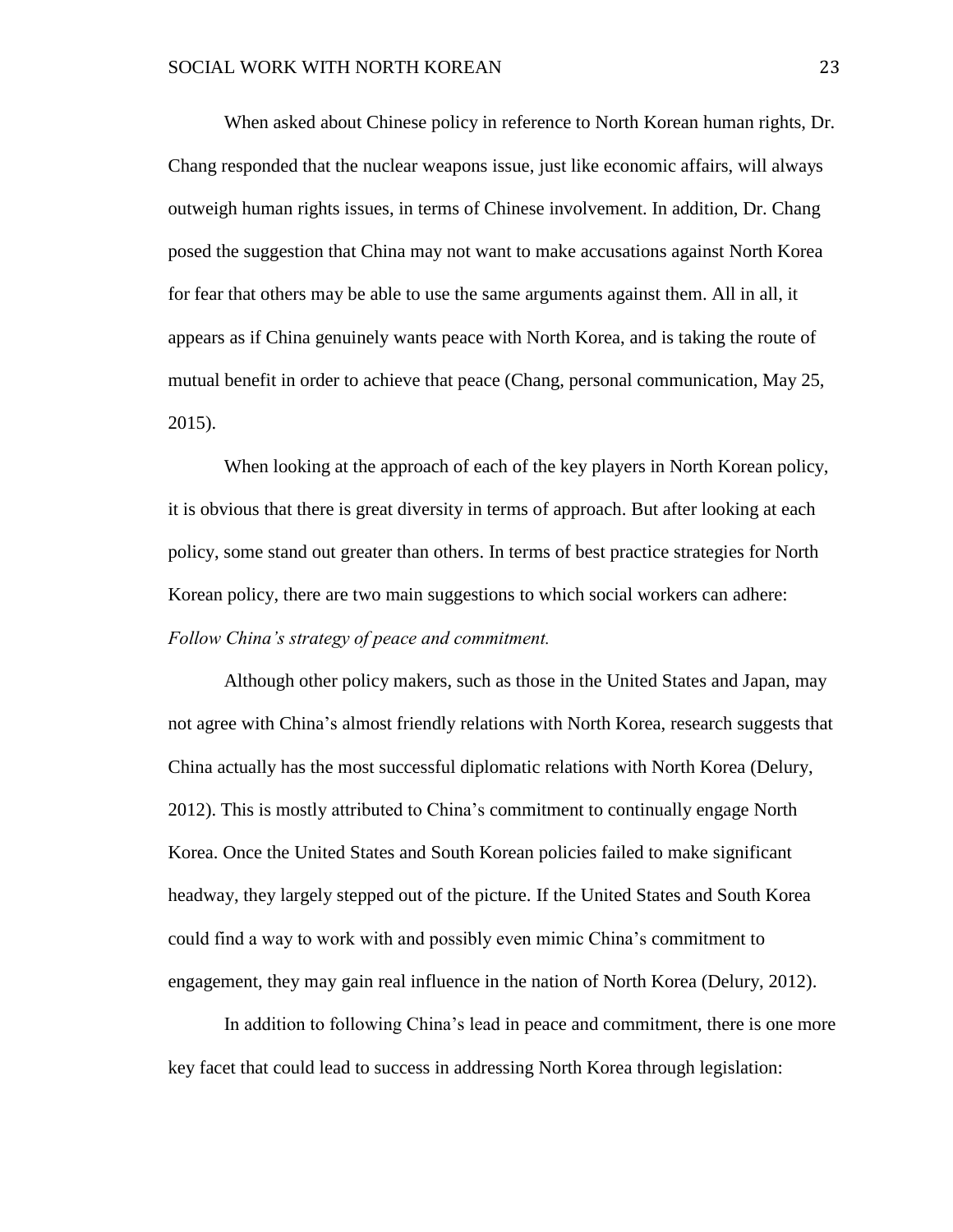#### *Multiple nations should approach North Korean policy together.*

As mentioned earlier in relation to South Korea, engaging in global efforts to make policy, rather than trying it alone, gives individual nations the benefit of greater power through numbers, and greater knowledge through multiple perspectives.

This process was briefly begun with the Six Party Talks, a series of conversations between the Unites States, China, North Korea, South Korea, Russia and Japan concerning North Korea's nuclear weaponry (Shulong & Xinzhu, 2008). These conversations were initially successful in the early 2000's, but were overall ineffective once North Korea refused to follow restrictions later in the process (Chung, 2013) . Although these conversations did not prevent North Korea from having nuclear weapons, they began the conversation on this topic with multiple nations. A continuation of this approach to policy is definitely a great place for the United States, South Korea and other nations to begin moving forward on this issue (Shulong & Xinzhu, 2008).

Secondly, approaching North Korean policy globally gives each nation the benefit of knowledge from multiple perspectives. It is commonly known that each nation possesses a unique worldview developed through culture and common experiences, but research suggests that even knowledge of concrete events varies between nations.

A study conducted by analyzing school textbooks in the United States, South Korea, Japan and China, found that each country's perspective and knowledge on the Korean War is very different (Lin, Zhao, Ogawa, Hoge, & Kim, 2009). Staggering discrepancies were found in who started the war, how much causality each country accumulated, and many other details important for understanding this significant world event. If each of these nations has a different idea of what even began the separation of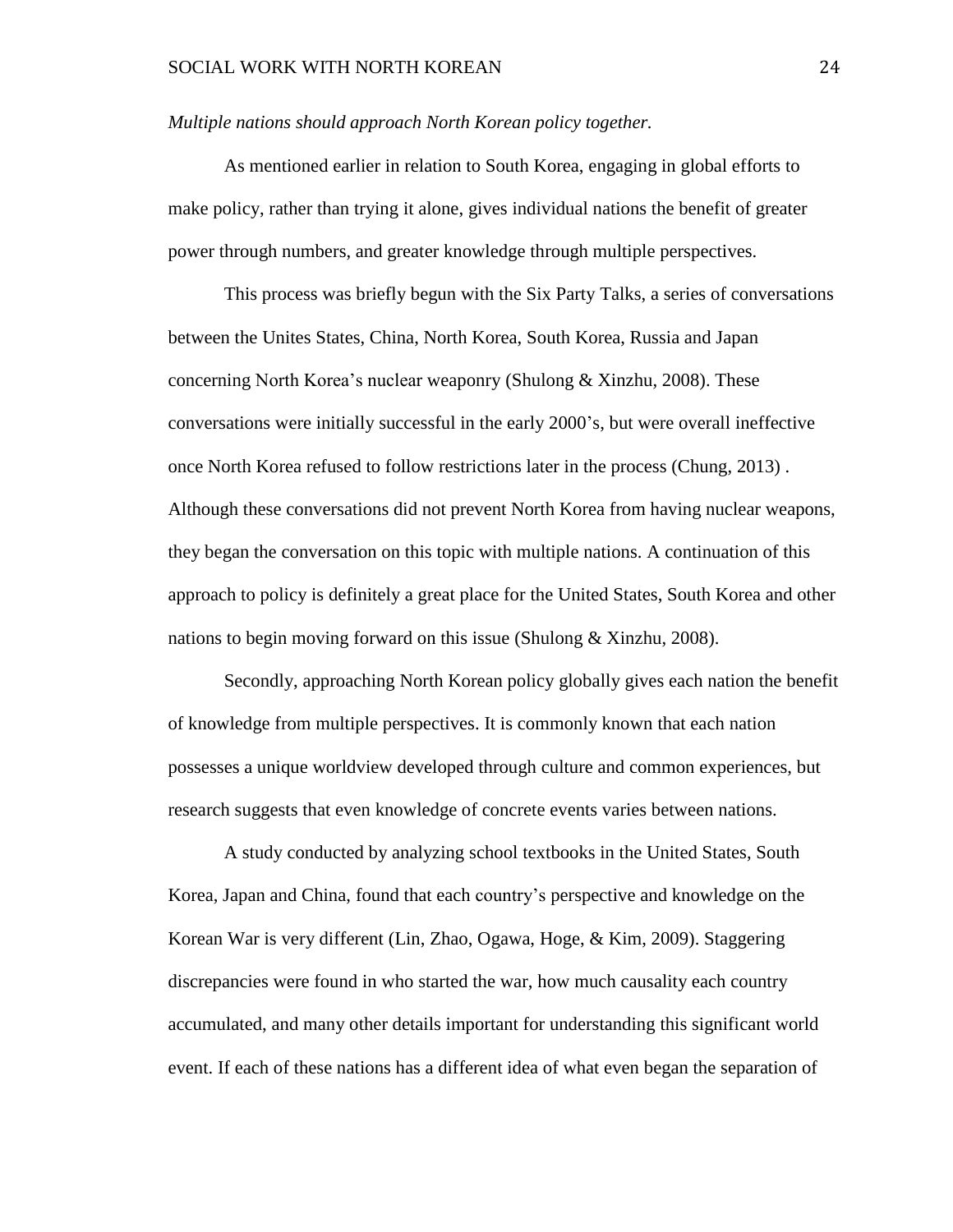Korea, no wonder they each have responded so differently to human rights in North Korea. If each of these influential countries could work together globally, one could hope for greater success in policy directly relating to improving the security and especially the human rights of North Koreans.

#### **Humanitarian Aid**

A very important factor that must come in conjuncture with policy is humanitarian aid. North Korea has very little, if any, social welfare programs set up for its people (Kang & Watts, 2012). What aid the country does provide is almost always for the benefit of the military. With that said, most all aid given to the North Korean people is now coming from outside sources (Smith, 1999). Although North Korea is commonly referred to as the "hermit kingdom" (Strand, 2004, p.20) and has a wide reputation of not letting anyone from the outside in, this is not entirely true. There have been many government and non-government organizations (NGOs) that have worked in North Korea, especially during the famine of the 1990s (Liem, 1999). Sadly though, many of these programs have been ineffective.

This section will highlight the characteristics of successful humanitarian organizations working in North Korea. These characteristics are based on what research has proven to be effective practice. In addition, qualitative research is provided by Dr. Toshima, Intercultural Studies professor and founder of his own organization working in North Korea. These stories and insight paint a great picture of what a NGO is truly able to accomplish in this nation while following these best practices. The characteristics humanitarian aid organizations should seek to exemplify are expounded upon below: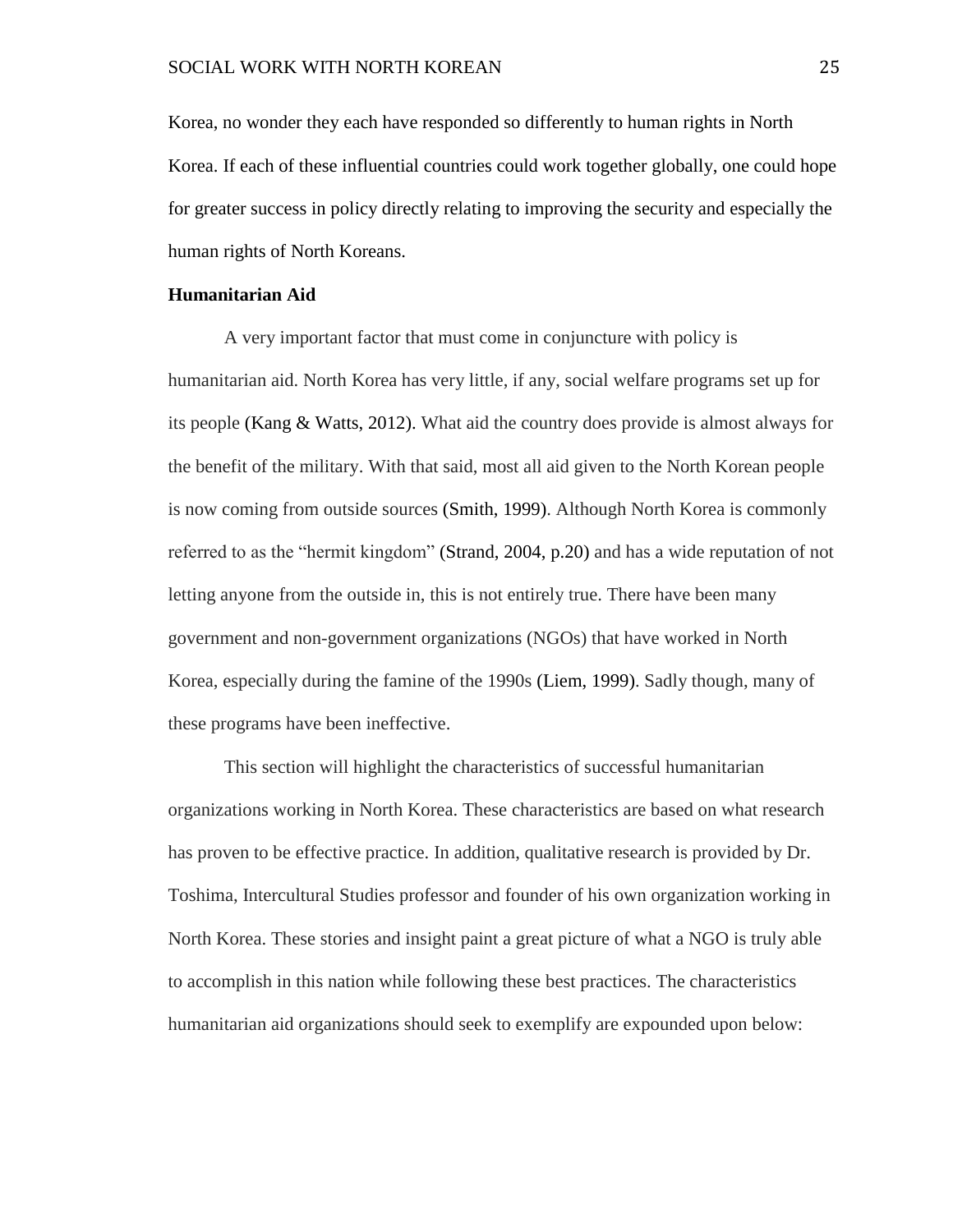#### *Successful humanitarian organizations stay far away from political agendas.*

Although the policy and adjoining practices discussed in the section above could be critical in helping the nation of North Korea as a whole, policy and humanitarian aid must be practiced as two separate areas of social work. Throughout a wide body of research, the absolute biggest indicator for failed humanitarian work was mixing in political agenda (Lee, 2003). Because most government organizations, and even some NGOs, came in with the intent to influence the country politically, not just provide for the peoples' immediate needs, they were ultimately not trusted and unable to create programs with a lasting impact (Smrke, 2011). Once the North Korean officials realized the intent of said organizations, the projects never lasted, as the Korean officials perceived the organizations as a threat to their power and all helping efforts were quickly shut down (Smrke, 2011).

Luckily, there have been a few organizations that have been able to move past political concerns in order to bring help to those who really needed it. Some of these organizations include the American Friends Service Committee, the Eugene Bell Foundation, Christian Friends of Korea, and Global Resource Services (Snyder, 2007). These organizations were characterized by putting the needs of the North Korean people above any political agenda (Snyder, 2007). In addition to these organizations, Dr. Toshima's organization (name omitted for confidentiality) has been successful largely because of the absence of political agenda in their work. The following quote is what Dr. Toshima had to say on the topic:

I think one thing is, I'm apolitical. From the very beginning, even the people at the UN, they know we have no concern about an agenda for America, or South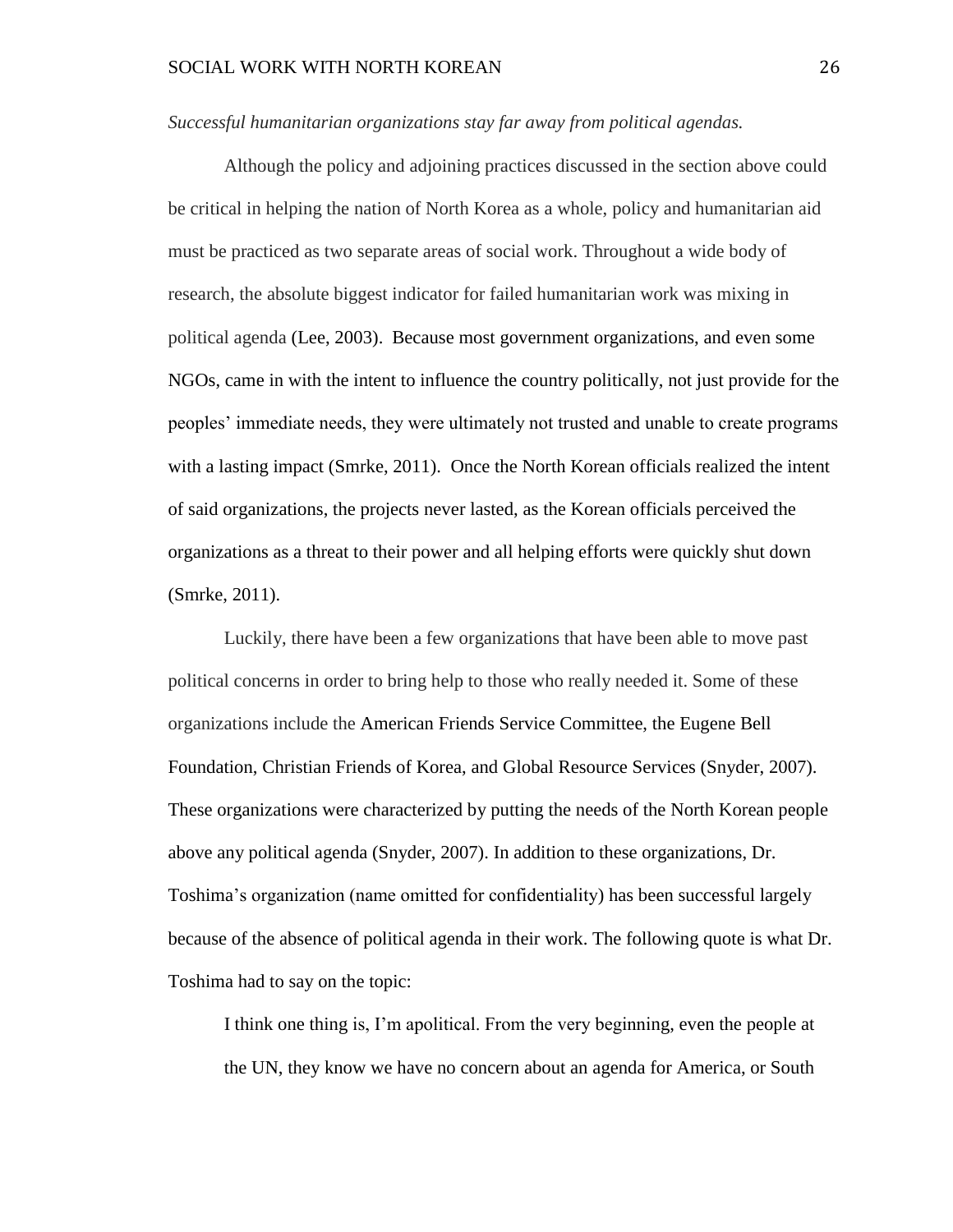Korea, or anything else. These are not our concerns. Our concern is to help children in need, and they understood that we wanted to help them and the poor people. Obviously they had their agenda of what they're going to allow you to do and all that, and I understood that, but we would not get involved in any of that, because they tend to bait you to find out where you are politically. You know, what do you think about this or that. And you just don't bite on those kinds of things. So I think if you just keep your heart pure and focus on compassion and the needs of people, and know they're not the evil people of the world necessarily, which we kind of think. Pyongyang has some unbelievable people (Toshima, personal communication, November 30, 2015).

Keeping a humanitarian aid organization void of political bias lies not only in its actions, but in its funding as well. In Snyder's evaluation of NGOs in North Korea (2007), he reports that receiving funds strictly from non-governmental sources is another characteristic of successful humanitarian work. Money most often comes with influence, and even if it doesn't, it would be easy for North Korean officials to assume that whoever is backing any project financially is influencing that project.

This is another characteristic of Dr. Toshima's organization that sets it apart. Dr. Toshima reported that funds are all raised through compassionate donors, often churches. Even when many of the projects had funds coming from South Korea, they were from one of the main churches in Seoul, not the government (Toshima, personal communication, November 30, 2015). Although it may be more difficult to raise money this way, it is what has helped Dr. Toshima's organization, along with many others, continue to remain apolitical and active in helping North Korea.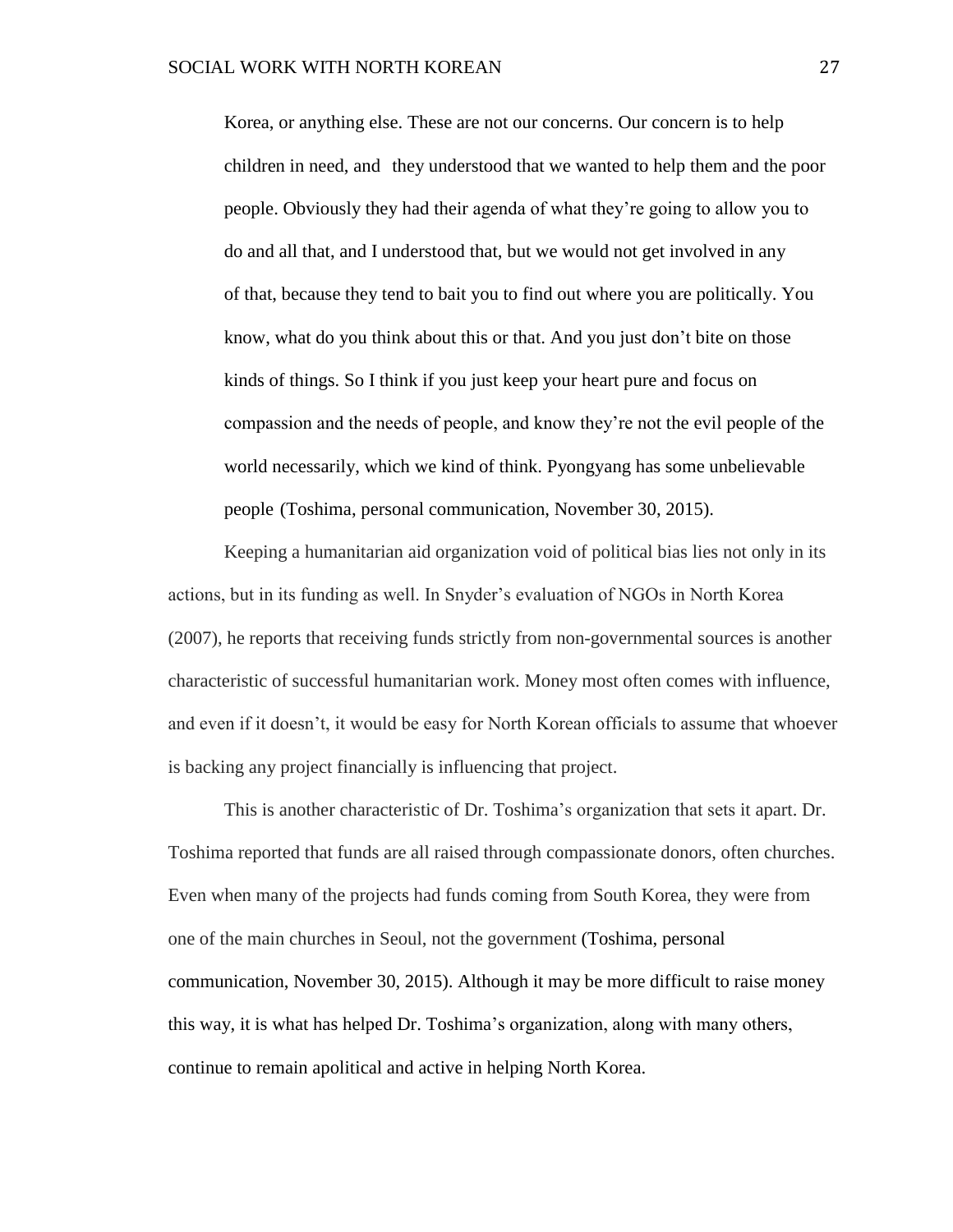#### *Successful humanitarian aid organizations are in it for the long haul.*

According to research, a second large indicator of unsuccessful aid was short-term work (Snyder, 2007). Organizations that made entrance to North Korea and quickly exited rarely left anything sustainable in the country, as one might expect. Successful NGOs were not only committed to North Korea for the long haul, but deepened that commitment by developing joint-programs with the North Korean government (Snyder, 2007). These joint programs were upheld with frequent visits and monitoring.

In the researcher's interview with Dr. Toshima, he agreed with this quality of a successful organization immensely. Dr. Toshima has been to North Korea himself three times. Following is a summary of these trips, and the good his organization was able to do by committing to and working with the North Korean people.

I've been there three times, to North Korea. The first time was due to a real drought, and there were just a lot of problems. Their crops were failing and all this. They grow a lot of corn that they grind their noodles out of, which is a staple for their diets… So I helped raise some money and we went in with twelve thousand 100-pound bags of grain that we purchased in China and then brought in by train, and they helped us do all this of course. So we bought it and then one of the main keys was that we wouldn't just give it to them because we were concerned it would just go to the military. So they said ok, they would not let me talk to the people through an interpreter, but they would let me go where they unloaded the train in some of these devastating areas, and then they brought some (grain) where they grind the grain into a meal so they can make the noodles. So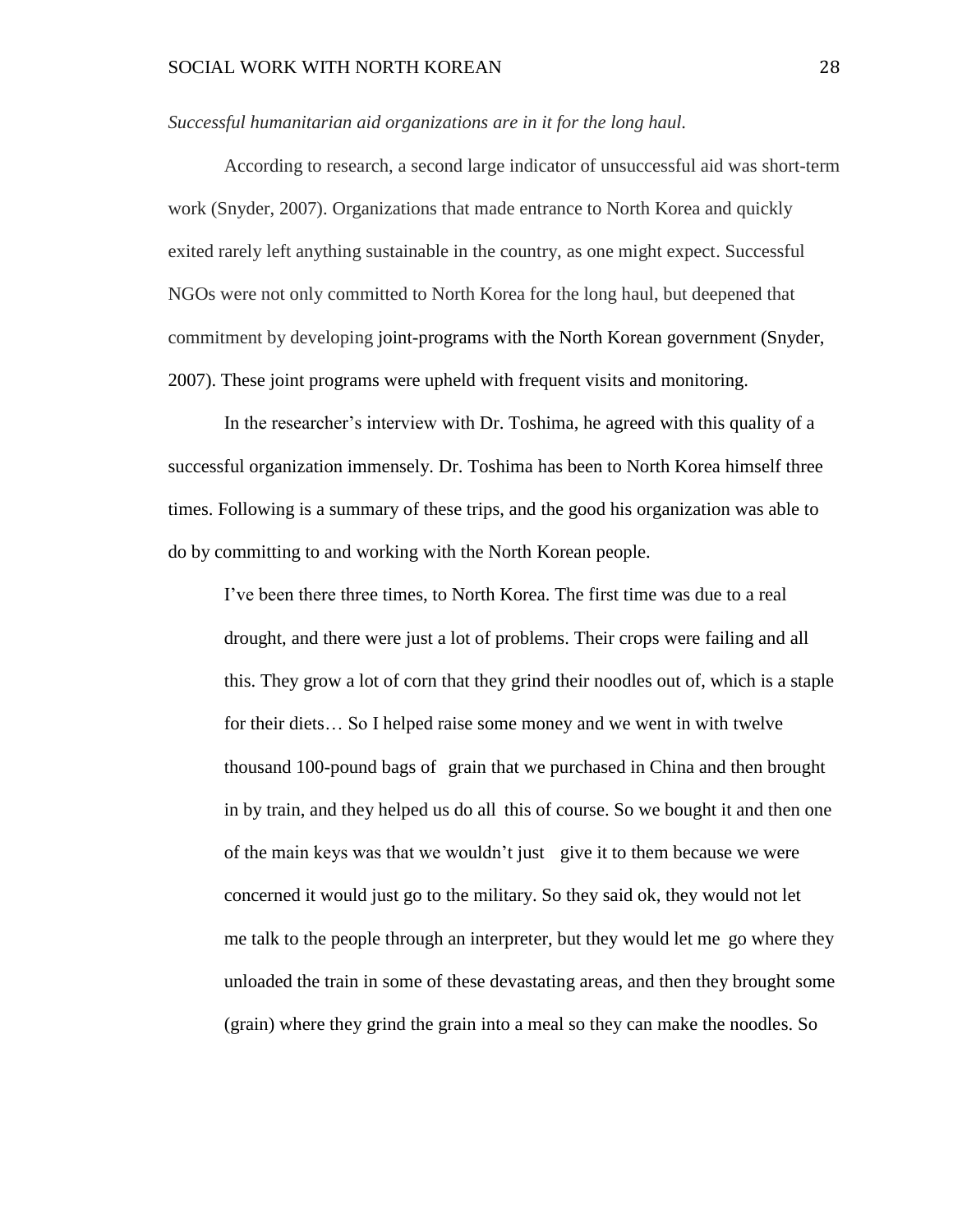that was kind of the deal (Toshima, personal communication, November 30, 2015).

Also, one other time I went in and they had a very serious problem with not that much medication. I've visited several hospitals and it's hard to imagine, they had no pain relievers, not even Aspirin. So with the Korean's help, them in the states, especially New York, we took one hundred and seven boxes of pharmaceuticals, high power medication, antibiotics. This was probably my second trip. My second trip was when we visited several hospitals out in the country. That's when I saw several kids eating bark off trees 'cause there was just no food in the area. But still, they (the North Korean officials) don't worry about that. They're only concerned about the people that live in Pyongyang, seemingly. But the part that made me a little bit 'twerked, we have to go through Beijing. You have to fly through Koryo, that's the North Korean airline that flies back and forth from Beijing, that's kind of the stopping place. They may have other flights now, I don't know. But, you know, just to tell you, you don't have to put this in your report but to me its interesting, but they were not going to let me bring these medications in. As desperate as they are, they were holding them up in Beijing; they were in a hold in Beijing airport. And so one of the North Korean guys that lives in the (United States that knows them and works there, he said "Well, I think if you go offer them one hundred dollars each to those three people behind the counter, they'll put them on the airplane." So that's exactly what I did, and they let them all go on. And so, that's a lot of mediations, one hundred and seven boxes. But then when we got to Pyongyang, I went to go and get the medication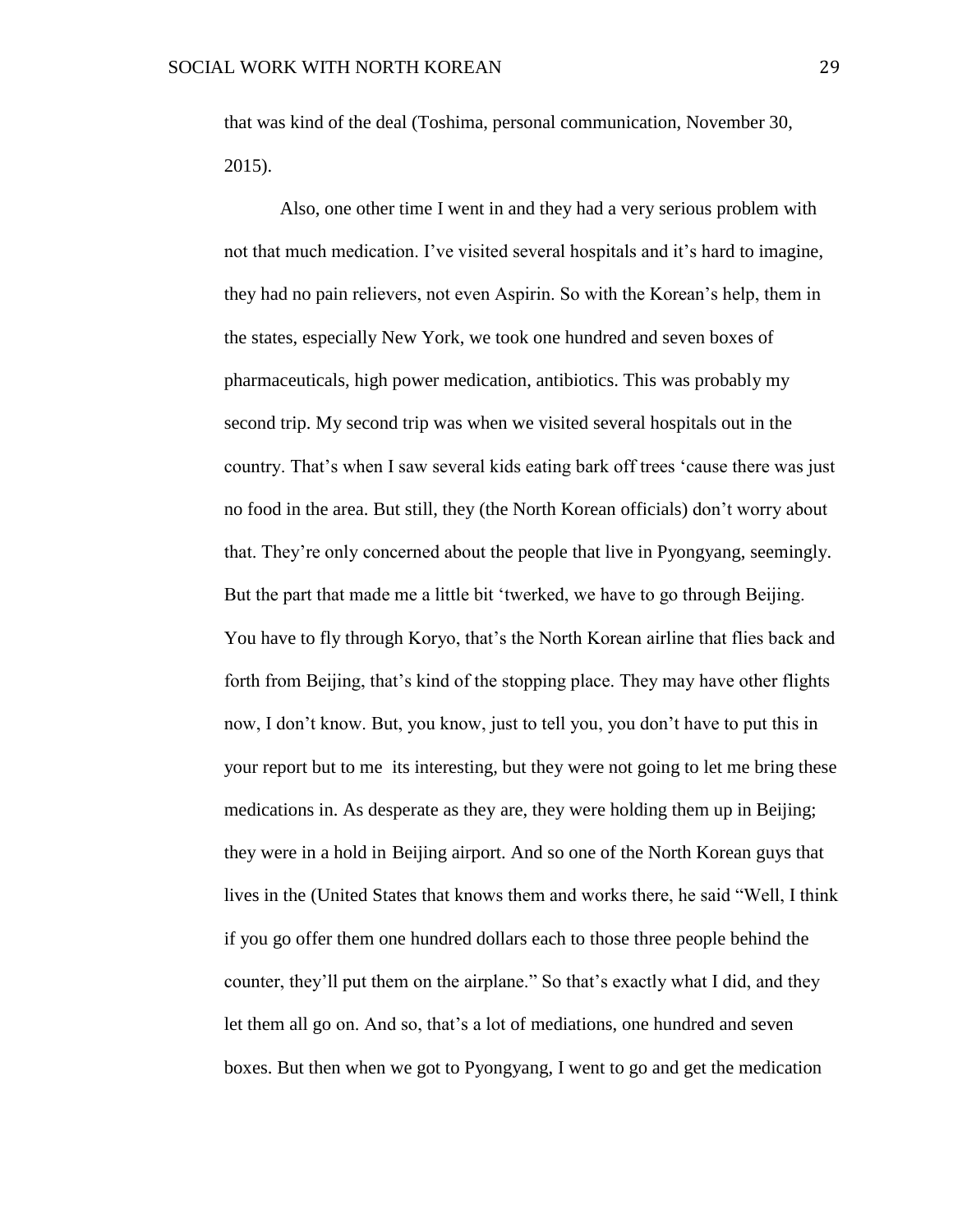and take it, because it was going to different hospitals, children's hospitals, and I think they had taken like twenty of the boxes. And I was going to fight them for them, and my North Korean friend came to me and said, "Let it go. They're not going to give them back." They took some for their military, obviously. So anyway, we distributed that medication around, but it's so little compared to the need, its just unreal (Toshima, personal communication, November 30, 2015).

But another trip I went with seventeen Koreans who were from the North but live in the states, and that was very very interesting. We brought them back with us and it's interesting, Koreans will gather things for their friends, it seems to be part of their culture. And one Korean, an elderly man, had stuff he gathered for 50 years for his family. You know little things for his sisters and brothers, and he was a teenager when he left, but his family was still there. He ran because when the communists came a lot of young boys knew they would be constricted, so he went to the South. But they let us make contact with his family. His mom and dad had died, but his four sisters and brother all met together after 50 years; it was a very emotional time. I noticed one of the North Korean guys that was there choked up emotionally, so they're not all hearts of stone you know (laughter). So they were also touched by this (Toshima, personal communication, November 30, 2015).

Also, the last trip I took in, they were kind enough and they said to me, "Why don't you bring your leader here?" So we brought him into North Korea, and interestingly, they put us up in a government house, much better place than before. They have one hotel where all the foreigners stay. But they put us up in a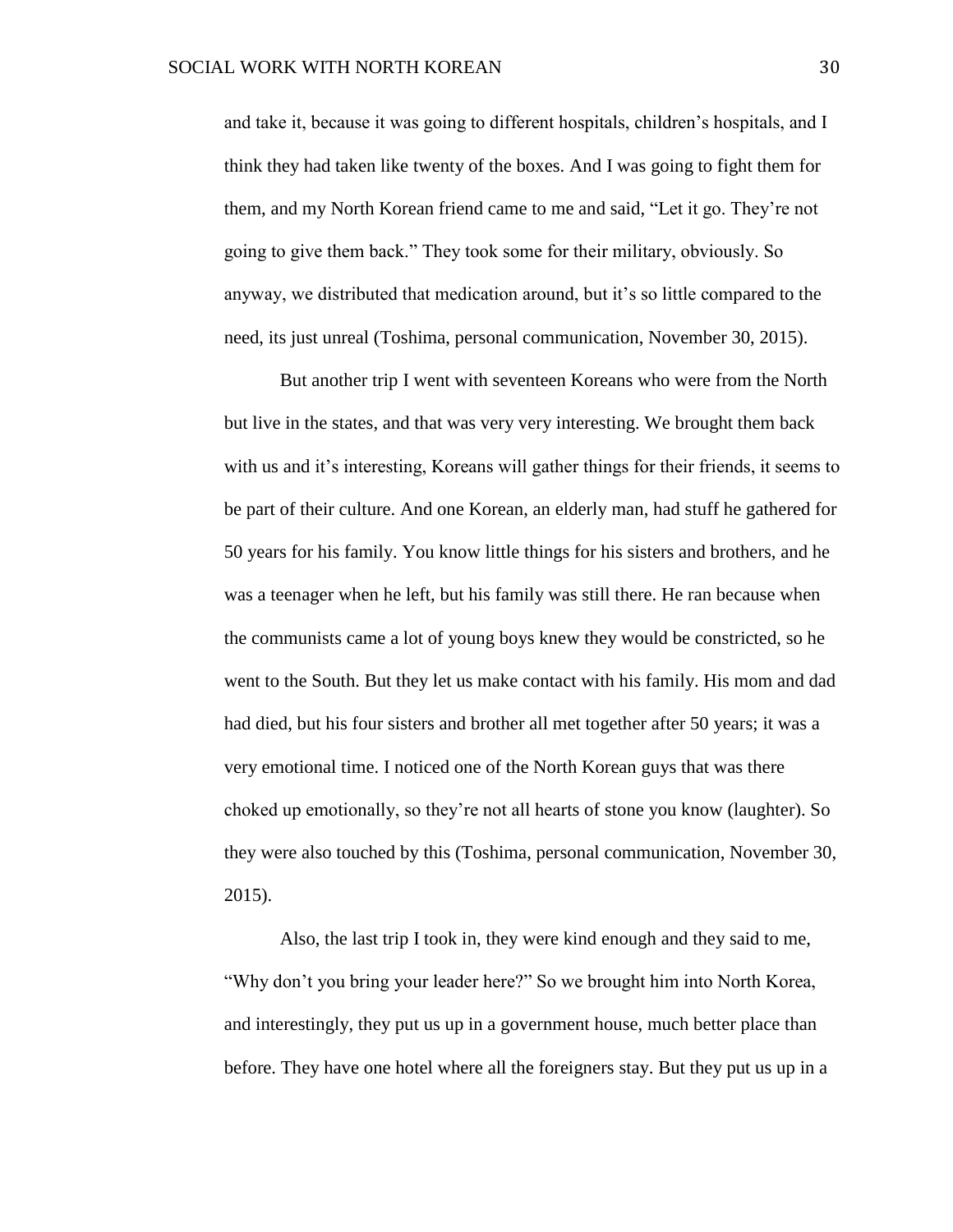kind of chalet, for officers and things, and fed us very well, so they were obviously trying to make an impression. And you know (Dr. Toshima's leader) was there, so in that way they were trying to let the world know somehow that they have religious freedom or that they're normal, which doesn't play out well. But still, they tried (Toshima, personal communication, November 30, 2015).

When analyzing qualitative research, researchers often look for themes in narratives. Such themes can be derived from the narratives supplied by Dr. Toshima. Primarily, each of his trips to North Korea were motivated by the desire to help others. Whether it was through grain, medication, or anything other gift, the purpose was always to meet the needs of those who needed help the most. Secondly, Dr. Toshima was committed to the country for the long haul. He traveled to North Korea multiple times over the years, and continued supplying aid through his organization even when he wasn't there.

It is evident that this consistency earned the trust of the North Korean people, and even their officials. The fact that government officials asked Dr. Toshima to invite his own "leader" back to their nation, a truly uncommon gesture in a nation of such high security, is solid evidence to this.

Additional research has shown that this type of developed trust has not only worked for the benefit of specific individuals, like Dr. Toshima, but has developed an almost popular support for assistance to the poor and other humanitarian aid actions (Lumsdaine & Schopf, 2007). This kind of trust and support is essential not only to maintain one organization, but a continued humanitarian presence for years to come.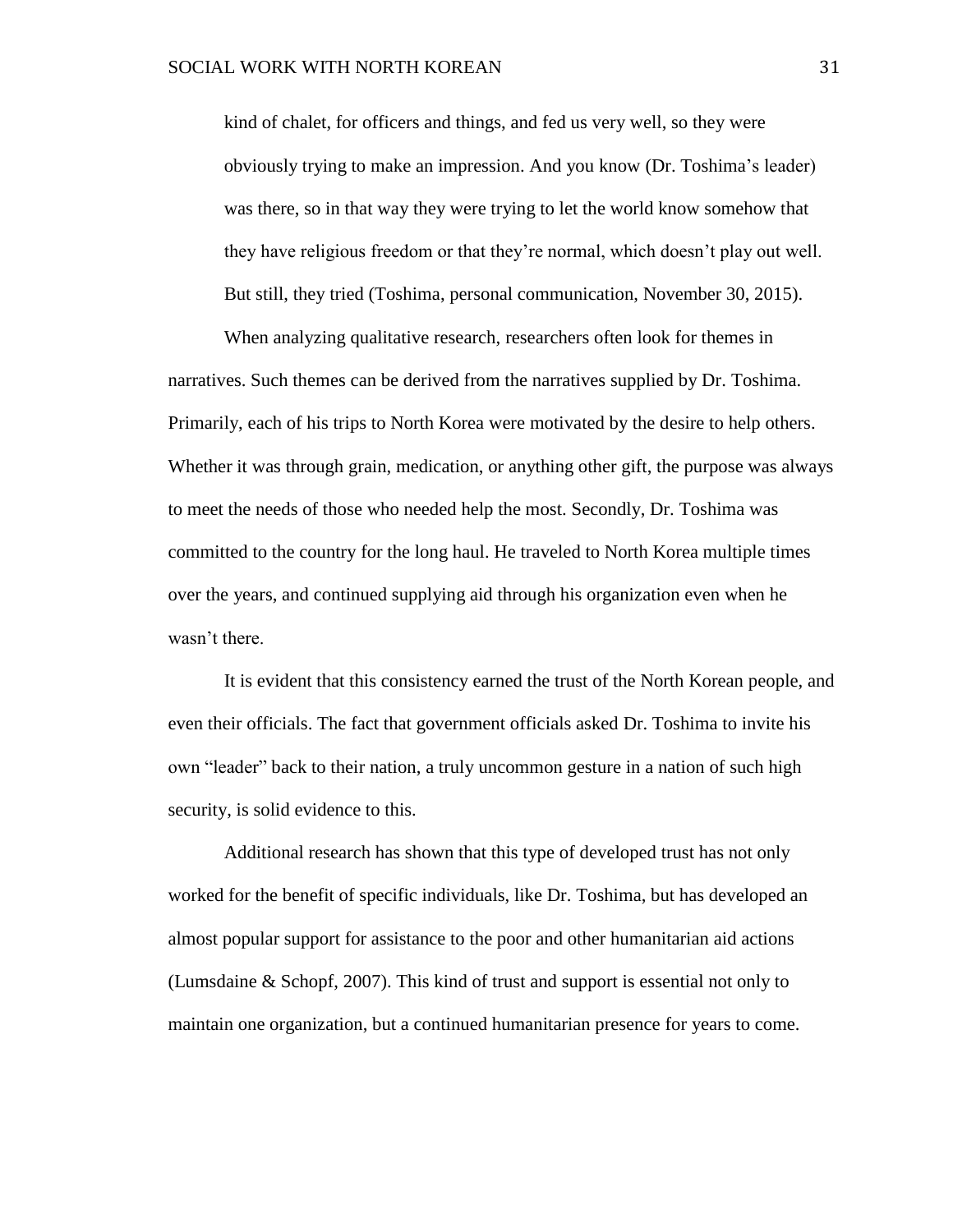#### *Successful humanitarian aid organizations are often faith-based.*

This is a very interesting aspect of many successful NGOs that is worth addressing. To any outsider, it seems very unlikely that faith-based organizations, specifically Christian organizations, would succeed in any work with North Koreans, let alone in the country itself. It is even hard for many to imagine Christian groups entering such a totalitarian and anti-religious nation. Nonetheless, faith-based NGOs continue to thrive in North Korea (Snyder, 2007).

Some have speculated that this success stemmed out of North Korea's religious roots. Pyongyang was in fact once a hub for religious diversity (Watts & Kang, 2012). Even now, although North Korea claims to be nonreligious, the Juche philosophy paired with the worship of the Kim dynasty has essentially built North Korea a religion of their own (Watts  $\&$  Kang, 2012). Still, would this religious commonality be enough to bring success to Christian humanitarian aid organizations?

It seems that these Christian organizations may have in fact taken the advise of religious scholar Jooseop Keum, whether they meant to do so or not. In his article on Christianity in North Korea, Keum advises individuals seeking to make an impact to pursue the state, the church, and the North Korean people as three separate entities (Keum, 2002). In his experience, this model has proven the most successful, not only for organizations, Christian and non-religious alike, but for the North Korean people as well (Keum, 2002).

Dr. Toshima and his organization are another example of a successful faith-based group working in North Korea. They have had success, not only in spite of their religious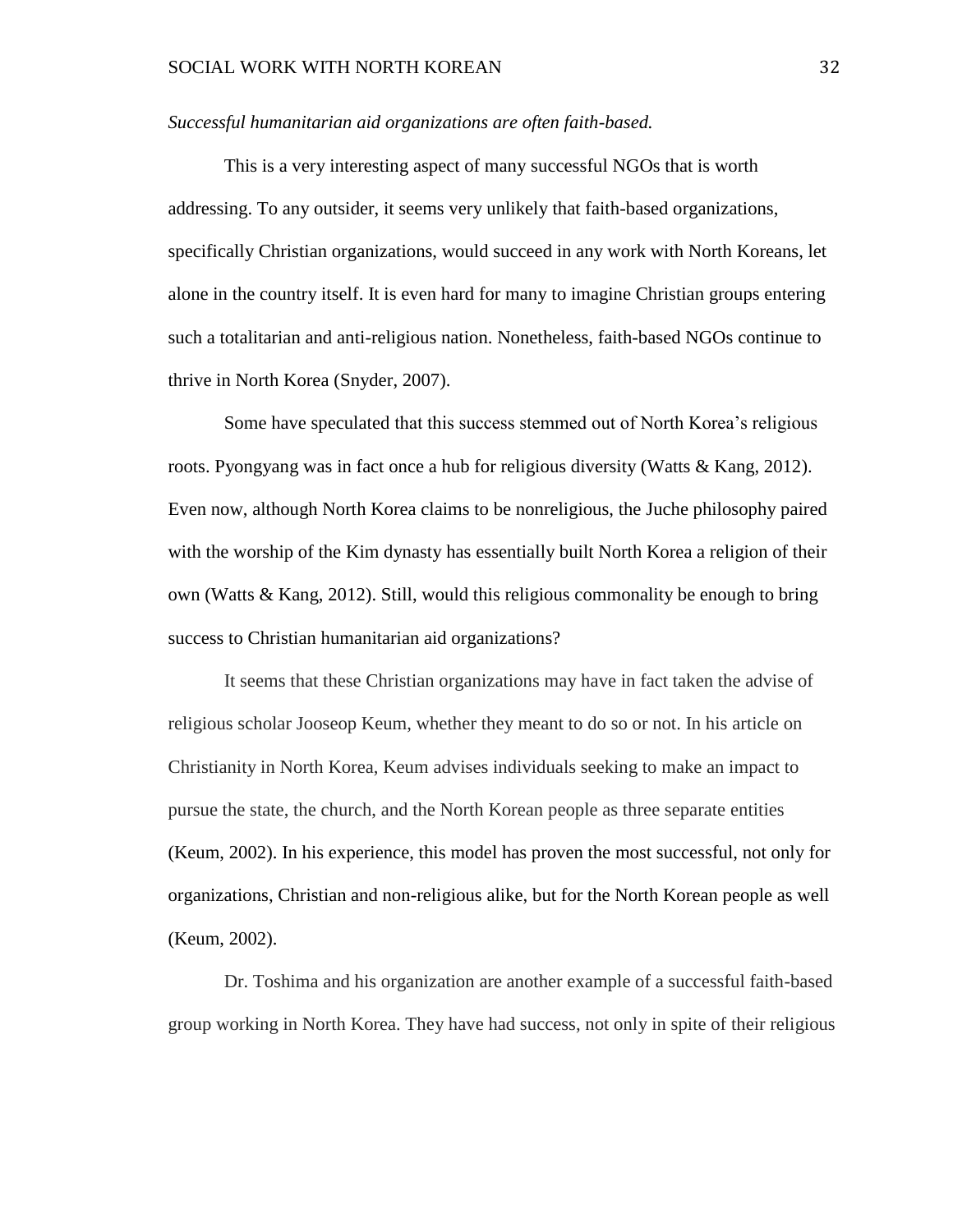beliefs, but at times *because* of those beliefs. Dr. Toshima recounts some of his experiences concerning religion and aid in the following excerpt:

I was there once and they told me about how the South Koreans came in, they're in Pyongyang, and all of a sudden, in one of these holidays where they got all these people around, and these guys rip open their shirts and they've got "Jesus Saves" in Korean written on them (laughter). And that really doesn't do much good. They of course got kicked out and they'll never go back but they don't care probably (Toshima, personal communication, November 30, 2015).

It is evident that these kinds of religious groups are not the ones making a lasting impact in North Korea. Luckily, Dr. Toshima took a different approach to applying his faith to his aid.

They've been kind to me; they've allowed me to preach twice. They have two churches in Pyongyang and I preached at both of them. Now I realize everybody that was there was forced to be there, its not like they wanted to come hear this A merican guy talk about Christianity. But still, I had the chance to talk about the grace of God and about Jesus, and that was interpreted by my friend, who left when he was a boy (Toshima, personal communication, November 30, 2015).

In addition to speaking in formal churches, Dr. Toshima even received an opportunity to discuss his religious beliefs personally with high-ranking North Korean officials. He recounts the story below:

I don't know if I told you, but I spent, it think it was the first or second trip in, but I spent a few hours talking to their officials about their philosophy. And they took me to where Kim Il Sung was supposed to have grown up, and they're kind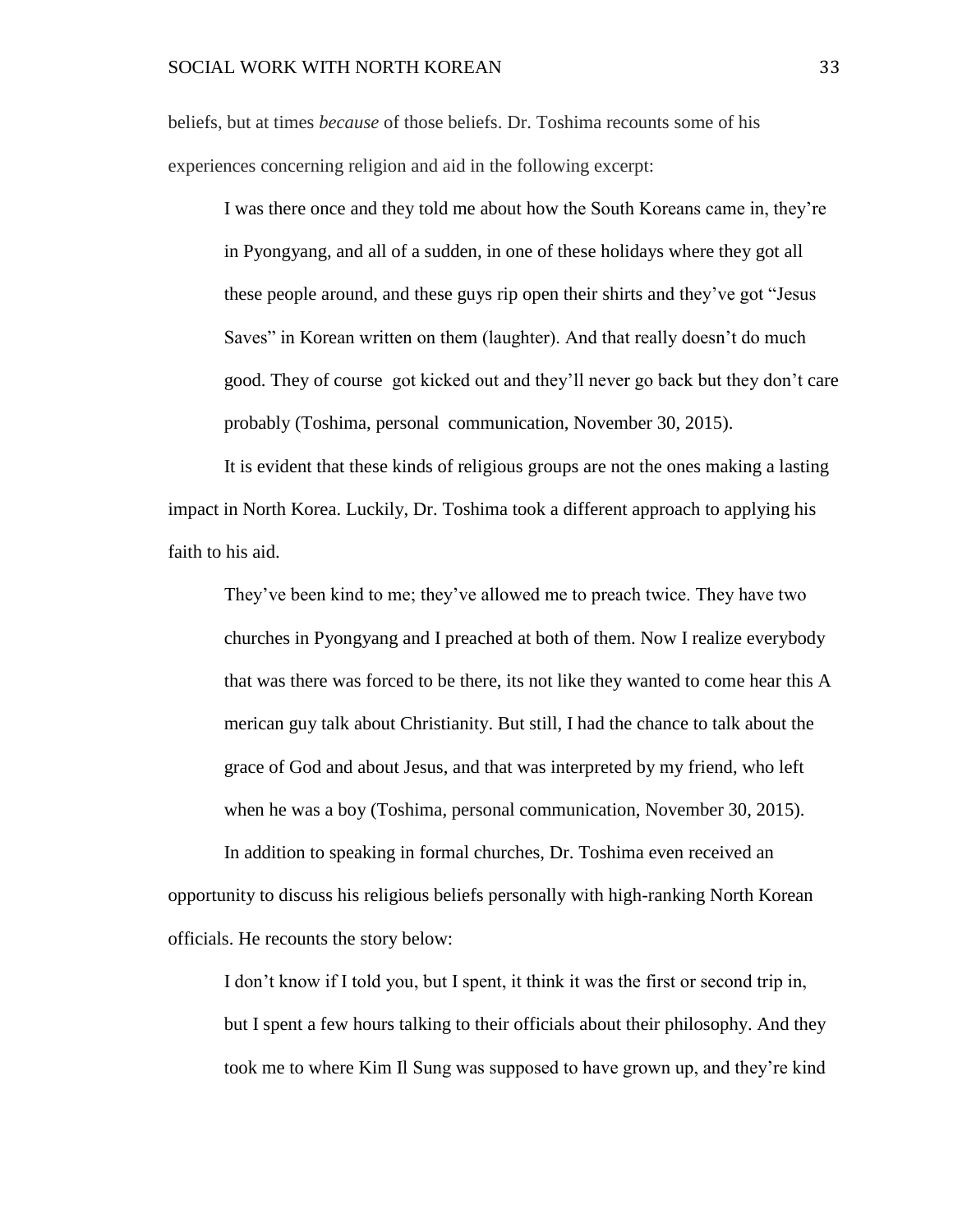of like holy sites to the people, because they kind of worship him. I happened to be there on May 10th when they have the big parade, thousands and thousands of people in the square, it's a sight to see, but it's a very controlled environment, that's the best way I can explain it. But any case, talking to these officials, and they had an interpreter, and I had a Korean medical doctor with me, she was a doctor who worked for the state of New York, real sharp lady. We talked with them for hours about Juche. They took us to the tower, and about all the philosophy, which to me is not that Communistic, you know it's not like Leninism or Mao, they identify that, but it's a self help religion is what it is; its basically humanism. Anyways, we talked and I listened and then after about three hours they said, "Well, we'll stop." And I said, "No we can't stop!" They said, "What do you mean?" and I said, "You haven't given me a chance to talk." They said, "Oh you want to talk?" And I said, "Yea!" So I talked to them about the kingdom of God for about an hour. And they think America, what we are is Christian. They don't understand that this is all a political system and Jesus and his teachings and all this. So I talked to them for a long time about Jesus and his Kingdom and what he comes to do, and that American is not the kingdom, and that they can also participate in this; in what Jesus' life meant. So after this we were going to break and he says, "You know, you ought to work for the state department. We understand you better than we understand the people from the state department!" (Laughter) So anyway, it was a very interesting experience (Toshima, personal communication, November 30, 2015).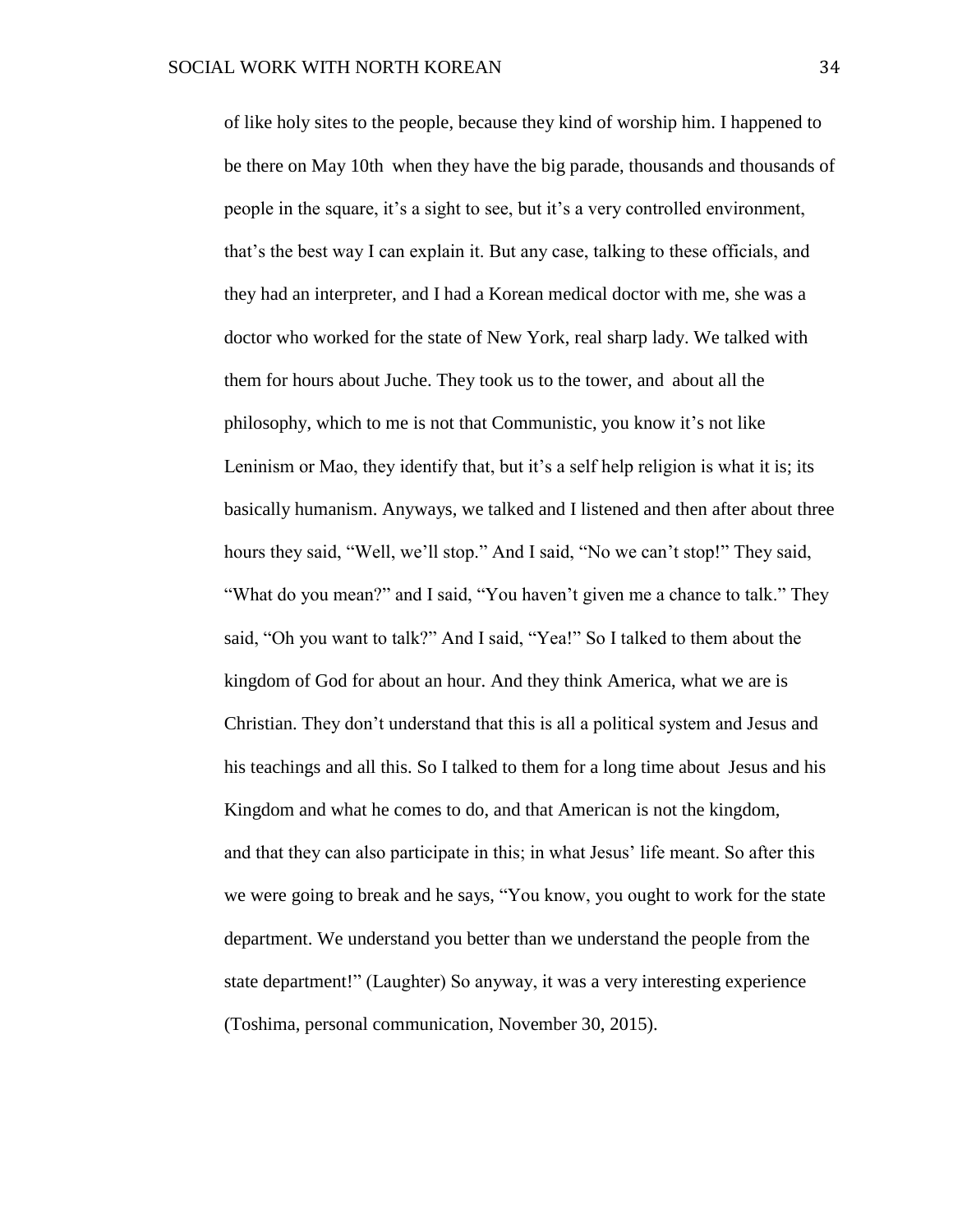The two previous encounters are probably very rare in humanitarian interactions with North Koreans (Ryu, 2007). Nonetheless, it is advised that faith conversations, whatever the content, be directed with mutual respect, and have no strings attached to the aid already being provided.

*Successful humanitarian aid organizations act honorably towards the nation of North Korean, and are sensitive to their specific needs.* 

Snyder's (2007) last suggestion for NGOs is to act honorably, sensitively, and act based on the practical needs of the North Korean people. In other words, humanitarian aid organizations should adopt an "it's about them, not us" mentality.

It would be ignorant to suggest that helpers, especially American helpers, would be able to enter North Korea without previous biases. As was displayed in the previous section on policy, there are great disparities between American and North Korean values. This could apply to how money is spent, how people are treated, what the government can and cannot control, and so much more. But this does not negate the fact that the North Korean people, including the government officials, deserve to be treated with respect. Even if such respect was not deserved, organizations cannot last in the country without it (Bae, 2014) Dr. Toshima had some valuable insight into this subject as well:

So I think if you just keep your heart pure and focus on compassion and the needs of people, and know they're not the evil people of the world necessarily, which we kind of think. Pyongyang has some unbelievable people… (Toshima, personal communication, November 30, 2015).

Dr. Toshima went on to discuss the importance of not publishing negative information about North Korea, as they are aware and read what is published concerning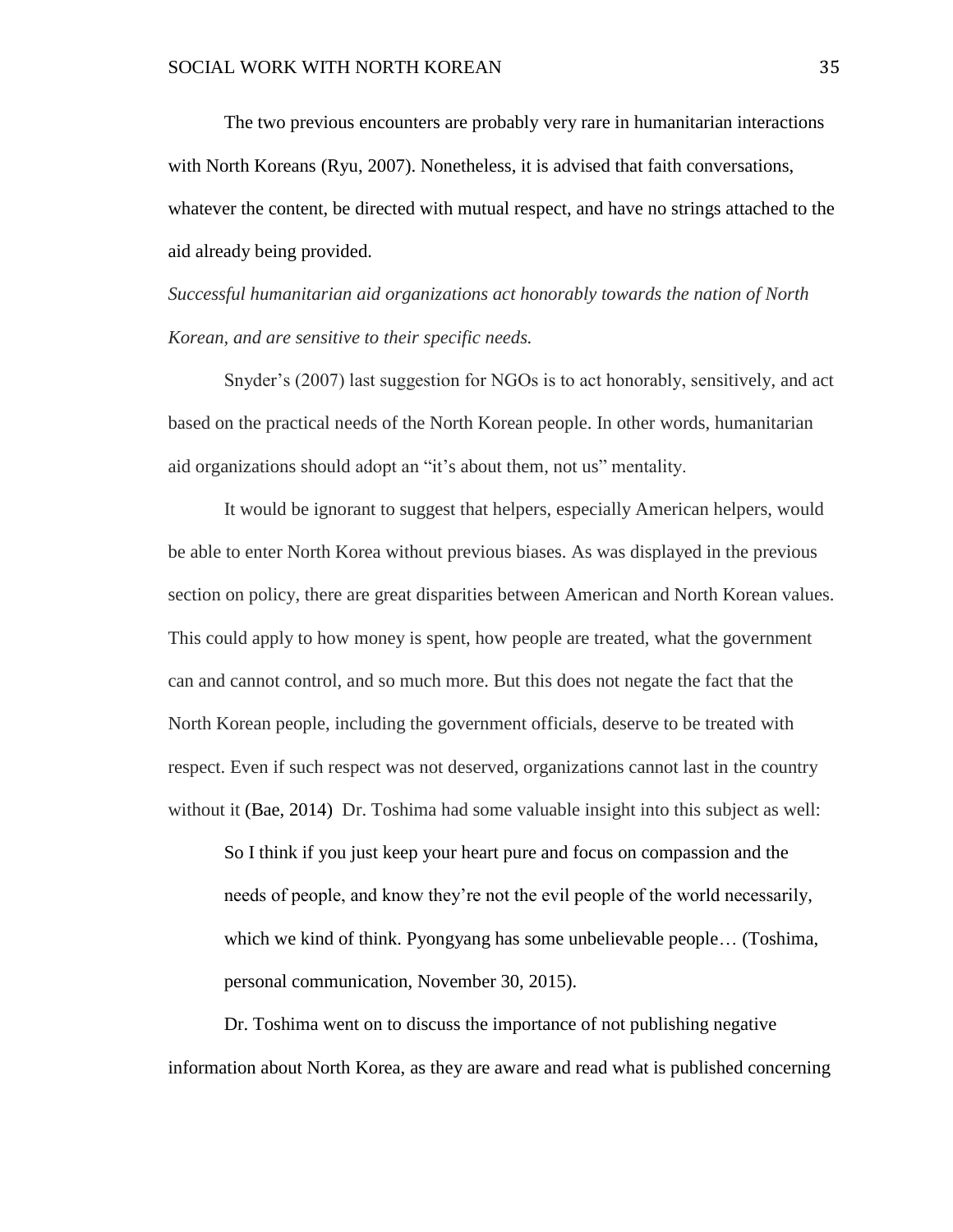them. As one can deduce from the previous excerpt, it was essential to Dr. Toshima that he not slander the North Korean people, no matter their differences in values. He talks more about how he fought to preserve his respectful relationship with North Korea below:

Now when I was, this is interesting, when I was going into North Korea one time, there was a correspondent from one of the major APs, one of the major agencies, that could not get in. And she wanted me to take her in as part of my crew, which I wouldn't do, because that's a dead give away to me. They want to take pictures. What they want to do is they want to go to some orphanage and take pictures of these kids and say this is, you know… Well I've seen those pictures; I've been to those places. But I've also been to others where the kids are well taken care of, well fed. So those things really aren't fair… You just have to be really careful not to do anything that would hurt. But its very possible, I don't think its impossible to go as a humanitarian or compassion ministry and do these kinds of things, but it takes money, you know, and a lot of grace, you know not to say things when you want to say things (laughter) (Toshima, personal communication, November 30, 2015).

As Dr. Toshima mentioned, giving grace is essential in working with North Korea, especially when dealing with the government or officials. This last story perfectly exemplifies an attitude of grace and humility; an attitude that should be possessed by every social worker or practitioner working in North Korea:

One thing is, they have a hotel in the city that's one hundred and three stories high, but the building is not used because its slanted and the elevators can't go up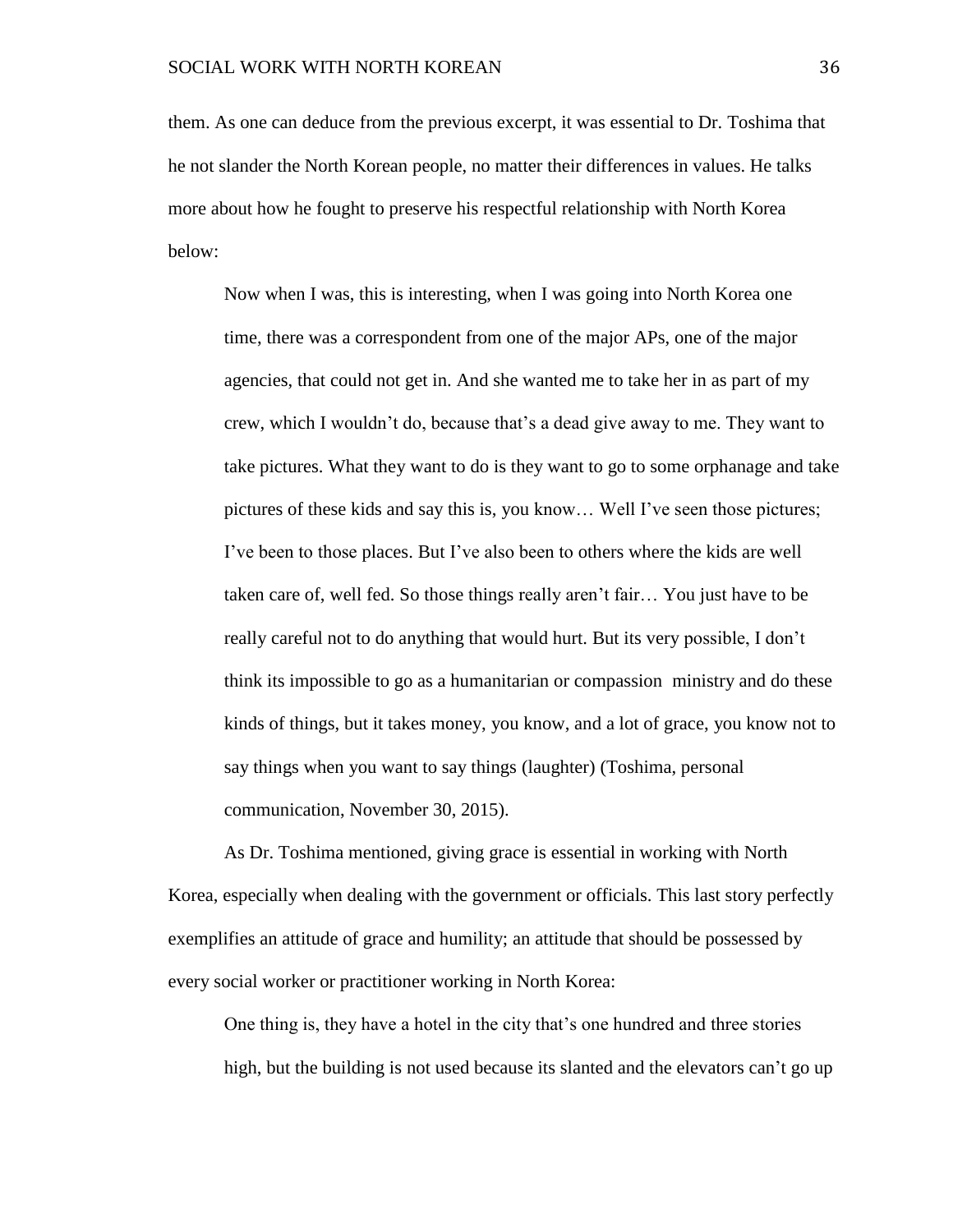and down. It's easy for you to depreciate that and think "Oh that's stupid!" but you just have to think, "Ah, anybody can make mistakes. They probably weren't ready for that kind of architecture." I think that's the main thing, to be kind and not to belittle people and try to say that you're better in any way, like the ugly American would do (Toshima, personal communication, November 30, 2015).

It is evident that this mentality, this pushing away from the "ugly American" and drawing into an attitude of grace, is what keeps one sustained as a humanitarian organization working in North Korea.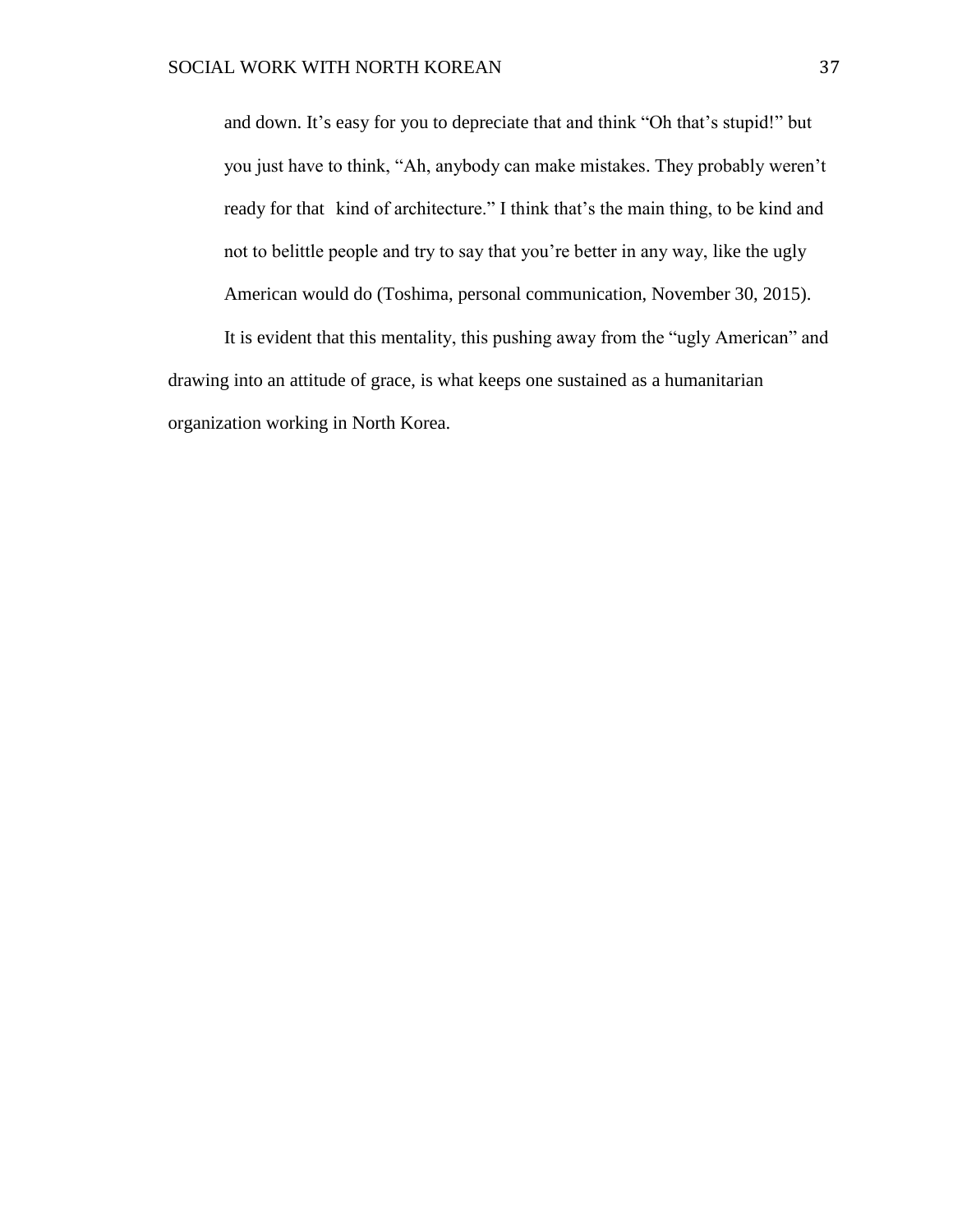#### **Chapter Five: Conclusion**

In the year 1953, the new country of North Korea was hardly anything but shambles left from a bitter civil war. Today, in the year 2016, although there are still significant strides to be made, the nation of North Korea is not where it once was. It is going to take the action of social workers and other helping professionals to usher North Korea into its next great era of improvement. By addressing the needs of individual North Korean refugees, including their mental health and reintegration needs, change will begin to occur. By addressing the needs of the nation of North Korea as a whole through enacting new international policies and humanitarian aid projects, change will begin to occur. It is this change, built on a foundation of best practices, that will help restore what once was, and bring about what can be in the nation of North Korea.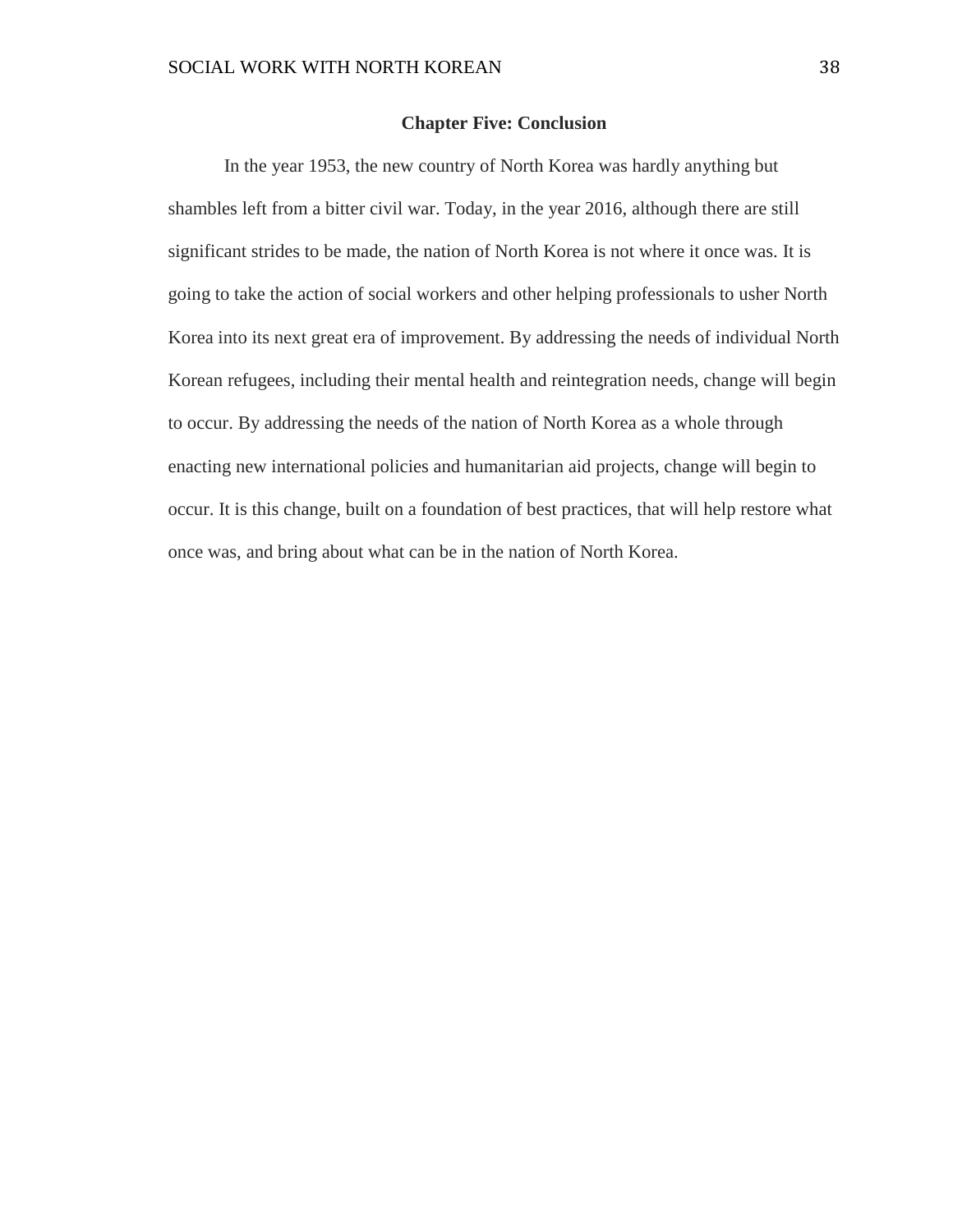#### **References**

Aaltola, M. (1999). Emergency food aid as a means of political persuasion in the North Korean famine. *Third World Quarterly*, *20*(2), 371–386. doi: 10.1080/01436599913802

Bae, J. (2014). Dialogue with North Korea? Preconditions for talking human rights with a hermit kingdom. *Copenhagen Journal of Asian Studies*, *32*(1), 102–104. https://seu.idm.oclc.org/login?url=http://search.ebscohost.com/login.aspx?direct=t rue&db=bth&AN=98908097&site=ehost-live&scope=site

- Bidet, E. (2009). Social capital and work integration of migrants: The case of North Korean defectors in South Korea. *Asian Perspective*, *33*(2), 151–179. https://seu.idm.oclc.org/login?url=http://search.ebscohost.com/login.aspx?direct=t rue&db=sih&AN=44904547&site=ehost-live&scope=site
- Bogic, M., Njoku, A., & Priebe, S. (2015). Long-term mental health of war-refugees: A systematic literature review. *BMC International Health & Human Rights*, *15*, 1– 41. doi: 10.1186/s12914-015-0064-9
- Bo-hyuk Suh. (2013). Beyond silence and blaming: Revisiting South Korea's role in North Korean human rights. *Asian Perspective*, *37*(1), 77–97. https://seu.idm.oclc.org/login?url=http://search.ebscohost.com/login.aspx?direct=t rue&db=sih&AN=85953643&site=ehost-live&scope=site
- Byllesby, B. M., Durham, T. A., Forbes, D., Armour, C., & Elhai, J. D. (2016). An investigation of PTSD's core dimensions and relations with anxiety and depression. *Psychological Trauma: Theory, Research, Practice, and Policy*, *8*(2), 214–217. doi: 10.1037/tra0000081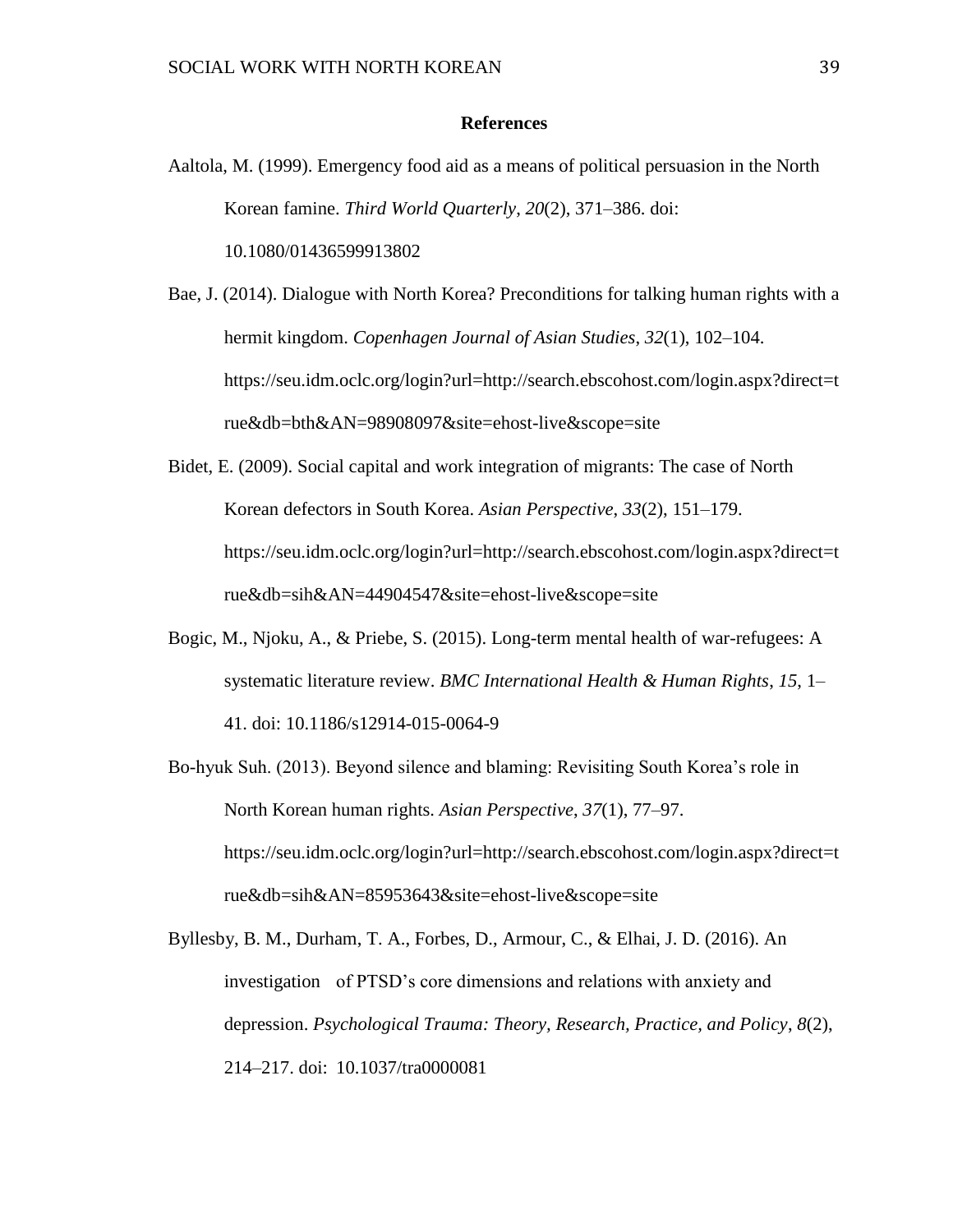Chang, P. (2016) In person interview. May 25, 2016.

- *China's repatriation of North Korean refugees: Hearing before the Congressional-Executive Commission on China,* 112th Cong. 20 (March 5, 2012) (testimony of T. Kumar).
- Cho, D. and Kim, Y. (2011). A study on settlement service for North Korean defectors. *Journal of Korean Public Police and Security Studies, 8*(2), 25-50.
- Cho, Y.-A., Jeun, W.-T., Yu, J.-J., & Um, J.-S. (2005). Predictors of depression among North Korean defectors: A 3-year follow-up study. *Korean Journal of Counseling and Psychotherapy, 17,* 467–484.
- Chung, E. (2013). Long-stalled six-party talks on North Korea's nuclear program: Positions of countries involved. *Korean Journal of Defense Analysis*, *25*(1), 1–15. https://seu.idm.oclc.org/login?url=http://search.ebscohost.com/login.aspx?direct=t rue&d b=poh&AN=89362780&site=ehost-live&scope=site
- Chung, S., & Seo, J.-Y. (2007). A study on Posttraumatic Stress Disorder among North Korean defectors and their social adjustment in South Korea. *Journal of Loss and Trauma*, *12*(4), 365–382. doi: 10.1080/15325020701296836
- Delury, J. (2012). Triple-pronged engagement: China's approach to North Korea. *American Foreign Policy Interests*, *34*(2), 69–73. doi:10.1080/10803920.2012.665293
- Drožđek, B. (2015). Challenges in treatment of posttraumatic stress disorder in refugees: Towards integration of evidence-based treatments with contextual and culturesensitive perspectives. *European Journal of Psychotraumatology*, *6*, 1–8. doi: 10.3402/ejpt.v6.24750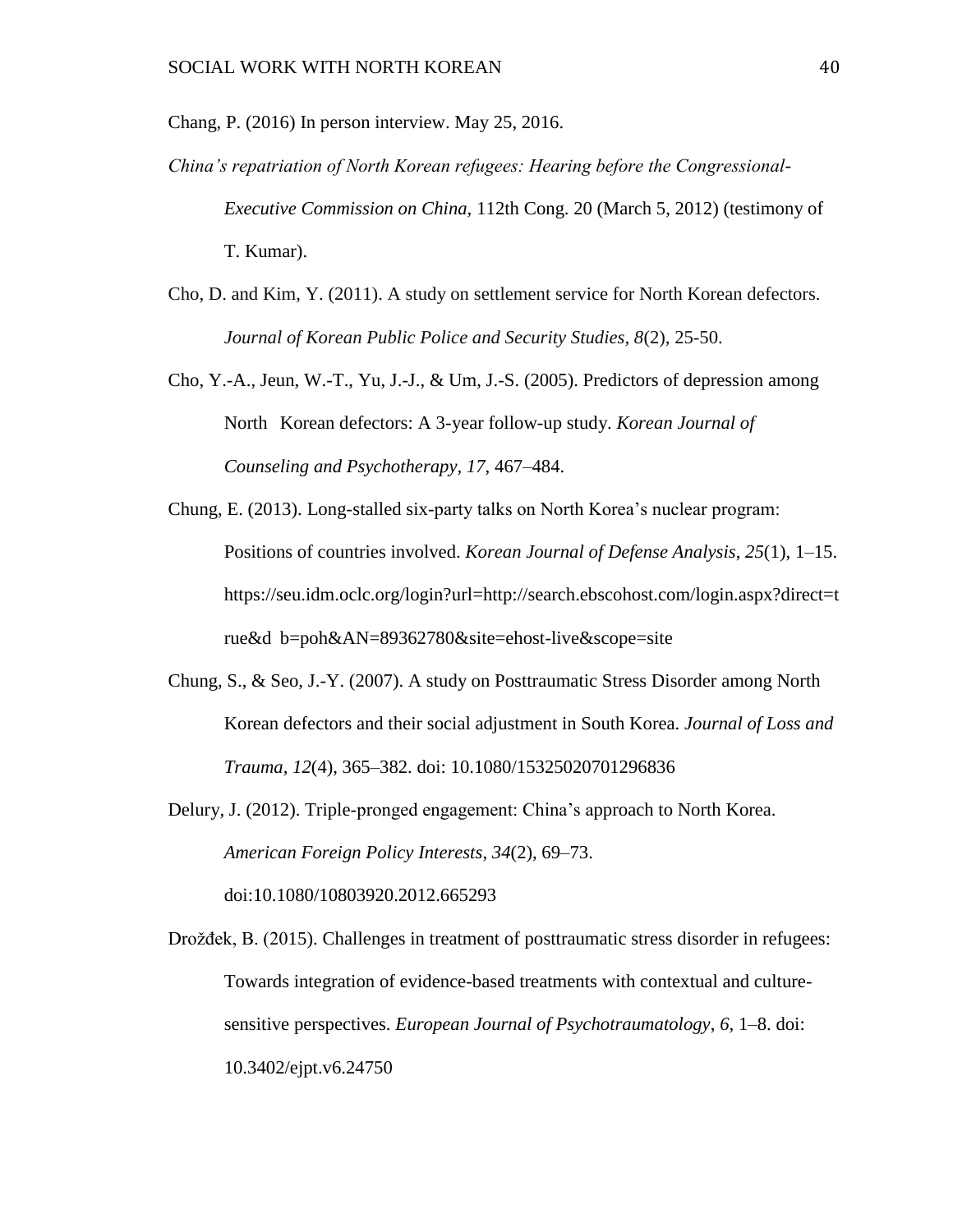Drožđek, B., Kamperman, A., Tol, W. A., Knipscheer, J. W., & Kleber, R. J. (2014). Seven- year follow-up study of symptoms in asylum seekers and refugees with PTSD treated with trauma-focused groups. *Journal of Clinical Psychology, 70*(4), 376-387. doi: 10.1002/jclp.22035.

Drummond, P. D., Lee, C. W., & McGuire, T. M. (2014). Potential of eye movement desensitization and reprocessing therapy in the treatment of Post-Traumatic Stress Disorder. *Psychology Research & Behavior Management*, *7*, 273–283. doi: 10.2147/PRBM.S52268

Howe, B. (2012). Lessons learned for promoting human security in North Korea. *Korean Journal of Defense Analysis*, *24*(4), 481–487. https://seu.idm.oclc.org/login?url=http://search.ebscohost.com/login.aspx?direct= true&d b=poh&AN=102231993&site=ehost-live&scope=site

Hoge, J., Kim, B. Y., Lin, L., Ogawa, M., & Zhao, Y. (2009). Whose history? An analysis of the Korean war in history textbooks from the United States, South Korea, Japan, and China. *Social Studies*, *100*(5), 222–232. https://seu.idm.oclc.org/login?url=http://search.ebscohost.com/login.aspx?direct=t rue&d b=a9h&AN=44732498&site=ehost-live&scope=site

Hwang, J. & Kim, J. (2006). Defining the limits of the North Korean Human Rights Act: A security and legal perspective. *East Asia: An International Quarterly*, *23*(4), 45–60.

https://seu.idm.oclc.org/login?url=http://search.ebscohost.com/login.aspx?direct=t rue&d b=a9h&AN=25088135&site=ehost-live&scope=site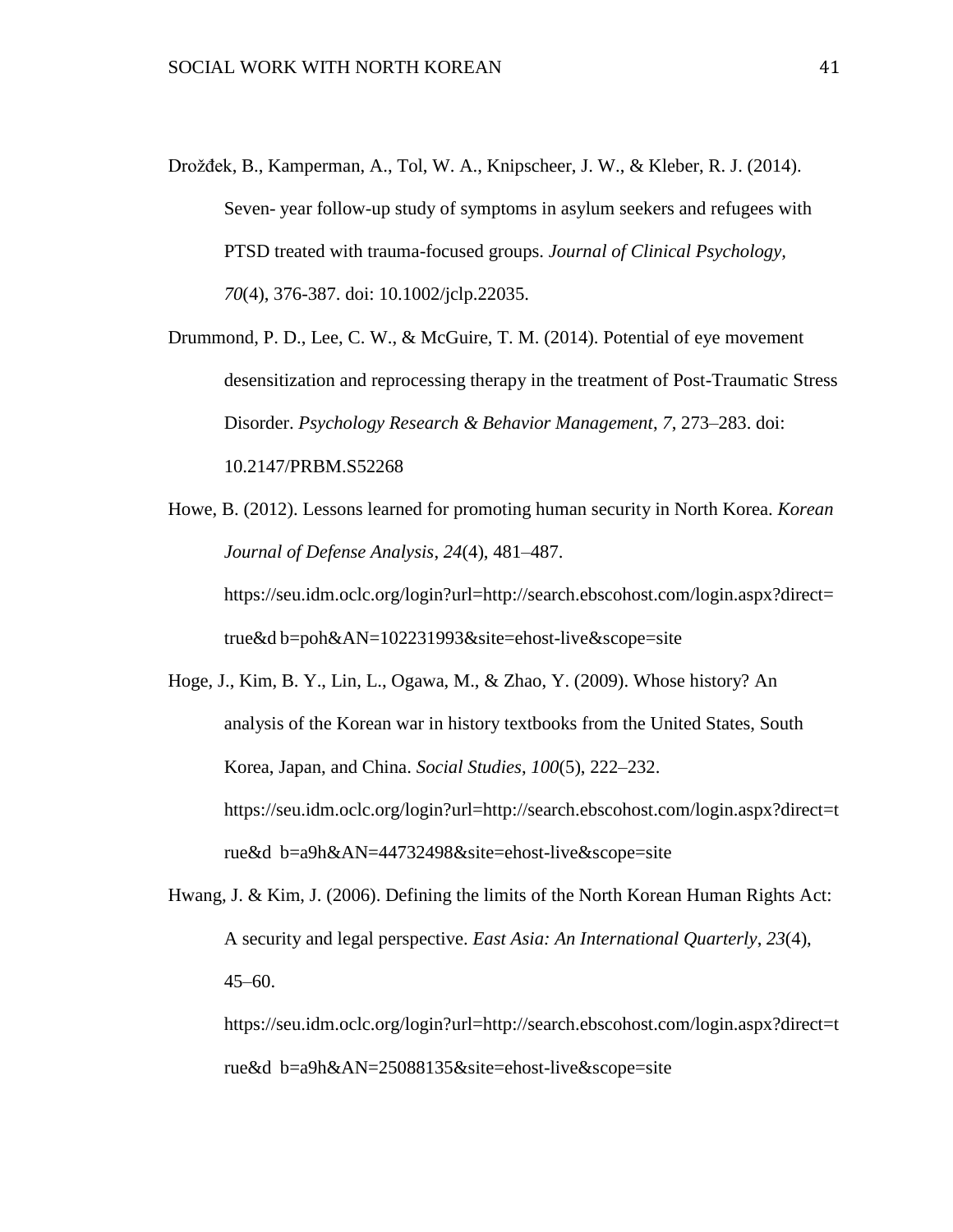Jin, K., & Yeol, Y. (2014). National identity as a mediator of the relationship between perceived discrimination and social adaptation among North Korean refugees. *Korean Journal of Defense Analysis*, *26*(4), 447–469.

https://seu.idm.oclc.org/login?url=http://search.ebscohost.com/login.aspx?direct=t rue&d b=poh&AN=100164188&site=ehost-live&scope=site

- Jin Yong, J., Yu-Jin G., L., So-Hee Lee, So Young, Y., Jungeun Song, & Seog Ju, K. (2015). Association between defense mechanisms and psychiatric symptoms in North Korean refugees. *Comprehensive Psychiatry*, *56*, 179–187. http://doi.org/10.1016/j.comppsych.2014.10.001
- Kang, S.-Y., & Watts, T. D. (2012). Social welfare in North Korea: Ethical and ideological conflicts and dilemmas. *Journal of Comparative Social Welfare*, *28*(1), 17–22. doi: 10.1080/17486831.2011.595079
- Keum, J. (2002). Church, minjung, and state: The revival of protestant christianity in North Korea. *Studies in World Christianity*, *8*(2), 264–284. https://seu.idm.oclc.org/login?url=http://search.ebscohost.com/login.aspx?direct=t rue&d b=a9h&AN=12567860&site=ehost-live&scope=site
- Kim, H. S., Kim, G. K.-H., & Torrey, B. (2008). Reflections on North Korea: The psychological foundation of the North Korean regime and its governing philosophy. *International Bulletin of Missionary Research*, *32*(1), 22–26. https://seu.idm.oclc.org/login?url=http://search.ebscohost.com/login.aspx?direct=t rue&d b=rfh&AN=ATLA0001630228&site=ehost-live&scope=site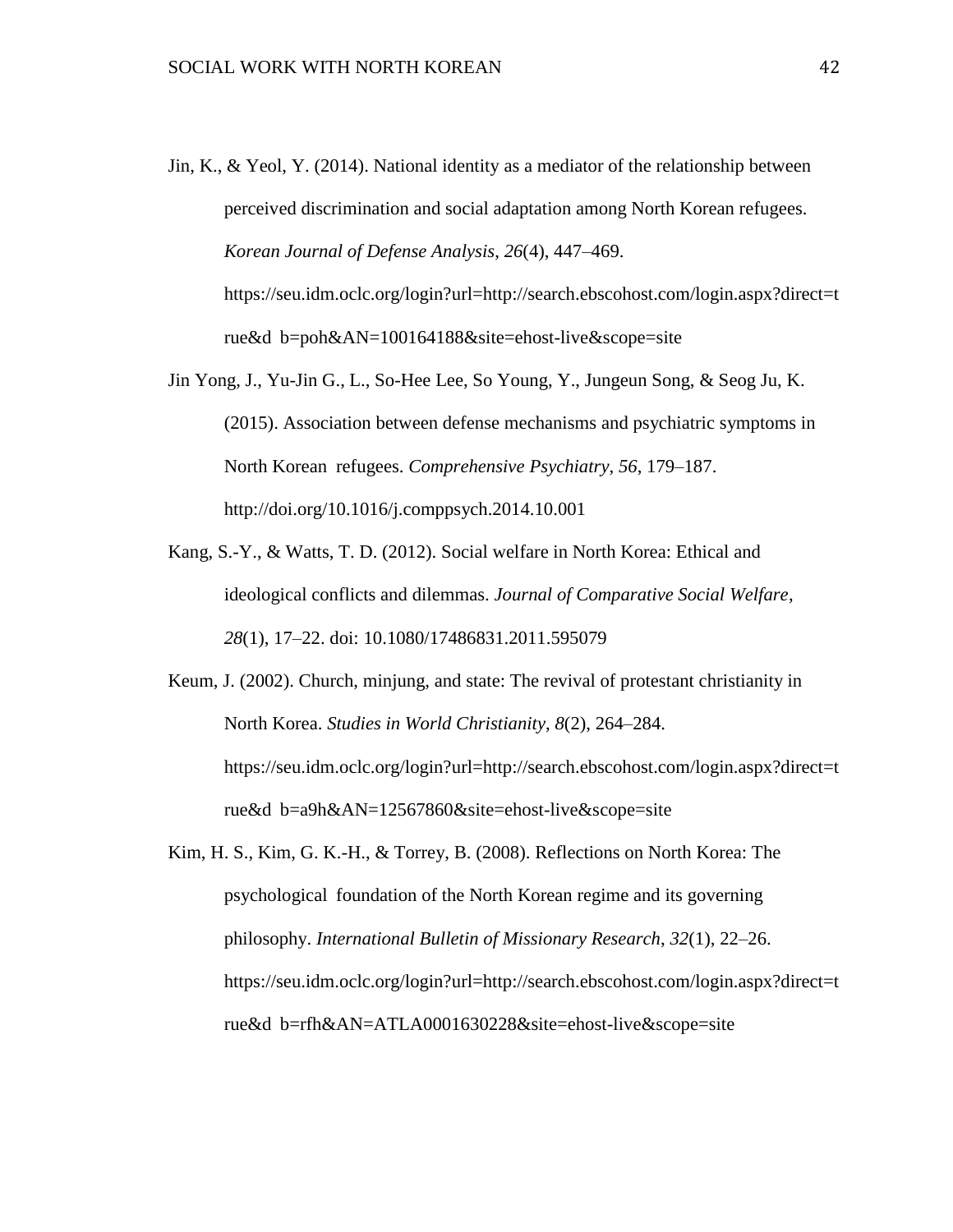- Kim, S.-H., Kim, H. K., & Lee, N. (2013). Psychological features of North Korean female refugees on the MMPI-2: Latent profile analysis. *Psychological Assessment*, *25*(4), 1091–1102. doi: 10.1037/a0033097
- Kim, T. (2012). Strategizing aid: US–China food aid relations to North Korea in the 1990s. *International Relations of the Asia-Pacific*, *12*(1), 41–70. https://seu.idm.oclc.org/login?url=http://search.ebscohost.com/login.aspx?direct=t rue&d b=poh&AN=70005469&site=ehost-live&scope=site
- Lee, M., (2012). A step as normative power: The EU's human rights policy towards North Korea. *Asia Europe Journal*, *10*(1), 41–56. doi: 10.1007/s10308-012- 0318-2
- Lee, N. & Sohn, A. (2012). A study on the attitude of South Koreans towards North Korean defectors: Focusing on national identity and multi-cultural acceptability. *Journal of Asia Pacific Studies, 19*(3), 5-32.
- Lee, S. (2003). International engagement in North Korea's humanitarian crisis: The role of state and non-state actors. *East Asia: An International Quarterly*, *20*(2), 74–93. https://seu.idm.oclc.org/login?url=http://search.ebscohost.com/login.aspx?direct=t rue&d b=a9h&AN=12618354&site=ehost-live&scope=site
- Liem, R. (1999). Silent famine in North Korea. *Peace Review*, *11*(2), 325-331. https://seu.idm.oclc.org/login?url=http://search.ebscohost.com/login.aspx?direct=t rue&d b=poh&AN=2074039&site=ehost-live&scope=site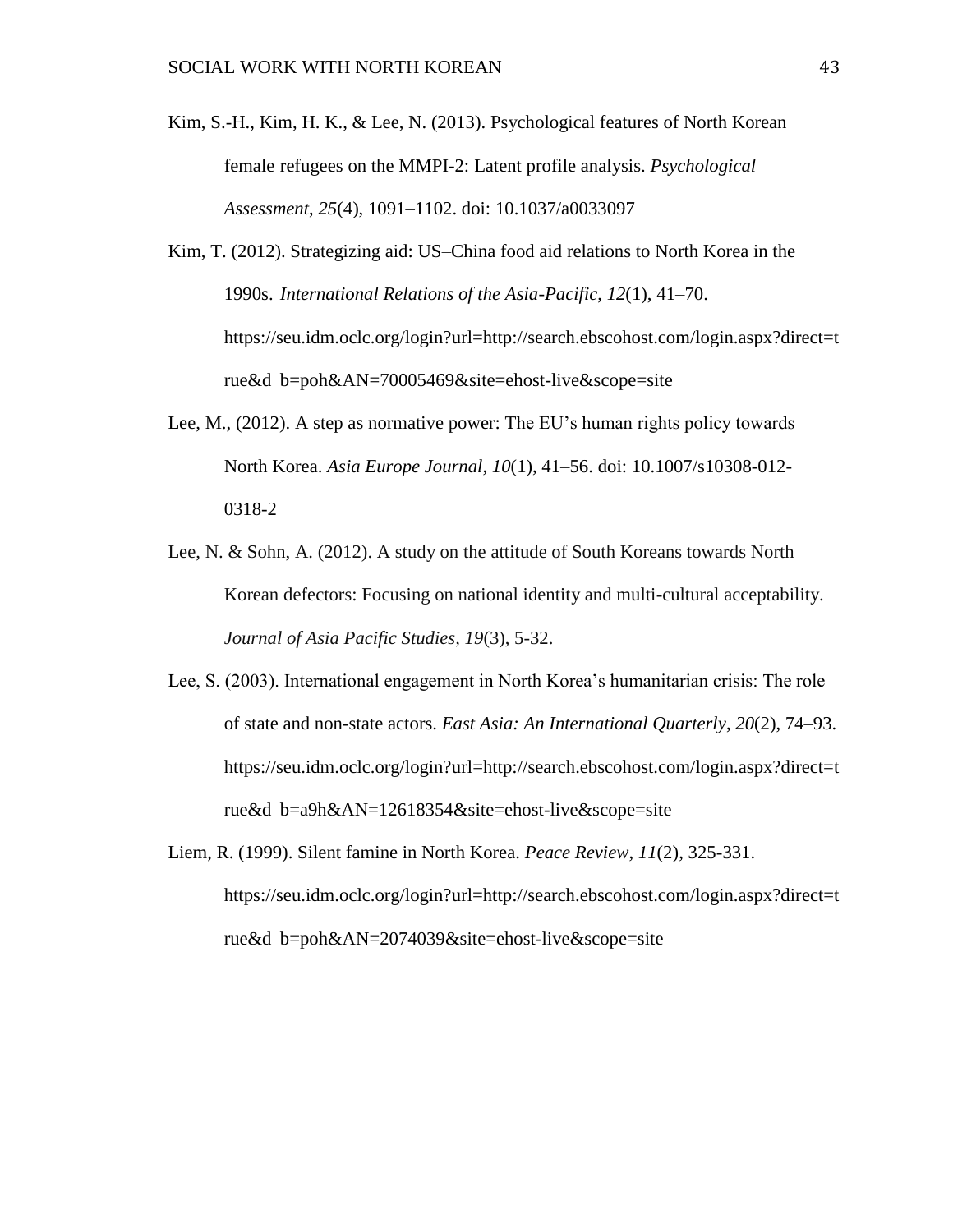- Lough, B. J. (2014). Social work perspectives on international volunteer service. *British Journal of Social Work*, *44*(5), 1340–1355. https://seu.idm.oclc.org/login?url=http://search.ebscohost.com/login.aspx?direct=t rue&d b=sih&AN=97238366&site=ehost-live&scope=site
- Lumsdaine, D., & Schopf, J. C. (2007). Changing values and the recent rise in Korean development assistance. *Pacific Review*, *20*(2), 221–255. doi: 10.1080/09512740701306881
- Maass, M. (2014). Towards gendering northeast Asian traditional security: The cases of the USS pueblo and juche policy. *Korean Journal of Defense Analysis*, *26*(2), 243–262.

https://seu.idm.oclc.org/login?url=http://search.ebscohost.com/login.aspx?direct=t rue&d b=poh&AN=96715186&site=ehost-live&scope=site

- Mosley, J. (2013) Recognizing new opportunities: Reconceptualizing policy advocacy in everyday organizational practice. *Social Work*, *58*(3), 231–239. https://seu.idm.oclc.org/login?url=http://search.ebscohost.com/login.aspx?direct=t rue&d b=rzh&AN=107968783&site=ehost-live&scope=site
- Myers, B. (2008). Ideology as smokescreen: North Korea's juche thought. *Acta Koreana*, *11*(3), 161–182. https://seu.idm.oclc.org/login?url=http://search.ebscohost.com/login.aspx?direct=t rue&d b=sih&AN=36048813&site=ehost-live&scope=site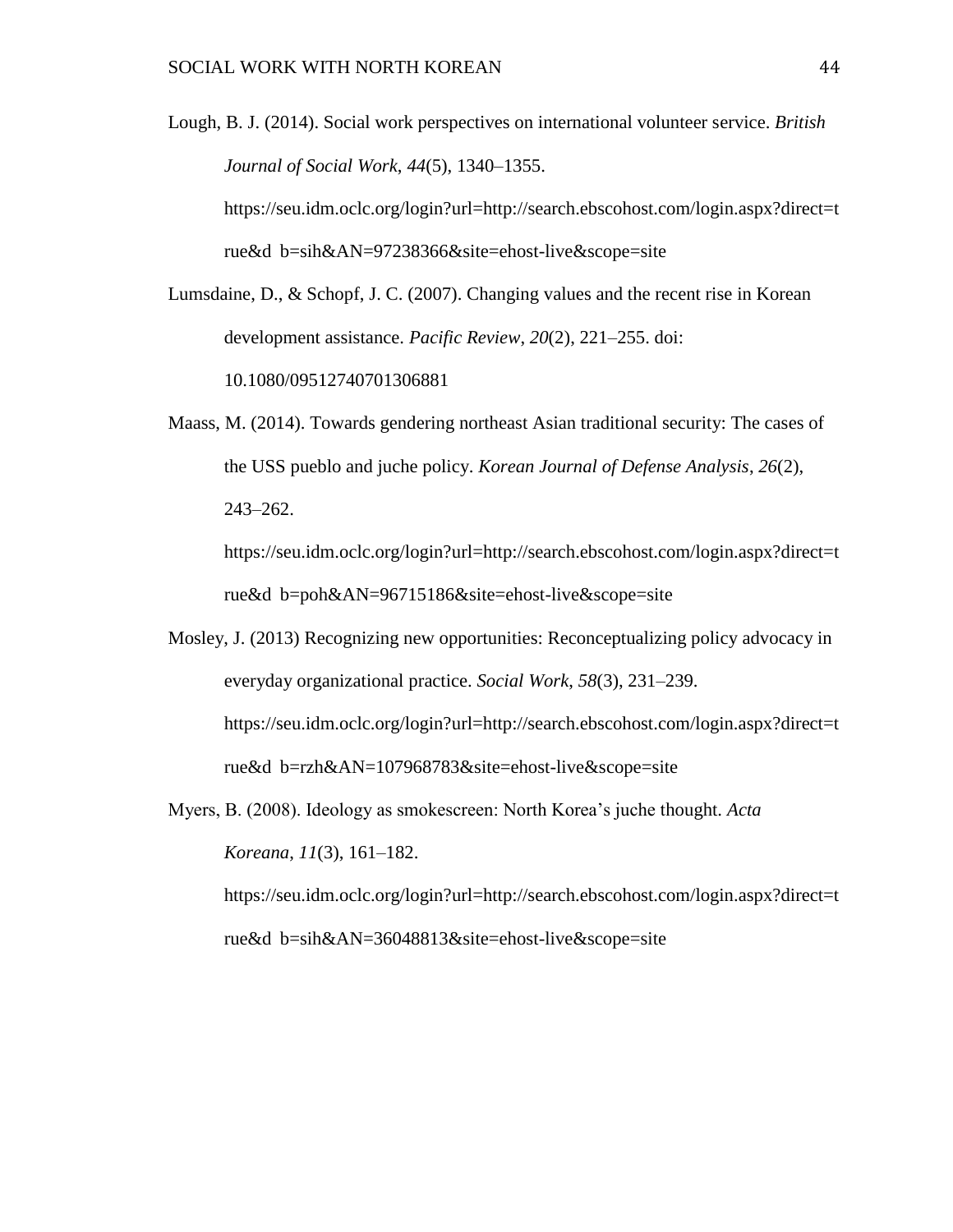Myong-Hyun, G. (2014). Resettling in South Korea: Challenges for young North Korean refugees. *The Asian Institute for Policy Studies, 24.* Retrieved from http://en.asaninst.org/contents/resettling-in-south-korea-challenges-for-youngnorth-korean-refugees/

- Jeon, W.T., Eom, J. S., & Min, S. K. (2013). A 7-year follow-up study on the mental health of North Korean defectors in South Korea. *Journal of Traumatic Stress*, *26*(1), 158–164. doi: 10.1002/jts.21783
- Jeon, W. T., Hong, C. H., Lee, C. H., Kim, D. K., Han, M. Y., & Min, S. K. (2005). Correlation between traumatic events and posttraumatic stress disorder among North Korean defectors in South Korea. *Journal of Traumatic Stress*, *18*, 147– 154. doi:10.1002/jts.20017
- Jeon, W. T., Min, S. K., Lee, M. H., & Lee, E. S. (1997). A study on adaptation of North Koreans in South Korea. *Journal of Korean Neuropsychiatric Association*, *36*, 145–161.
- Pak, S. (2010). The growth status of North Korean refugee children and adolescents from 6 to 19 years of age. *Economics and Human Biology*, 8, 385-395.

Ryu, D. Y. (2007). Religion, politics, and church construction in North Korea. *Theology Today*, *63*(4) https://seu.idm.oclc.org/login?url=http://search.ebscohost.com/login.aspx?direct=t rue&d b=rfh&AN=ATLA0001553923&site=ehost-live&scope=site, 493–499.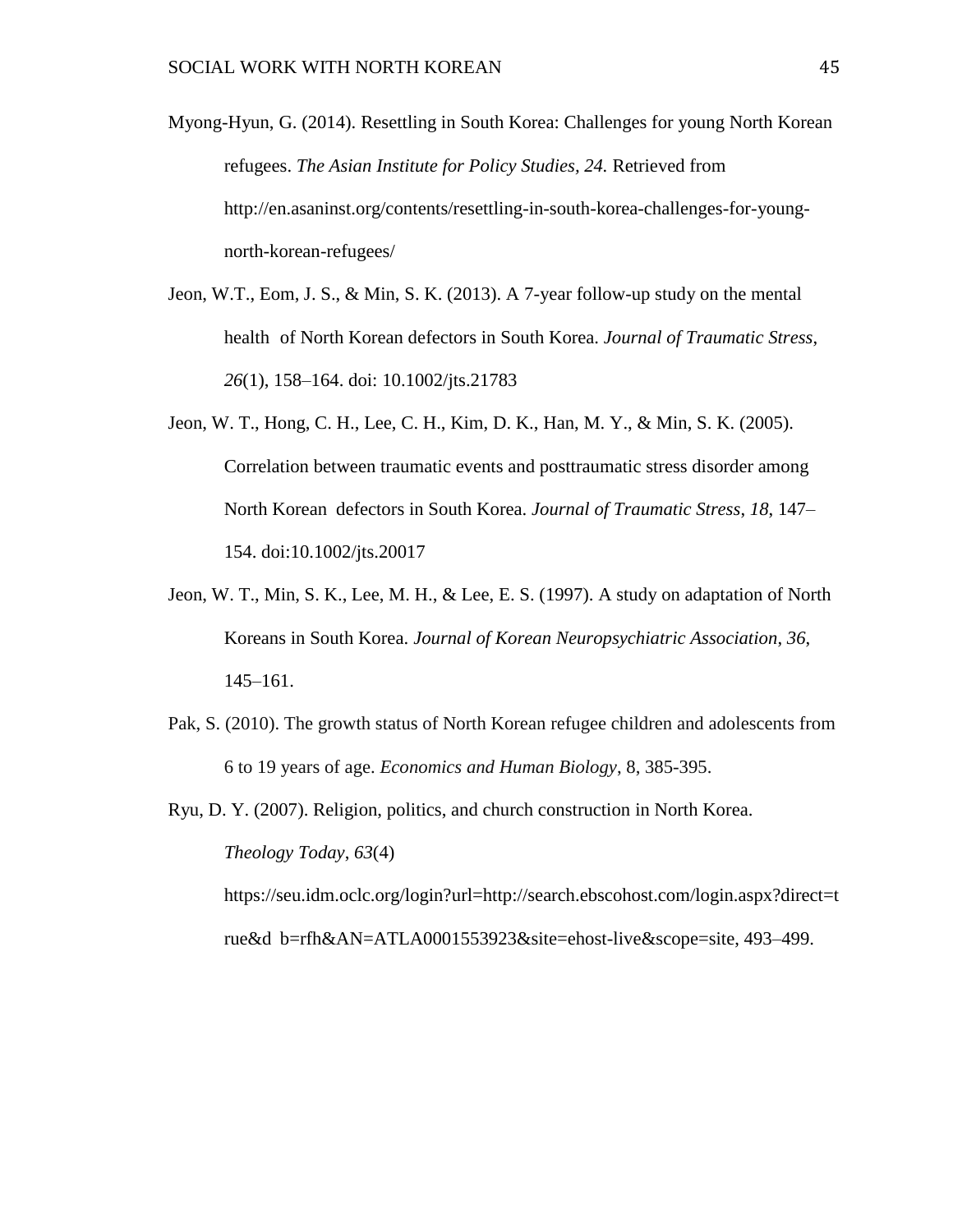Shulong, C. & Xinzhu, L. (2008). The six party talks: A Chinese perspective. *Asian Perspective*, *32*(4), 29–43.

https://seu.idm.oclc.org/login?url=http://search.ebscohost.com/login.aspx?direct=t rue&d b=sih&AN=36494717&site=ehost-live&scope=site

- Smith, H. (1999). "Opening up" be default: North Korea, the humanitarian community and the crisis. *Pacific Review*, *12*(3), 453. https://seu.idm.oclc.org/login?url=http://search.ebscohost.com/login.aspx?direct=t rue&d b=a9h&AN=6690953&site=ehost-live&scope=site
- Smrke, B. M. (2011). North Korea hunger, politicized: Examining the influence of international and North Korean political Considerations on the efficacy of NGO famine relief efforts from 1995 to the present. *Undercurrent*, *8*(1), 76–89. https://seu.idm.oclc.org/login?url=http://search.ebscohost.com/login.aspx?direct=t rue&d b=a9h&AN=67211117&site=ehost-live&scope=site
- Snyder, S. (2007). American religious NGOs in North Korea: A paradoxical relationship. *Ethics & International Affairs (Wiley-Blackwell)*, *21*(4), 423–430. doi: 10.1111/j.1747-7093.2007.00116.x
- Song, J. (2013). "Smuggled refugees": The social construction of North Korean migration. *International Migration*, *51*(4), 158–173. doi: 10.1111/imig.12033

Strand, W. (2004). Opening the Hermit Kingdom. *History Today*, *54*(1), 20–26. https://seu.idm.oclc.org/login?url=http://search.ebscohost.com/login.aspx?direct=t rue&d b=hft&AN=503907712&site=ehost-live&scope=site

Toshima, B. (2016). In person interview. November 30, 2015.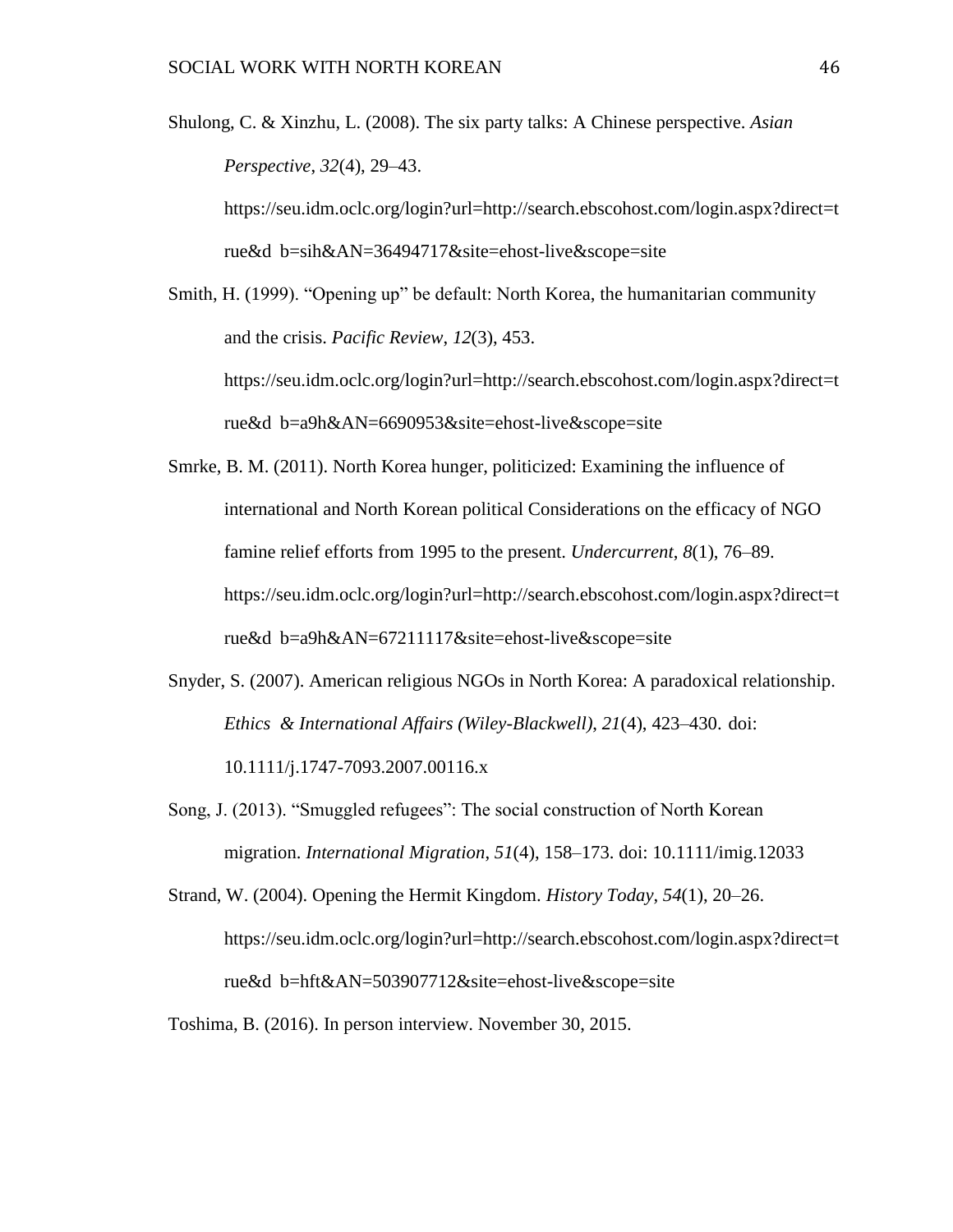Watts, B. V., Zayed, M. H., Llewellyn-Thomas, H., & Schnurr, P. P. (2016).

Understanding and meeting information needs for patients with posttraumatic stress disorder. *BMC Psychiatry*, *16*, 1–7. doi: 10.1186/s12888-016-0724-x

Watts, T. D. & Kang, S.-Y. (2012). Religious liberty in North Korea: Past and present. *Social Development Issues*, *34*(2), 28–36. https://seu.idm.oclc.org/login?url=http://search.ebscohost.com/login.aspx?direct=t rue&d b=ssf&AN=78393195&site=ehost-live&scope=site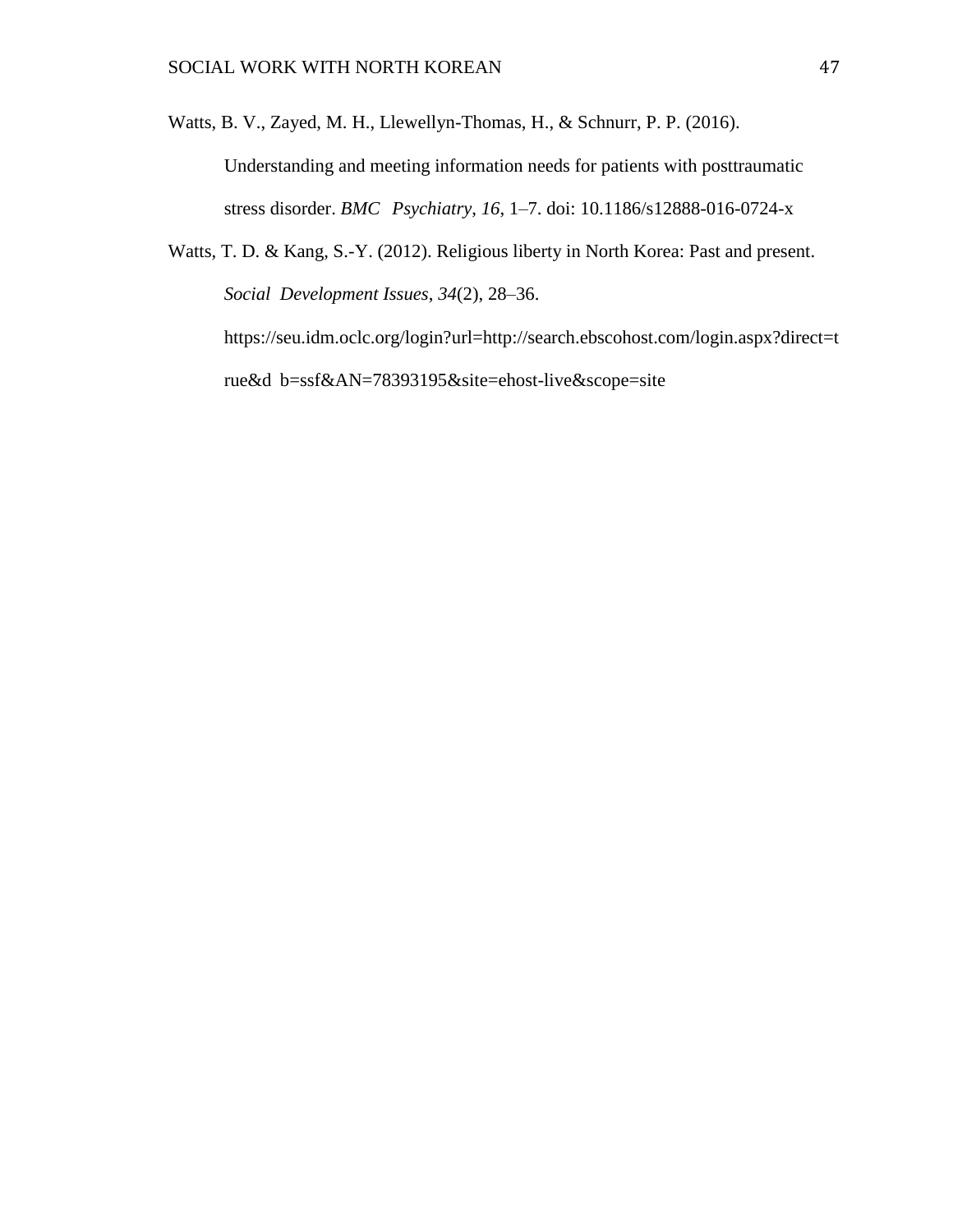# Appendix A

Notes from Interview with Dr. Chang – May 25, 2015

A Chinese Perspective on North Korea

- The relationship between China and North Korea isn't good China sees North Korea as misbehaving child; are embarrassed by them.
- North Korea is a bigger problem for China than for the US, they're much closer
- North Korea fears that China will take over
- $\bullet$  1<sup>st</sup> Kim (Kim Il Sung) had a better relationship with China because they fought together during World War II and the Korean War. He spoke and wrote Chinese.
- After World War II, North Korea's relationship with China deteriorated, while their relationship with Russia strengthened. Russia put a lot of money into North Korea.
- During the Cultural Revolution, the red guard (young people) criticized a lot of Chinese leaders, along with Kim Il Sung.
- After the Cultural Revolution, relations between China and North Korea improved. This was largely do to the support of communism.
- Dung Shao Ping began a more direct approach with North Korea.
	- He visited North Korea, wasn't happy with using China's money to support "cult of leader."
	- China opened up to outside world, including South Korea, and made North Korea upset.
	- North Korea felt betrayed, but China was insistent.
- Kim Il Sung and Kin Jong Il were both very upset with China.
- North Korea invited Jimmy Carter to their country to get back at China; wanted unilateral relationship with US, aka they wanted to bypass China.
- Kim Il Sung dies of a heart attack.
- Under Kim Jong Il, China continued to support North Korea because they didn't want to be friends with the US.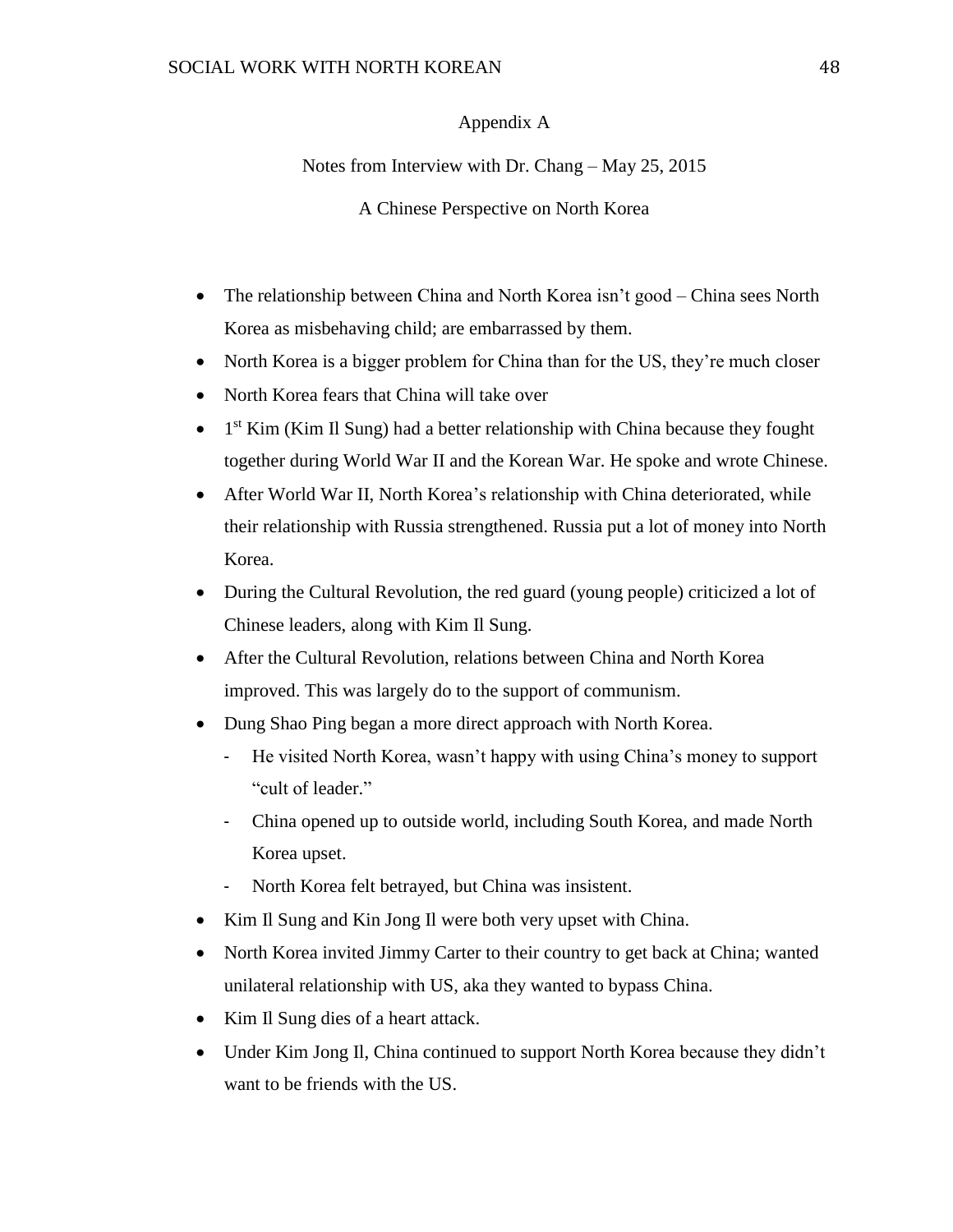- North Korea played China and US against each other, had the power to make China lose face.
- North Korea Continued to play China, US and Russia because North Korea was desperate for support.
- China grows weary of North Korea causing problems for them.
- Chines policy no nuclear weapons in North Korea.
	- North Korea choses not to follow this policy.
	- These weapons weren't being used to defend the Korean people; they were being used to defend the Kim family.
- Chinese leader now believes China shouldn't allow North Korea to lead China.
- Six Party Talks (China wants to have in Beijing).
	- US and China don't want North Korea with nuclear weapons.
- China and US pay North Korea to not do things, that's how the government is sustaining.
- Kim Jong Un has not yet come to China, although he secretly studied in England.
- China wants good relations with North Korea; they know North Korea won't survive without their help; they want North Korea to behave better.
- China may keep supporting NK because they don't want South Korea as a neighbor?
- China might just want peace?
- Nuclear weapons issue absolutely outweighs human rights issue.
- \*\*China may be afraid that other countries will use the same human rights arguments against them that are being used against North Korea.
- It is easy for China to visit North Korea
- Chinese money goes to food and gas for the North Korean military.
- "When people don't believe in God, it's easy to elevate men to the place of God."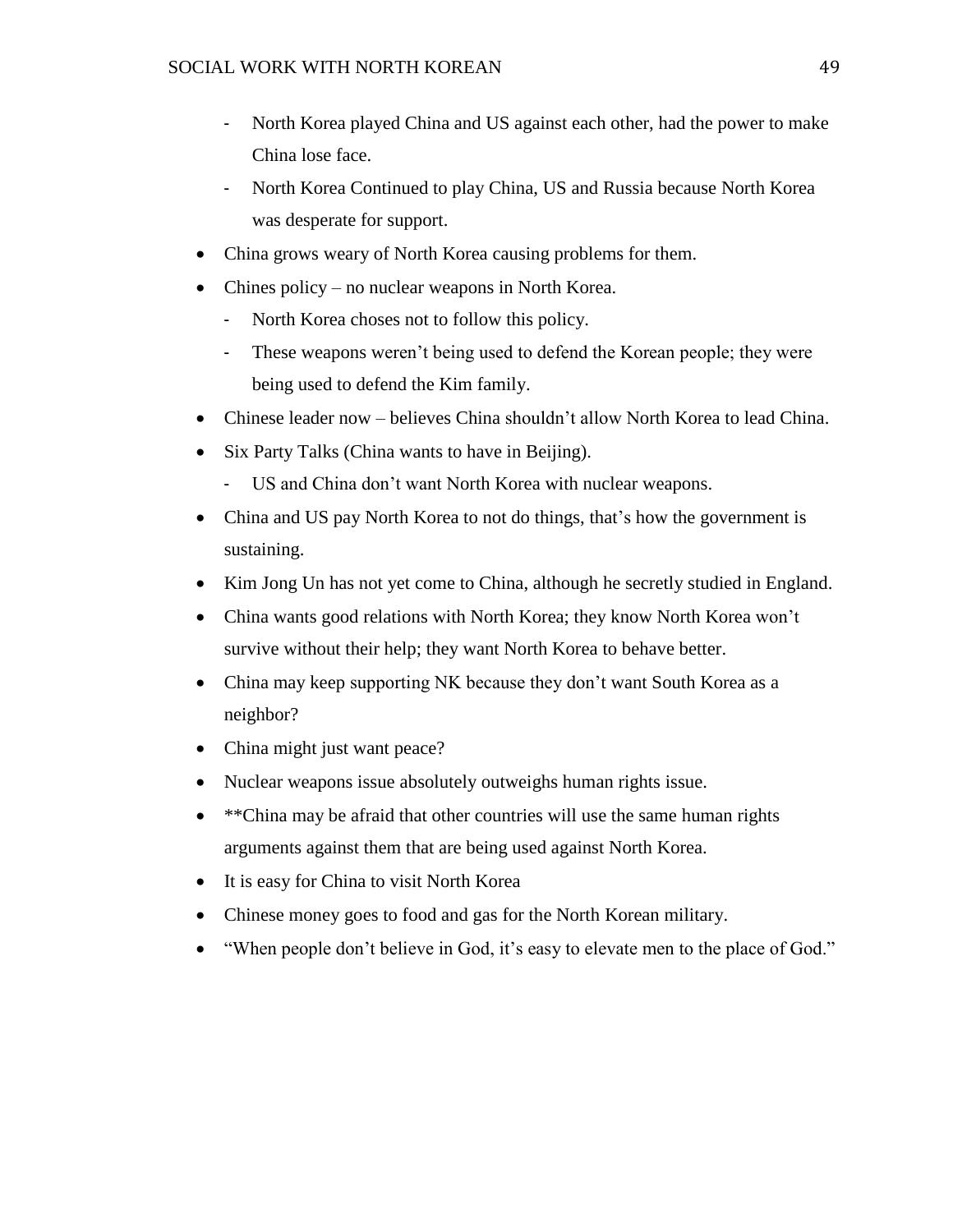### Appendix B

Interview with Dr. Toshima – November 30, 2015

Interviewer: …Tell me about your organization.

Dr. Toshima: Right now my organization is (name removed for confidentiality). What we're doing at this present time is putting equipment into a hospital in Pyongyang. There are many parts of it. One of them is one of the main churches in South Korea is coming up with a lot of the funds. They're doing this because they want to help North Koreas; it's out of compassion obviously. They're helping to build a hospital there, in Pyongyang, and we're supplying equipment there, in this hospital. We have a doctor, who is a thoracic surgeon, and he goes to North Korea often, in fact he just came back. He will go and operate on any of the officials if they need help, and the key thing is if Kim Jong Un needs help they will call him. He's South Korean but he's American so he speaks Korean well and he's a very sharp thoracic surgeon, so he's built up that kind of report with them. So in a way, for a compassion ministry, we're not helping maybe the poor people, which we would love to do, but still it gives us an entrance into the country, and we can help certain people.

I've been there three times, to North Korea. The first time was due to a real drought, and there were just a lot of problems. Their crops were failing and all this. They grow a lot of corn that they grind their noodles out of, which is a staple for their diets. I have a Korean friend who is a pastor in New York City and of course the UN is there. And while there's not a North Korean office in the UN, they do have a desk there. A guy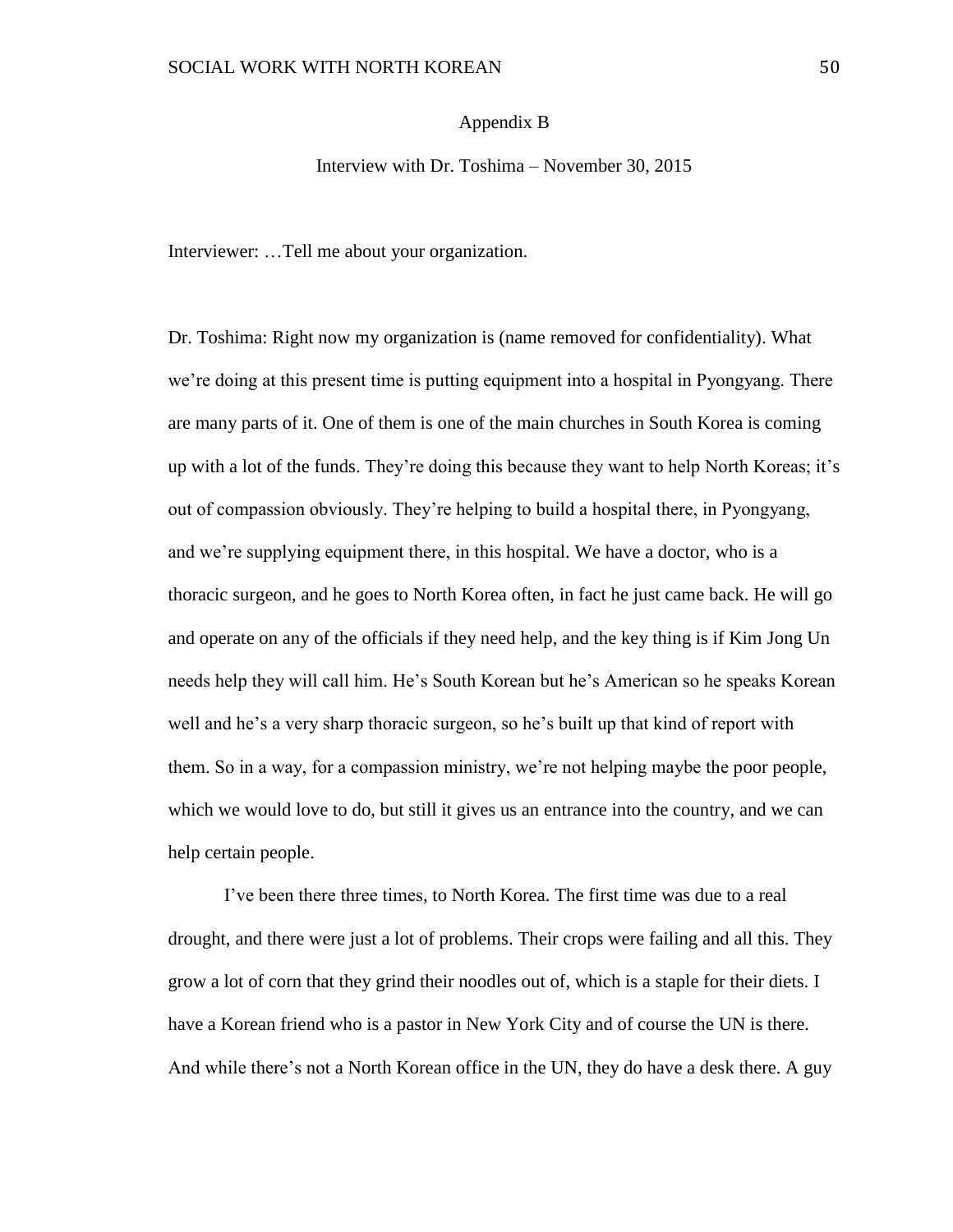name Lee (name changed for confidentiality) is the one that kept on asking him and me to come. My friend was originally from North Korea, but as a child they ran to the South when the communists came. There's a half a million Korean in NYC and half the older ones came to the South when the communists came. So I helped raise some money and we went in with twelve thousand, one hundred pound bags of grain that we purchased in China and then brought in by train, and they helped us do all this of course. So we bought it and then one of the main keys was that we wouldn't just give it to them because we were concerned it would just go to the military. So they said ok, they would not let me talk to the people through an interpreter, but they would let me go where they unloaded the train in some of these devastating areas, and then they brought some (grain) where they grind the grain into a meal so they can make the noodles. So that was kind of the deal.

But another trip I went with seventeen Korean who were from the North but live in the states, and that was very very interesting. We brought them back with us and it's interesting, Koreans will gather things for their friends, it seems to be part of their culture. And one Korean, an elderly man, had stuff he gathered for 50 years for his family. You know little things for his sisters and brothers, and he was a teenager when he left, but his family was still there. He ran because when the communists came a lot of young boys knew they would be constricted, so he went to the South. But they let us make contact with his family. His mom and dad had died, but his four sisters and brother all met together after 50 years, it was a very emotional time. I noticed one of the North Korean guys that was there choked up emotionally, so they're not all hearts of stone you know (laughter), so they were also touched by this. There were other families, but I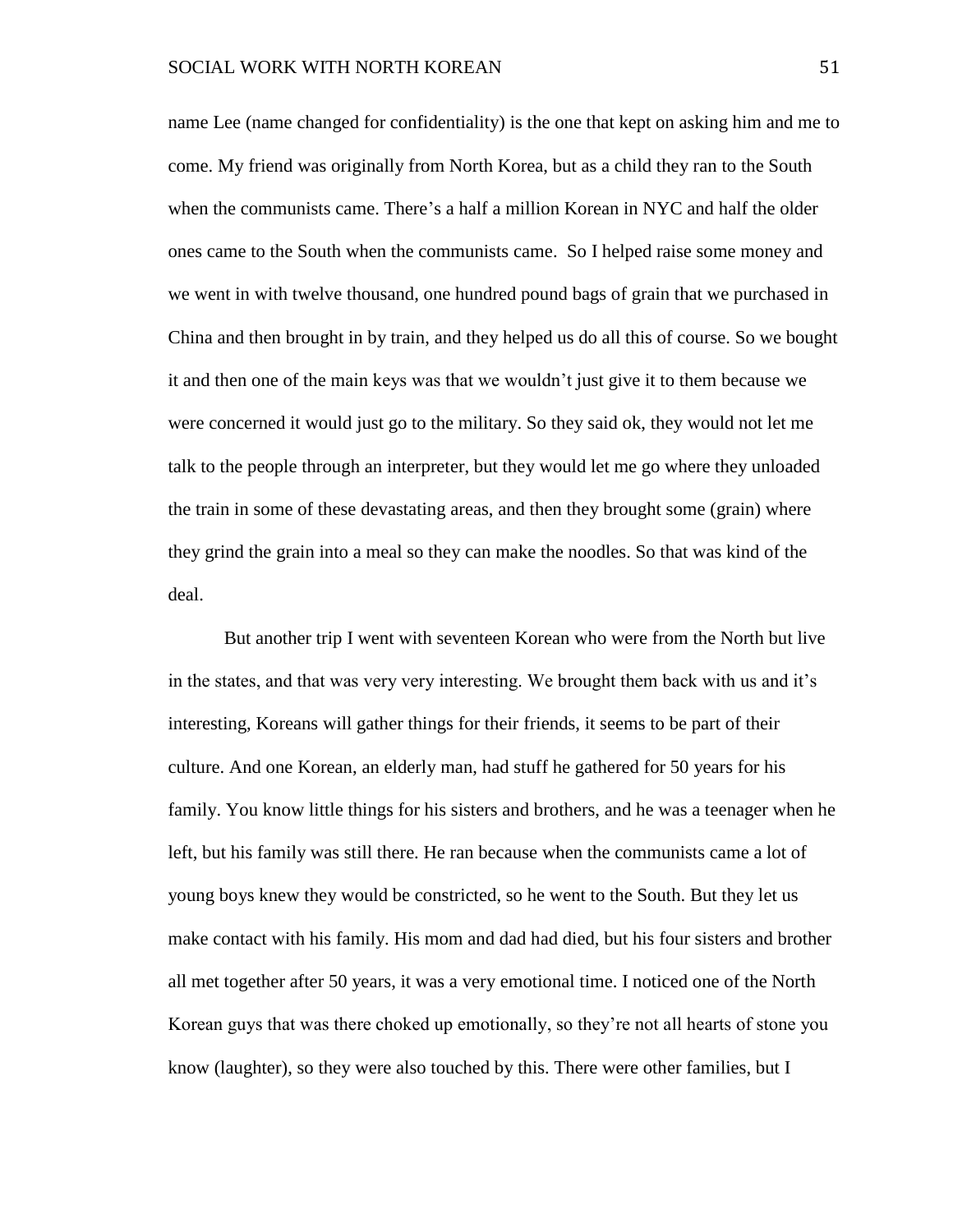remember this one especially. So that was one of the things they allowed, you know for the family to meet together, and they even allowed us to be with the family alone. We talked to them about the Lord, so you just hope that the truth came into their hearts.

They've been kind to me; they've allowed me to preach twice. They have two churches in Pyongyang and I preached at both of them. Now I realize everybody that was there was forced to be there, its not like they wanted to come hear this American guy talk about Christianity. But still, I had the chance to talk about the grace of God and about Jesus, and that was interpreted by my friend, who left when he was a boy.

Also, one other time I went in and they had a very serious problem with not that much medication. I've visited several hospitals and it's hard to imagine, they had no pain relievers, not even Aspirin. So with the Korean's help, them in the states, especially New York, we took one hundred and seven boxes of pharmaceuticals, high power medication, antibiotics. This was probably my second trip. My second trip was when we visited several hospitals out in the country. That's when I saw several kids eating bark off trees 'cause there was just no food in the area. But still, they don't worry about that. They're only concerned about the people that live in Pyongyang, seemingly. But anyway we took in all these medications, and you know it's expensive. But the part that made me a little bit 'twerked, we have to go through Beijing. You have to fly through Koryo, that's the North Korean airline that flies back and forth from Beijing, that's kind of the stopping place. They may have other flights now, I don't know. But, you know, just to tell you, you don't have to put this in your report but to me its interesting, but they were not going to let me bring these medications in. As desperate as they are, they were holding them up in Beijing; they were in a hold in Beijing airport. And so one of the North Korean guys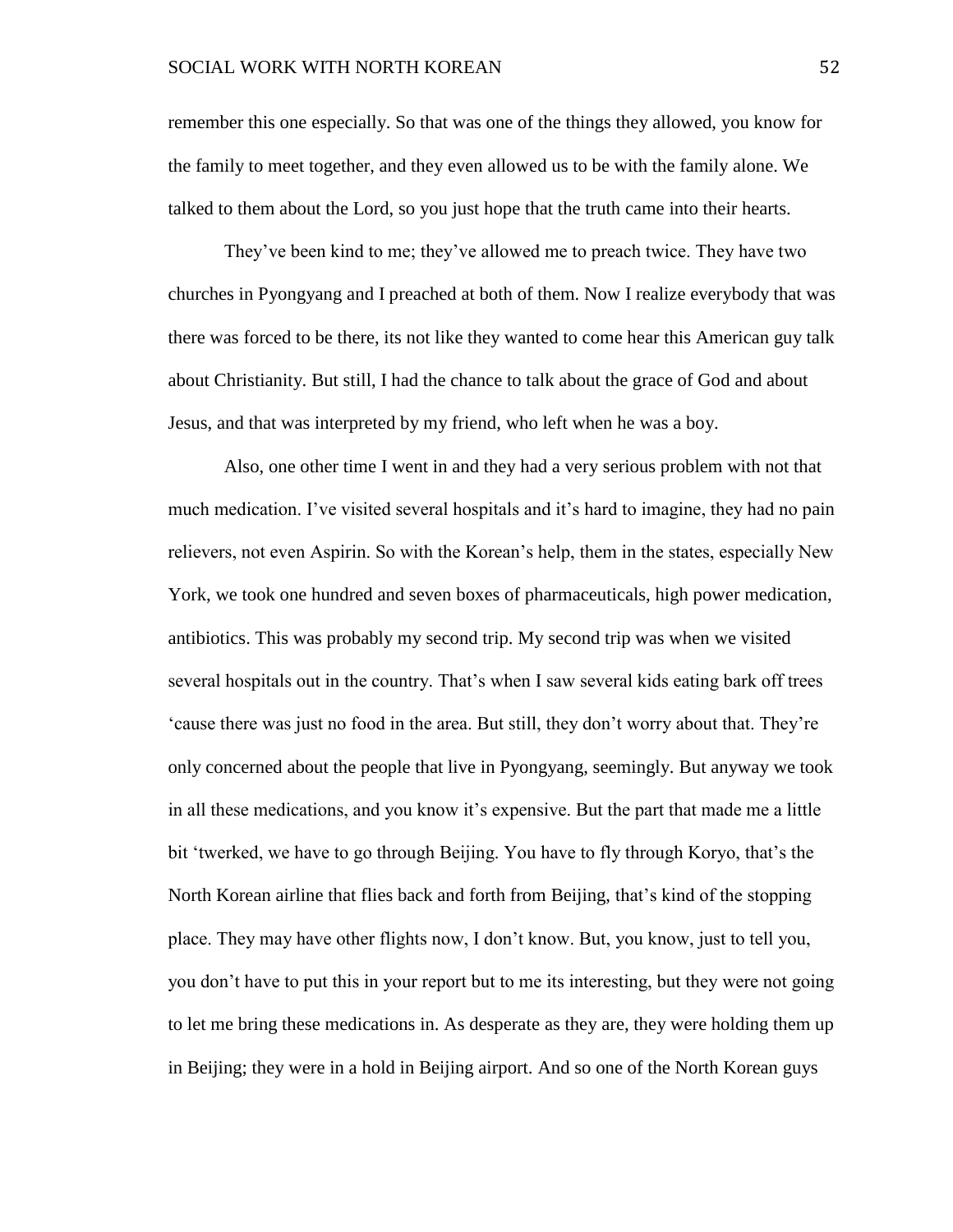that lives in the states that knows them and works there, he said "Well, I think if you go offer them one hundred dollars each to those three people behind the counter, they'll put them on the airplane." So that's exactly what I did, and they let them all go on. And so, that's a lot of mediations, one hundred and seven boxes. But then when we got to Pyongyang, I went to go and get the medication and take it, because it was going to different hospitals, children's hospitals, and I think they had taken like twenty of the boxes. And I was going to fight them for them, and my North Korean friend came to me and said "Let it go. They're not going to give them back." They took some for their military, obviously. So anyway, we distributed that medication around, but it's so little compared to the need, its just unreal.

Also, the last trip I took in, they were kind enough and they said to me, "Why don't you bring your leader here?" So we brought him (Dr. Toshima's boss) into North Korea, and interestingly, they put us up in a government house, much better place than before. They have one hotel where all the foreigners stay. But they put us up in a kind of chalet, for officers and things, and fed us very well, so they were obviously trying to make an impression. And you know (Dr. Toshima's boss) was there, so in that way they were trying to let the world know somehow that they have religious freedom or that they're normal, which doesn't play out well, but still they tried.

So he went on home and from there I went to Manchuria of China, on the North side of the river Yanji and all that. Me and my friend went across, there's a bridge there between China and North Korea, there's a river, and we went across that in a ambulance. And they processed us through, because there's an economic zone that we wanted to visit, which I didn't know about, but it's in the North and they'll bring in ships that can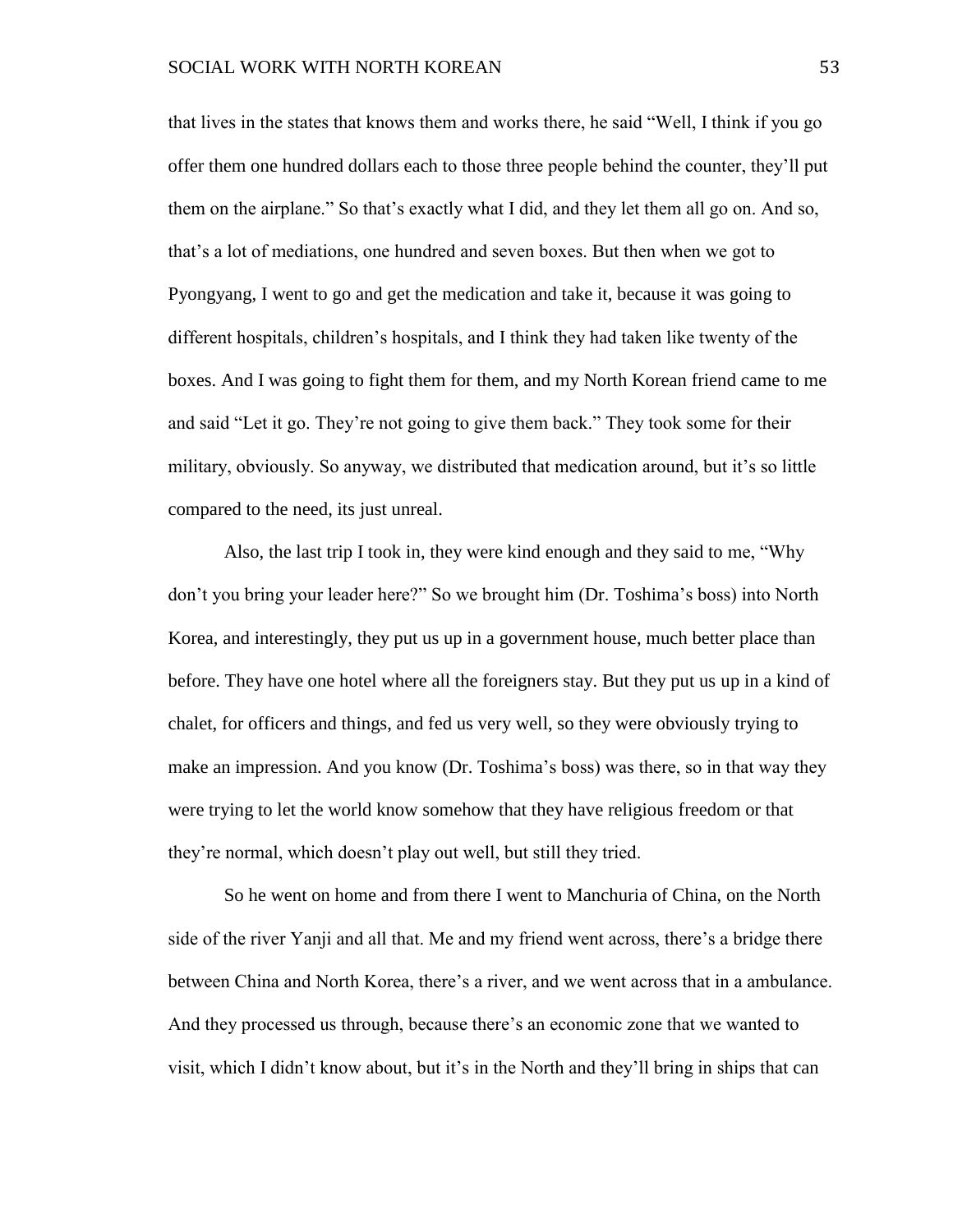take containers and things. So in this economic zone, I remember they were just looking at the possibility, they thought we could do more there. And I began to cook little cookies and stuff like that, in China and send them to the children and stuff like that. So they let us. We hired bakeries at night that were not cooking their regular stuff, and they would cook cookies for us. I don't know how many times we did that, and somehow they let us do that, we really don't know how they distributed them, we had to trust them to distribute them. But they were for the kids; we wanted them to go to schools. But anyway while we were there, there was a man, a Chinese fella, who has a university of about five thousand students, a technical university. So we invited him over, and he was building an orphanage that would house about six hundred kids in North Korea, in this economic zone. And interestingly we met him there so we talked with him and he said, "Can you supply food?" And we said, "Yea, we can supply the food. If you can get it in, we'll get the food to feed these kids." Well when we left, they put him under house arrest for six months. They actually took the buildings away from him. So it was kind of a difficult experience, so we were never able to do that.

So I have not been back to North Korea since that time. We were asked to ship in a printing press. I don't know if I told you, but I spent, it think it was the first or second trip in, but I spent a few hours talking to their officials about their philosophy. And they took me to where Kim Il Sung was supposed to have grown up, and they're kind of like holy sites to the people, because they kind of worship him. I happened to be there on May 10th when they have the big parade, thousands and thousands of people in the square, it's a sight to see, but it's a very controlled environment, that's the best way I can explain it. But any case, talking to these officials, and they had an interpreter, and I had a Korean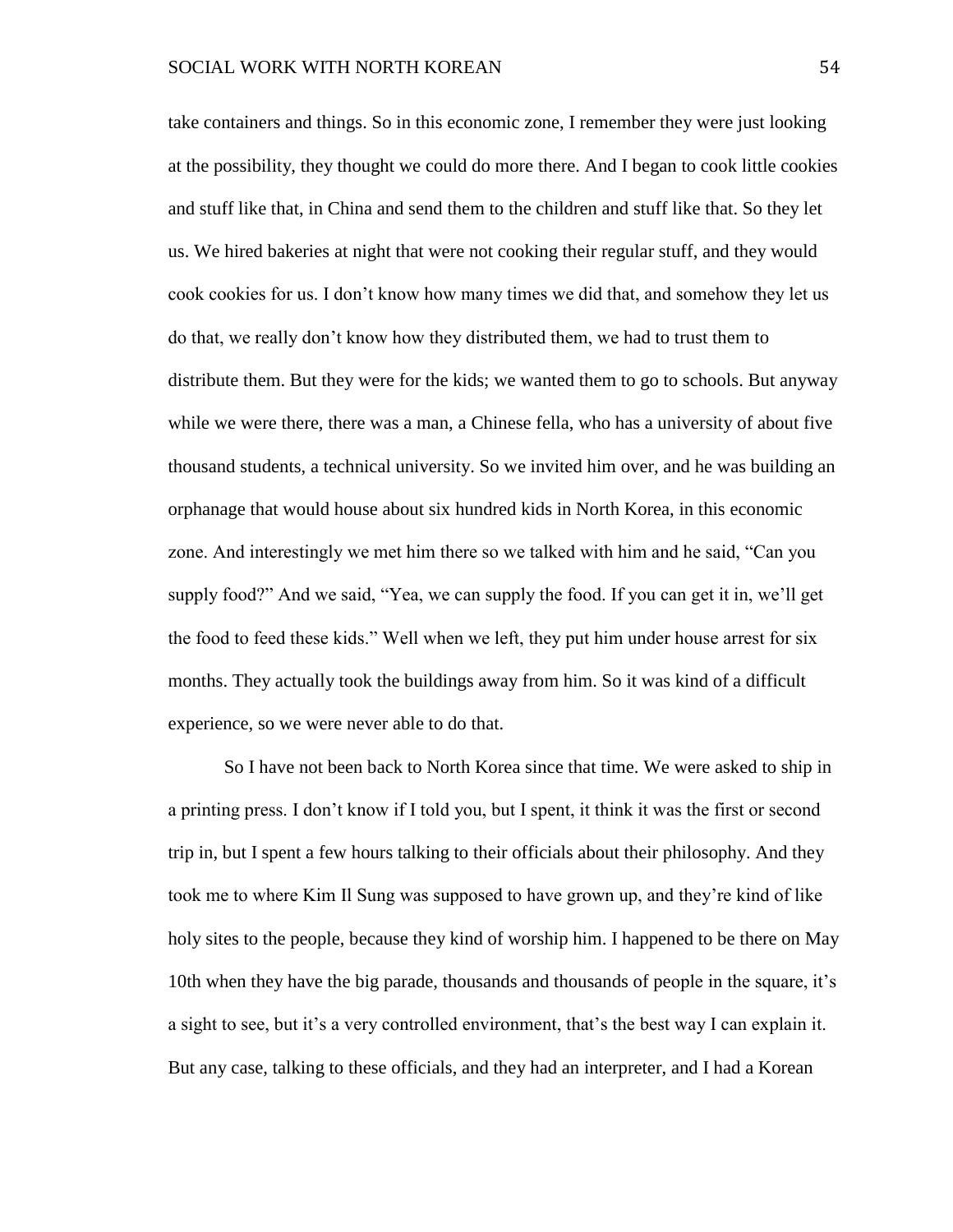medical doctor with me, she was a doctor who worked for the state of New York, real sharp lady. We talked with them for hours about Juche, they took us to the tower, and about all the philosophy, which to me is not that Communistic, you know its not like Leninism or Mao, they identify that, but it's a self help religion is what it is; its basically humanism. Anyways, we talked and I listened and then after about three hours they said, "Well, we'll stop." And I said, "No we can't stop." They said, "What do you mean?" and I said, "You haven't given me a chance to talk." They said, "Oh you want to talk?" And I said, "Yea!" So I talked to them about the kingdom of God for about an hour. And they think America, what we are is Christian, they don't understand that this is all a political system and Jesus and his teachings and all this, so I talked to them for a long time about Jesus and his Kingdom and what he comes to do, and that American is not the kingdom, and that they can also participate in this; in what Jesus' life meant. So after this we were going to break and he says "You know, you aught to work for the state department. We understand you better than we understand the people from the state department." (Laughter) So anyway, it was a very interesting experience. I tried to keep contact with one of the young interpreters, sharp young guy, but they wouldn't let me fax or email, they don't allow any of that. So, and they've invited us to go back again, but I don't know, I don't think we can do much without some money, and I don't have the funds to meet another humanitarian need. But you know, it's not impossible. It can be done, and they do allow some Americans to come in, to teach English. I don't know if they would allow someone to advise them, in the things your thinking, but with the right context, it's probably possible.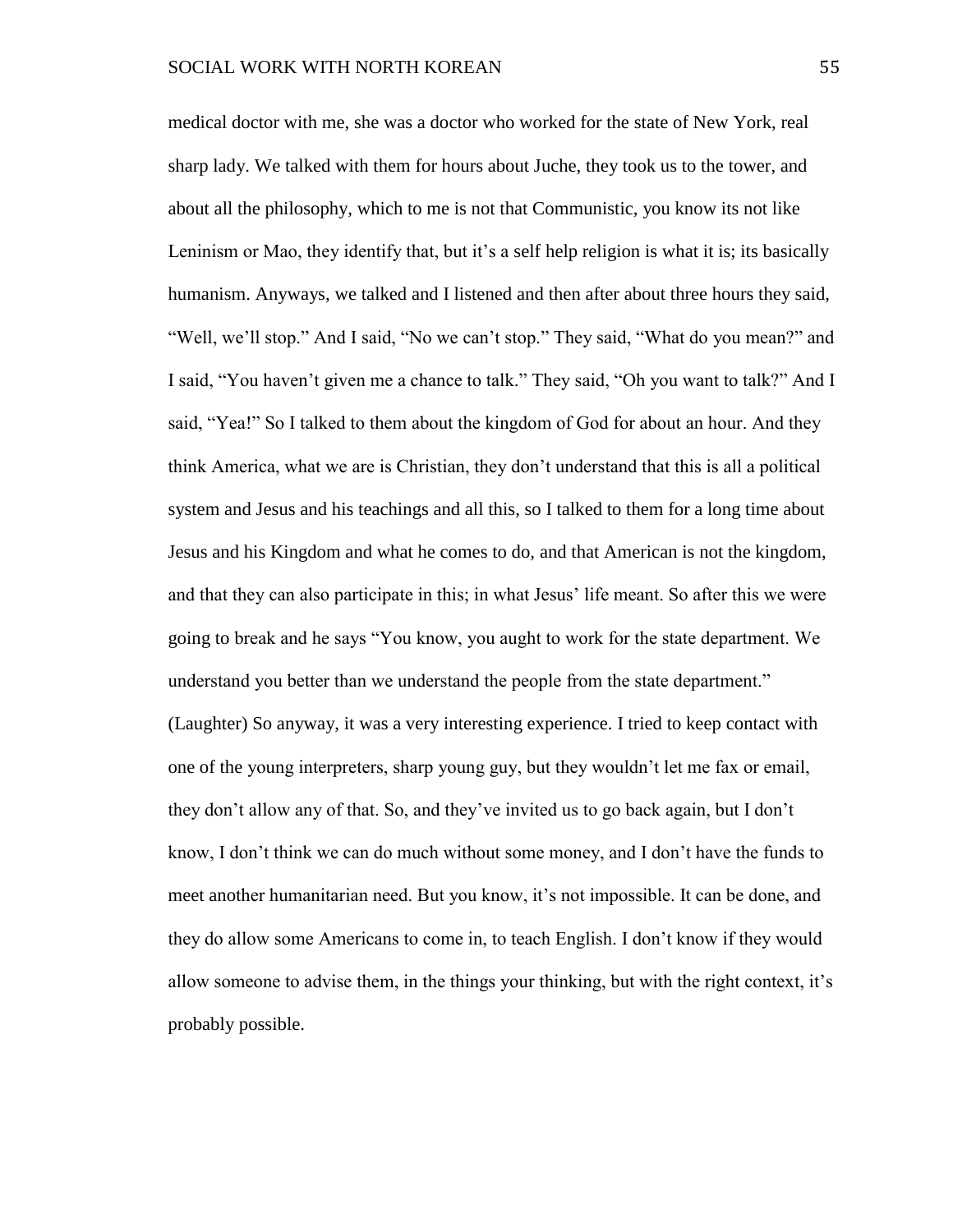Interviewer: What do you think – a lot of my research has been looking at – there are a lot of organizations trying to help, but many are unsuccessful. What do you think has given you the upper hand, because the fact that you've been there three times, and they invited you, treated you well, listened to you, that's really remarkable. What do you think has allowed that to happen?

Dr. Toshima: I think one this is, I'm apolitical. From the very beginning, even the people at the UN, they know we have no concern about an agenda for America, or South Korea, or anything else. These are not our concerns. Our concern is to help children in need, and they understood that we wanted to help them and the poor people. Obviously they had their agenda of what they're going to allow you to do and all that, and I understood that, but we would not get involved in any of that, because they tend to bait you to find out where you are politically. You know, what do you think about this or that. And you just don't bite on those kinds of things. So I think if you just keep your heart pure and focus on compassion and the needs of people, and know they're not the evil people of the world necessarily, which we kind of think. Pyongyang has some unbelievable people. I've been to Kim Il Sung's tomb, and it is, its like going to Linin's tomb in Russia. I've never been there but I've been to Ho Chi Minh's tomb in Hanoi and its very similar, and its almost like a sacred sight for them. You have to respect that, and I think we walked up almost six hundred steps to get to this place. We rode a special train going up obviously because its like a sacred mountain. But if you show respect and when you come home not publish, because you know they read things, not publishing things that are negative and all this.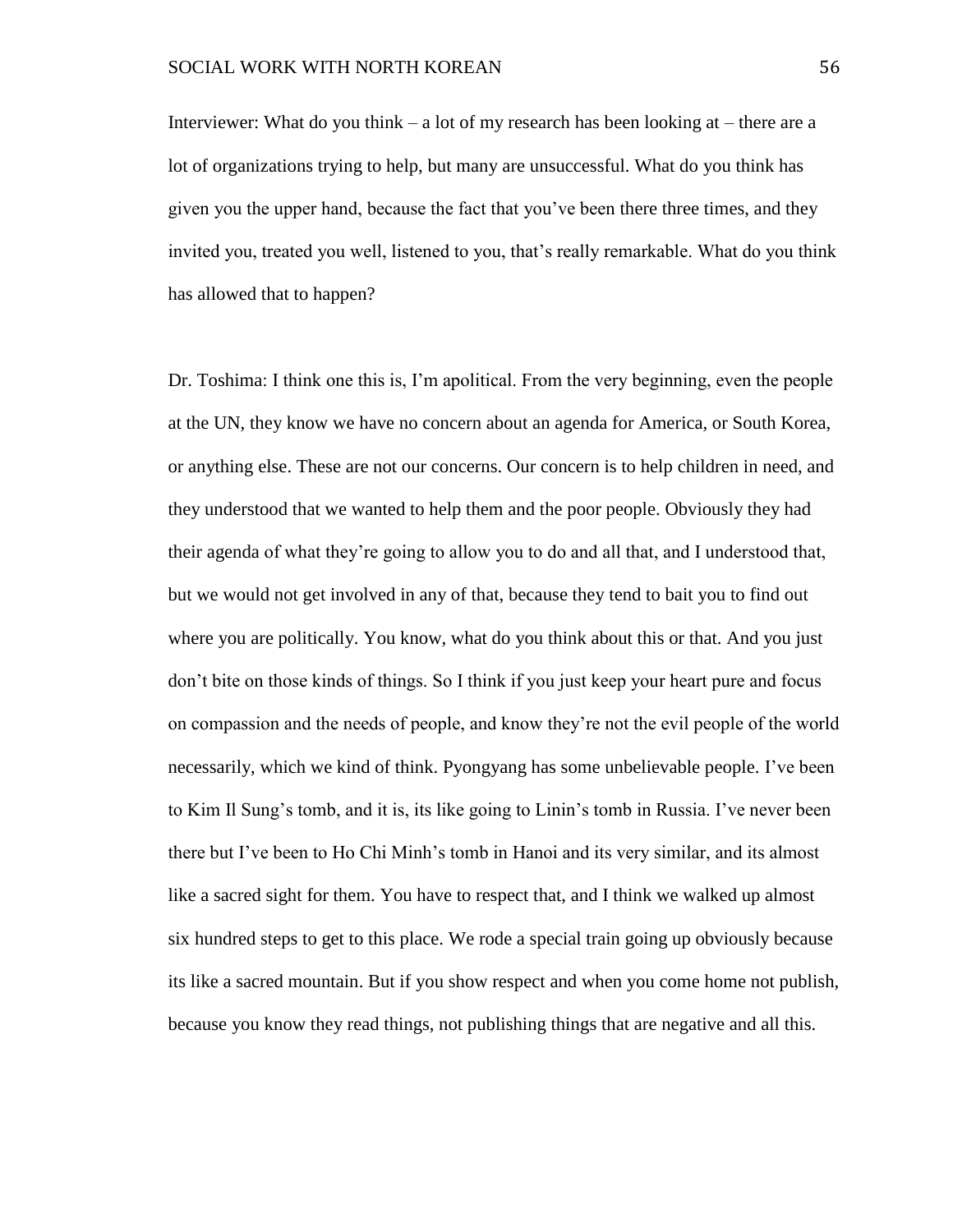They took me, maybe it was the last trip or the next to last trip, when I landed at the airport the same guy took me out to where they have this statue of Kim Il Sung, its seventy feet high; it's huge. And they had a TV camera there, and they're asking me to go and bow before this, and I just said, "I can't do that. I'm going to respect your leader, that's no problem, but I don't want them to put me on the TV program saying Americans have come to do this." And they understood that, they didn't get upset. I just think if I would have done that they would have thought there was something wrong with this guy, they know I couldn't do that. In their hearts, they knew he's probably not going to bow before, but if he does that means he probably wants something. But I think if you're just honest, keep your Christian principles and treat them with respect it's amazing.

One thing is, they have a hotel in town in the city that's one hundred and three stories high, but the building not used because its slanted and the elevators cant go up and down. Its easy for you to depreciate that and think "oh that's stupid," but you just have to think, "ah, anybody can make mistakes and they probably weren't ready for that kind of architecture." But I think that's the main thing, to be kind and not to belittle people and try to say that you're better in any way, like the ugly American would do.

Interviewer: I know it may be hard to think because there are so many needs that they still have, but what do you see as, maybe your organization or others, what do you see as being the next step or the next thing if someone is wanting to help, where's the place to start?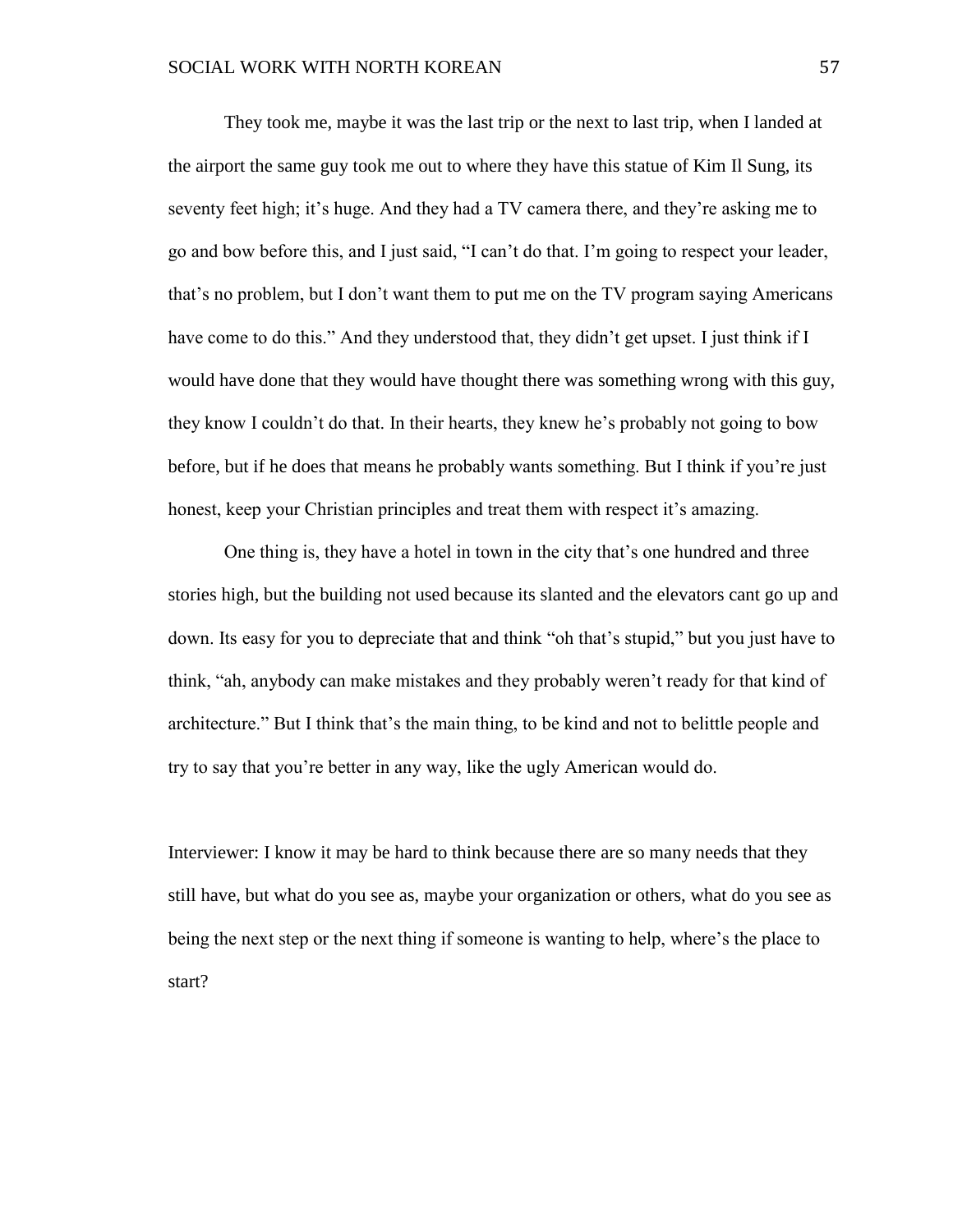Dr. Toshima: Well I think one thing is getting real information which is difficult; true information. Its so closed there's not much way you can find out. So I think you would have to build some relationship with some people like at the UN or someone to find out, and they know what the real needs are. And so we talked with them, and like I said, there was a flood one time that hit part of the coast, so we brought in a bunch of food so we could respond to a real need, we felt. So that's the key, but there are certain people who can help you do this. It may be good if you can have some people on the inside, which is not easy, but inside the country, and just kind of assess, like some English teachers, and generally they're going to be in Pyongyang, but if they could get outside, that would really help to really know what the situation is. But I think if you had an organization or if I said we wanted to do something there, I would go to New York and meet with the people and just say, "We want to help, what can we do, what would you allow us to do?" And they probably would, to begin the work it takes a lot of red tape, it takes some time, but generally they would probably come up with two or three things like they did with us and the medicine. We knew there was a need for medicine, they didn't have any in some of the hospitals, and so that was a need we were able to fulfill. And pharmaceuticals in America are really good, like our little mission in the last years put in forty four million dollars of medication into Honduras, these high-powered antibiotics. And they gave all this, the pharmaceuticals, gave all that as long as we would distribute it overseas, you cant do that in the states. So I mean its possible to do that kind of thing. So I would say especially if you're going to work in hospitals, if you're going to work as part of their sociological or psychological needs, I would go at it from the hospital stand point. I met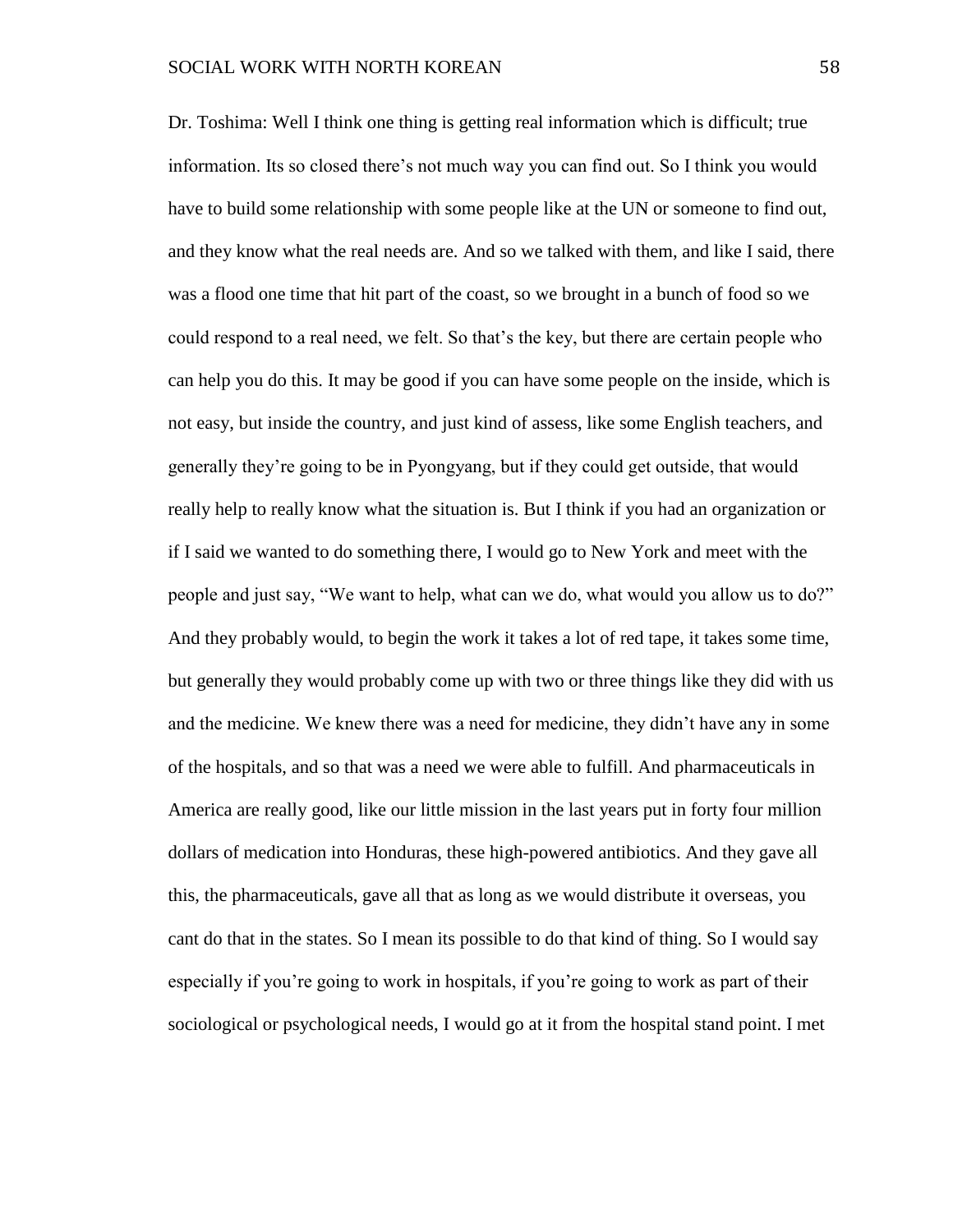with many hospital officials, and obviously they're going to be careful, they want to live, but they would probably tell you what you can do or what there needs are.

I don't know exactly but I sometimes, like physical therapists, I've taken a physical therapist when Cambodia was communist, they had no idea. I took in a physical therapist, she was about your age, and this gal I mean, they had people who were told they would never walk, this gal had them walking in a day. She knew how to manipulate the muscles and things, and they had no concept of that. They just thought they were going to be bed ridden for the rest of their lives. But she had a certain gift, obviously she was good, and certain knowledge, she had studied, so there may be things like that because they're so closed off from the world, that maybe some things in that area, you know maybe medications that they need or you know having trauma, whatever. That's what I would do, and I think it could work. They would probably say ok, and it would take a year probably to work out all the details.

Recently they've invited us back, my friend, and you know, every time we've gone in we've taken in a lot of gifts. So its not because I'm me you know, its because of the gift you bring. Twelve thousand one hundred pound bags of grain was close to two hundred thousand dollars, plus about one hundred and seven thousand dollars that we raised, so of course they let us come.

So, now there's this guys who's a basketball player who's coo-coo. And they love basketball, so he's been able to go in. So maybe sports. Now one of your friends did this, I was the supervisor for her paper, and I think you know there is something to that, but I think humanitarian is a much bigger door to go through. Its just the needs, you know, if you could focus, I would focus on children, and some of the trauma that they are facing.